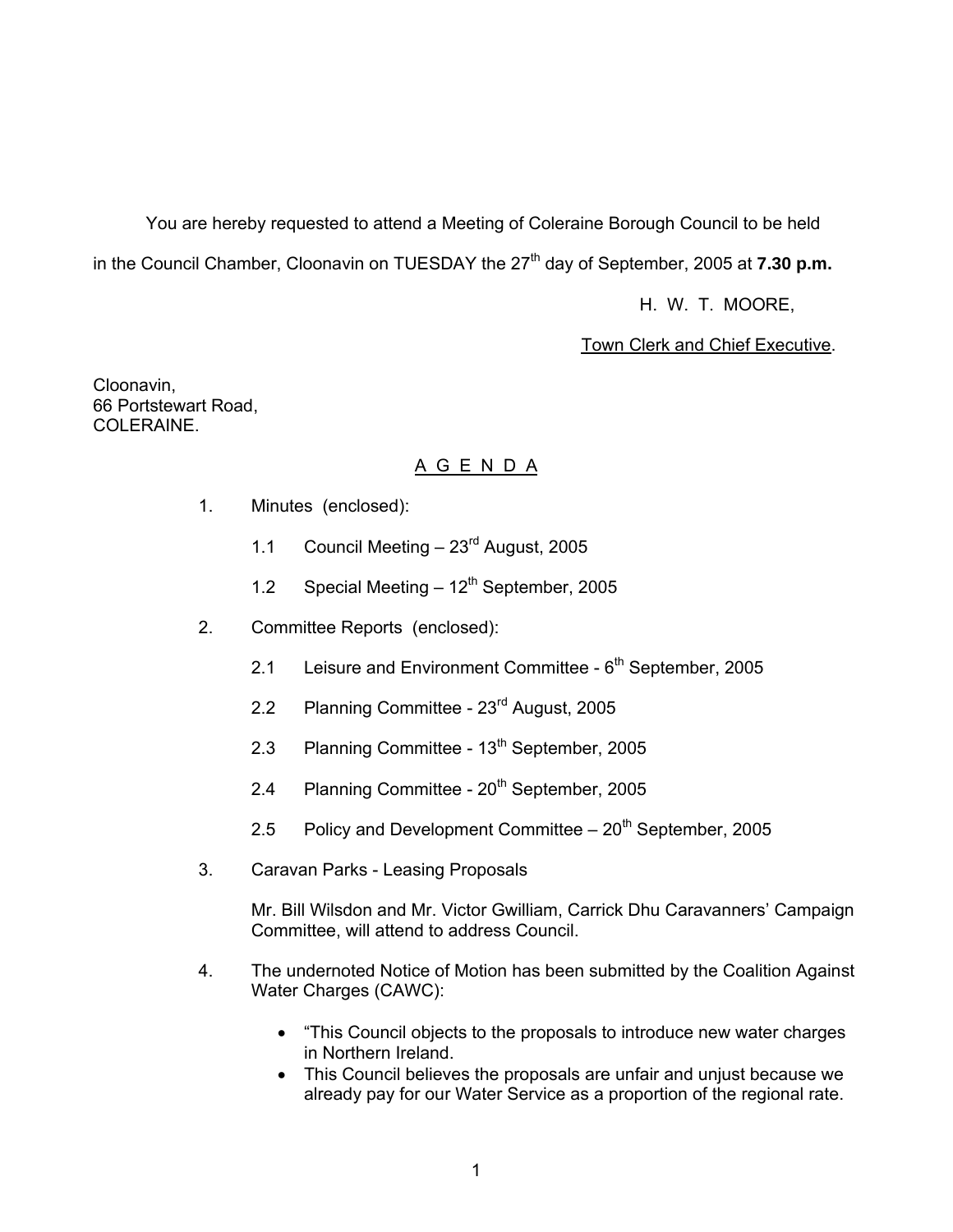- This Council calls for the proposals on water charges to be withdrawn.
- This Council calls for the Water Service and its staff to be retained as a public service funded from general taxation and the regional rate."
- 5. Review of Public Administration Draft Response (enclosed)
- 6. Consultation List (enclosed)
- 7. Correspondence
- 8. Documents for Sealing

# **Enclosed for Information:**

- (1) Department for Employment and Learning College Structure to be **Strengthened**
- (2) Minutes of the Northern Health and Social Services Council dated  $\frac{4^{\text{th}}}{4^{\text{th}}}$  May, 2005 and 1<sup>st</sup> June, 2005

To: Each Member of Council. 23<sup>rd</sup> September, 2005.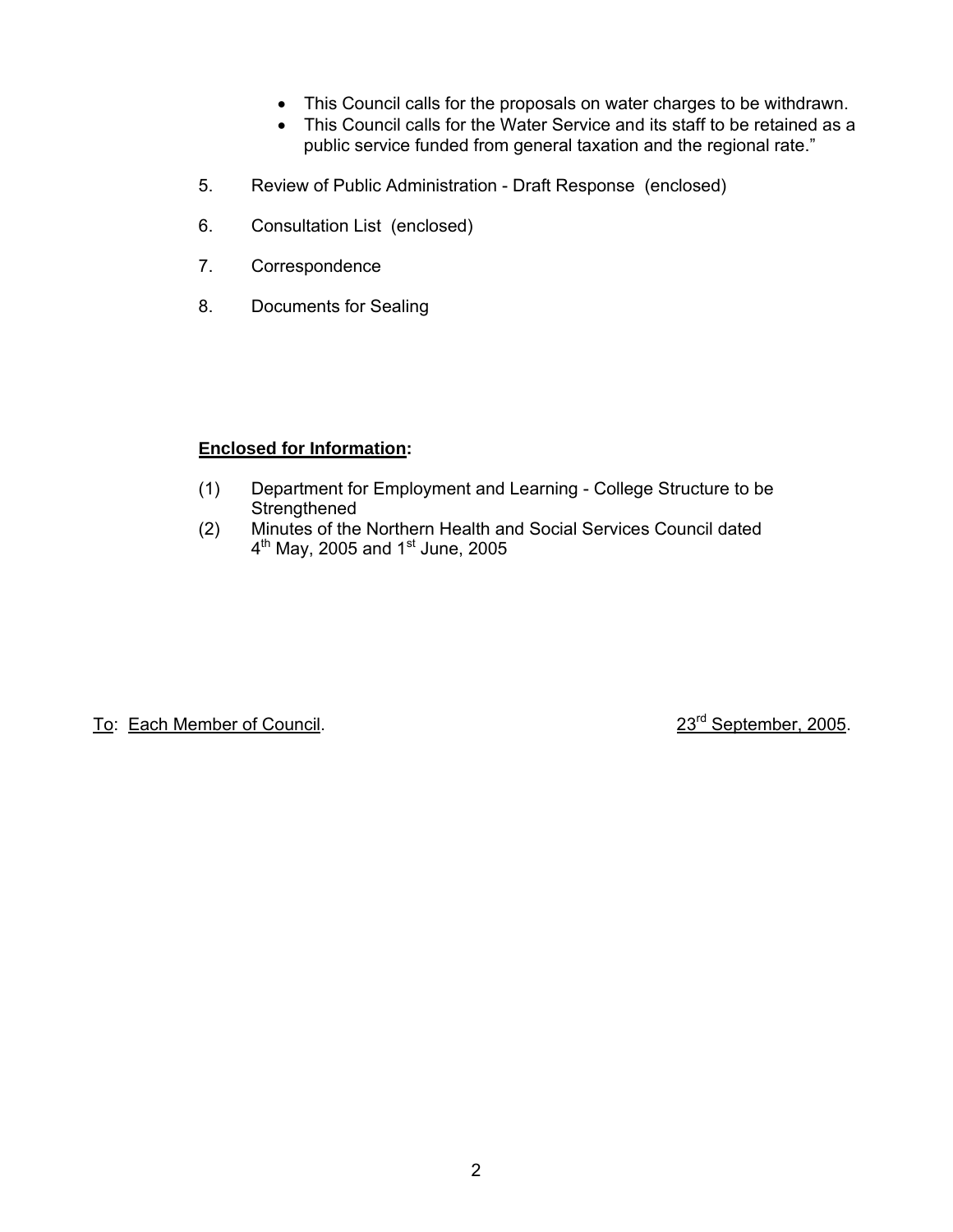# **COLERAINE BOROUGH COUNCIL**

 Minutes of proceedings of Coleraine Borough Council held in the Council Chamber, Cloonavin on Tuesday, 23rd August, 2005 at 6.30 p.m.

| Convened:                         | As per Notice attached                                                                                                                    |                                                                                                                                                                                     |
|-----------------------------------|-------------------------------------------------------------------------------------------------------------------------------------------|-------------------------------------------------------------------------------------------------------------------------------------------------------------------------------------|
| <b>Present:</b>                   | The Mayor, Councillor T. J. Deans, in the Chair                                                                                           |                                                                                                                                                                                     |
|                                   | The Deputy Mayor, Alderman M. T. Hickey (Mrs.)                                                                                            |                                                                                                                                                                                     |
|                                   | <b>Aldermen</b>                                                                                                                           |                                                                                                                                                                                     |
|                                   | E. T. Black (Mrs.)<br>W. T. Creelman                                                                                                      | W. J. McClure                                                                                                                                                                       |
|                                   | <b>Councillors</b>                                                                                                                        |                                                                                                                                                                                     |
|                                   | C. S. Alexander (Ms.)<br>O. M. Church (Mrs.)<br>A. S. Cole<br>(Items 4.1 - 20.2)<br>J. J. Dallat<br>E. P. Fielding (Mrs.)<br>S. Gilkinson | N. F. Hillis<br>E. A. Johnston (Mrs.)<br>W. A. King<br>G. L. McLaughlin<br>R. A. McPherson<br>A. McQuillan<br>R. D. Stewart                                                         |
| Officers in<br><b>Attendance:</b> | Services, Head of Administrative Services, Senior                                                                                         | Town Clerk and Chief Executive, Director of Corporate<br>Services, Director of Leisure Services, Director of Technical<br>Environmental Health Officer and Administrative Assistant |
| <b>Apologies:</b>                 | Alderman McClarty, Councillors Barbour, Bradley and<br>Leonard                                                                            |                                                                                                                                                                                     |

### **1.0 WELCOME**

The Mayor welcomed everyone to the meeting.

# **2.0 MINUTES**

The minutes of the Council Meeting of 26<sup>th</sup> July, 2005 were confirmed and signed.

# **3.0 COMMITTEE REPORT**

| 3.1 | <b>Planning Committee -</b><br>26 <sup>th</sup> July, 2005 | The Chairman, Councillor Stewart, moved the<br>adoption of the Planning Committee Report; |
|-----|------------------------------------------------------------|-------------------------------------------------------------------------------------------|
|     |                                                            | this was duly seconded by Councillor Mrs.                                                 |
|     |                                                            | Johnston.                                                                                 |

Matters arising:

3 Gloucester Crescent, **Portstewart** 

3.1.1 Planning Application Reference was made to the request for an  $C/2005/0062/F$  office meeting which had been made at the 3 Gloucester Crescent, June meeting.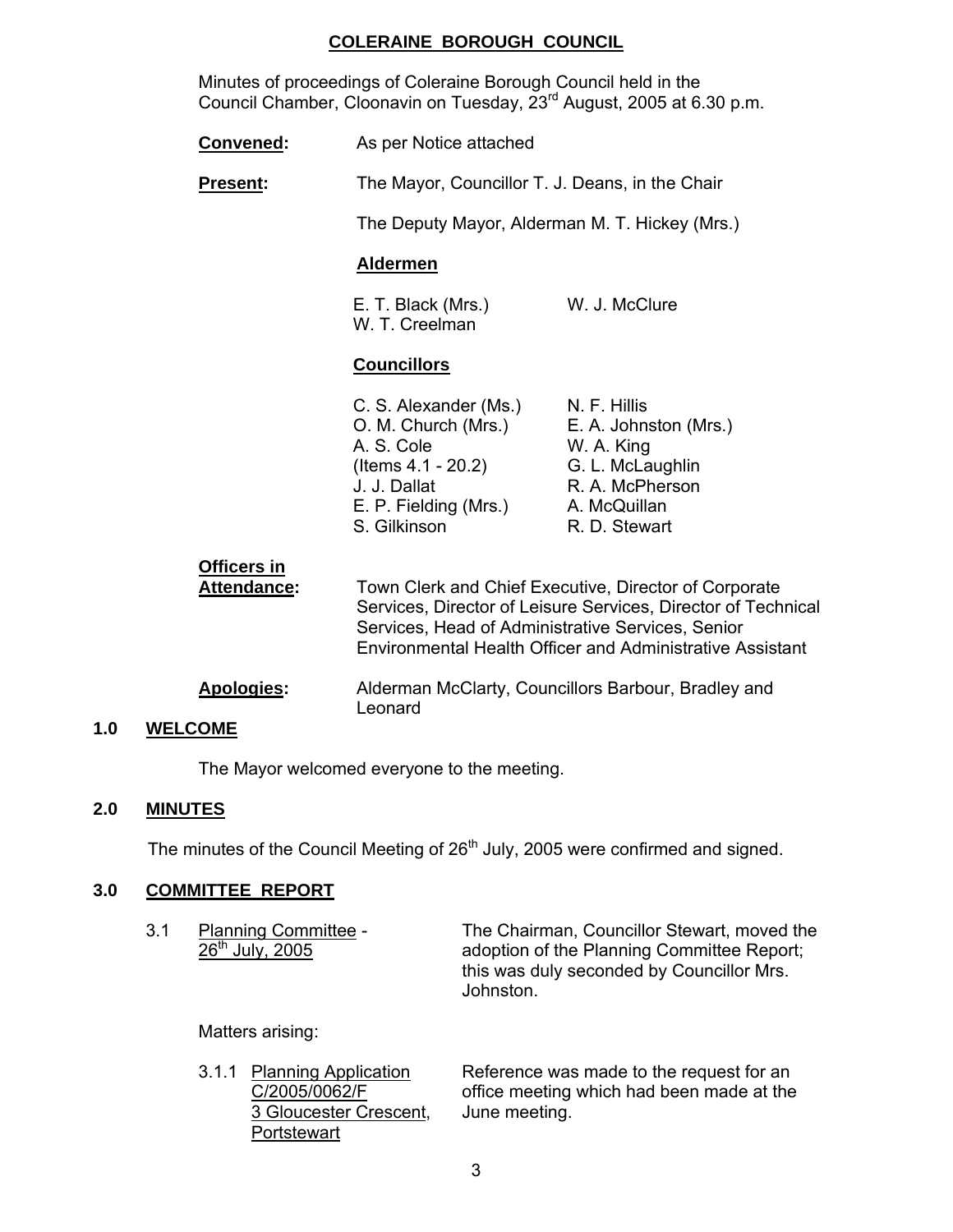The Administrative Officer would contact Planning Service again regarding this matter.

#### **4.0 LAND AND PROPERTY**

The report of the Head of Administrative Services was considered (previously supplied).

Matters arising:

4.1 'The Den', 16 Bath Terrace, Mr. B. Torrens of 'The Den' had requested Portrush vehicular access to his property from The Arcadia area, close to the former children's paddling pool. A report from Mr. Torrens (prepared on his behalf by Hunter Associates, Chartered Architects, Ballymoney) had been previously circulated to members. Council was recommended to refuse the request

on the basis that vehicular access interfered with the freedom of pedestrians to enjoy the amenities at this location. Council had refused a request for vehicular access from a previous owner of 'The Den' in September 2003.

The Mayor welcomed Mr. Torrens, who was in attendance to speak in support of his application.

Mr. Torrens elaborated on Hunter Associates' report and outlined the family reasons for making the request for vehicular access. He requested members' support for his application.

The Director of Leisure Services supported the recommendation that the application be refused.

Following discussion it was proposed by Councillor Stewart, seconded by Councillor Ms. Alexander and agreed:

> That a licence granting vehicular access be granted to Mr. Torrens.

Council's legal costs would be payable by Mr. Torrens.

The Mayor thanked Mr. Torrens for attending the meeting, following which he withdrew.

4.2 Land and Property Report It was proposed by Councillor Mrs. Fielding, seconded by Councillor Cole and agreed that the undernoted items be considered "In Committee" at the end of the meeting:

- (a) Coleraine Harbour Commissioners sale of Council land;
- (b) Encroachment on Council land at
- 4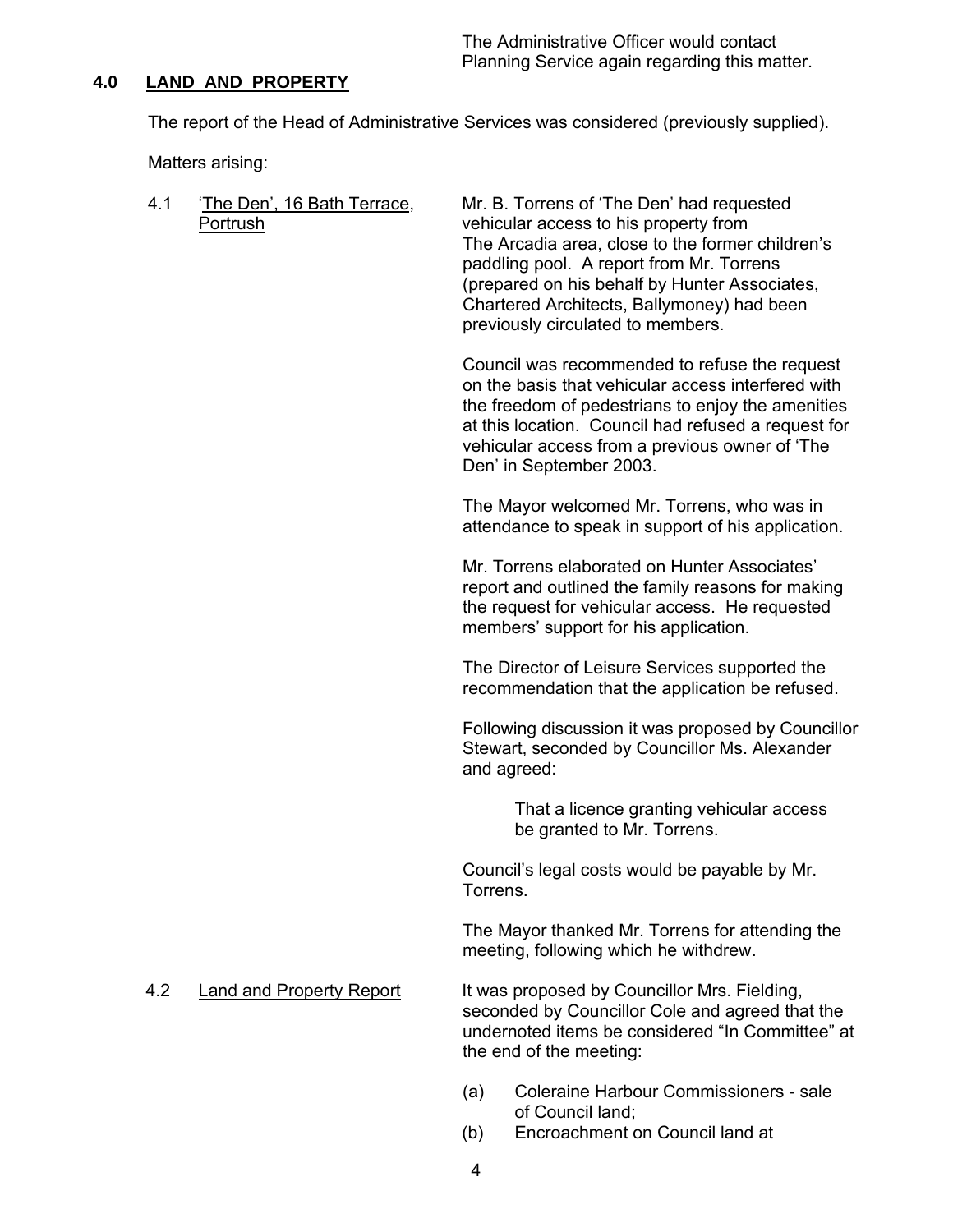Portballintrae.

# **5.0 TECHNICAL SERVICES REPORT**

The report of the Director of Technical Services was considered (previously supplied).

Matters arising:

| 5.1 | <b>Best Practicable Environmental</b><br>Option (BPEO) for Waste<br>Management in Northern<br>Ireland | Consideration was given to this document<br>which had been circulated to members on<br>$11^{\text{th}}$ August, 2005.      |  |
|-----|-------------------------------------------------------------------------------------------------------|----------------------------------------------------------------------------------------------------------------------------|--|
|     |                                                                                                       | The basic objectives of the BPEO exercise were:                                                                            |  |
|     |                                                                                                       | • To provide guidance and direction to sub-<br>regional Waste Management Groups for<br>revision of Waste Management Plans; |  |

- To promote an integrated approach to enable the Landfill Directive Targets to be met;
- To identify the best solutions to deal with the residual waste caused by the significant reductions in landfill required to meet the Landfill Directive Targets.

A full discussion ensued on this topic during which the Director of Technical Services answered various members' questions. It was noted that the Director of Technical Services would bring a paper on recycling at a local level to a future meeting.

It was agreed, twelve members voting in favour, that Council adopt and support the principles of the BPEO Guidance Document to be used in the revision of the North West Waste Management Group's revision of its Waste Management Plan.

5.2 Bird Protection - Coleraine It was agreed that the proposed stonework Town Hall **The Cleaning and bird protection works at Coleraine** Town Hall be postponed until the Spring of 2006.

# **6.0 LEISURE SERVICES REPORT**

The report of the Director of Leisure Services was considered (previously supplied).

Matters arising:

| 6.1 | Tenders - Drainage Improve- |
|-----|-----------------------------|
|     | ments to Soccer Pitches     |

Four tenders had been received to carry out drainage and playing surface improvements to the soccer pitch at Kilrea and to Pitch No. 5 at The Crescent, Coleraine. The advertised budget for the works was £75,000.00.

Three companies tendered within this figure. The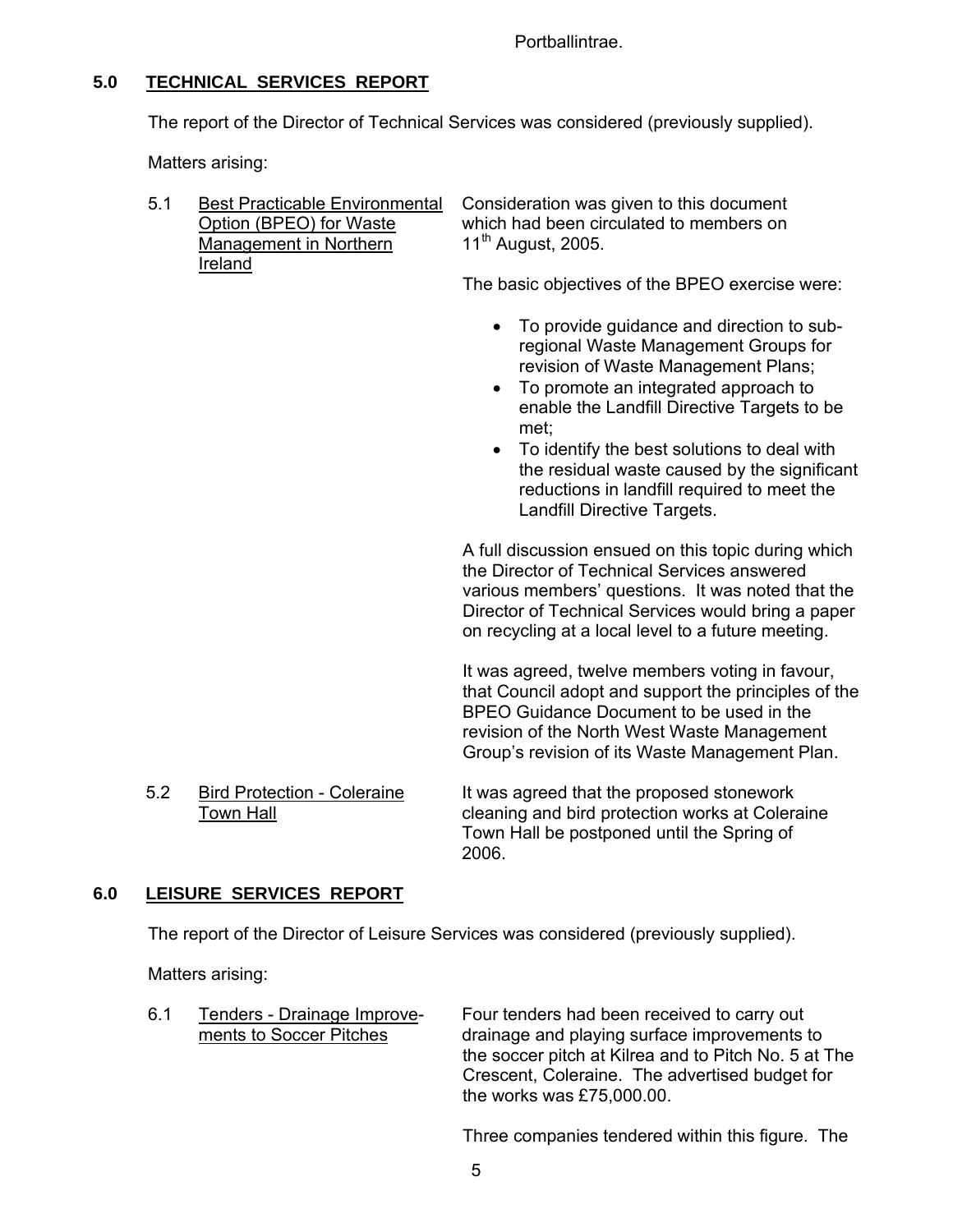fourth was substantially over and was not considered to be value for money. The three better value tenders received were as follows:

- 1. Prunty Contracts £74,793.40
- 2. Tony Patterson Ltd. £69,711.00
- 3. C. A. Haffey £55,002.00

Following discussion it was agreed that the tender received from Prunty Contracts for £74,793.40 be accepted as recommended by the Director of Leisure Services as representing the best value to Council.

#### 6.2 Tenders - Bushmills Road Two tenders had been received for a three Roundabout year sponsorship package of the Bushmills Road Roundabout, Coleraine as follows:

1. A. Hutchinson Ltd. £3,500.00

2. Right Price Carpets and Furniture Ltd. £1,850.00

It was agreed to accept the highest tender from A. Hutchinson Ltd. for £3,500.00 per annum as recommended by the Director of Leisure Services.

# **7.0 ENVIRONMENTAL HEALTH REPORT**

The report of the Director of Environmental Health was considered (previously supplied). In the absence of the Director of Environmental Health the report was presented by Mrs. C. McNally, Senior Environmental Health Officer.

Matters arising:

| 7.1 | A Healthier Future -<br>A Strategic Framework for<br><b>Respiratory Conditions</b>                                 | Consideration was given to this consultation<br>document, as detailed in the report. The<br>document had been published by the<br>Department of Health, Social Services and<br>Public Safety (DHSSPS) in June 2005. |
|-----|--------------------------------------------------------------------------------------------------------------------|---------------------------------------------------------------------------------------------------------------------------------------------------------------------------------------------------------------------|
|     |                                                                                                                    | It was agreed that Council note the release of the<br>consultation document and recognise the<br>contribution made by District Councils to the<br>overall aims of the strategy.                                     |
| 7.2 | Department of Culture, Arts<br>and Leisure Consultation<br>Document - The Safety of<br>Sports Grounds (N.I.) Order | Consideration was given to this consultation<br>document from the Department of Culture, Arts<br>and Leisure as detailed in the report.                                                                             |
|     | 2005                                                                                                               | It was agreed that the Environmental Health<br>Department make a response on behalf of Council<br>in the following key issues:                                                                                      |

• Is the concept of "safety certificate" the preferred mechanism to achieve improved

6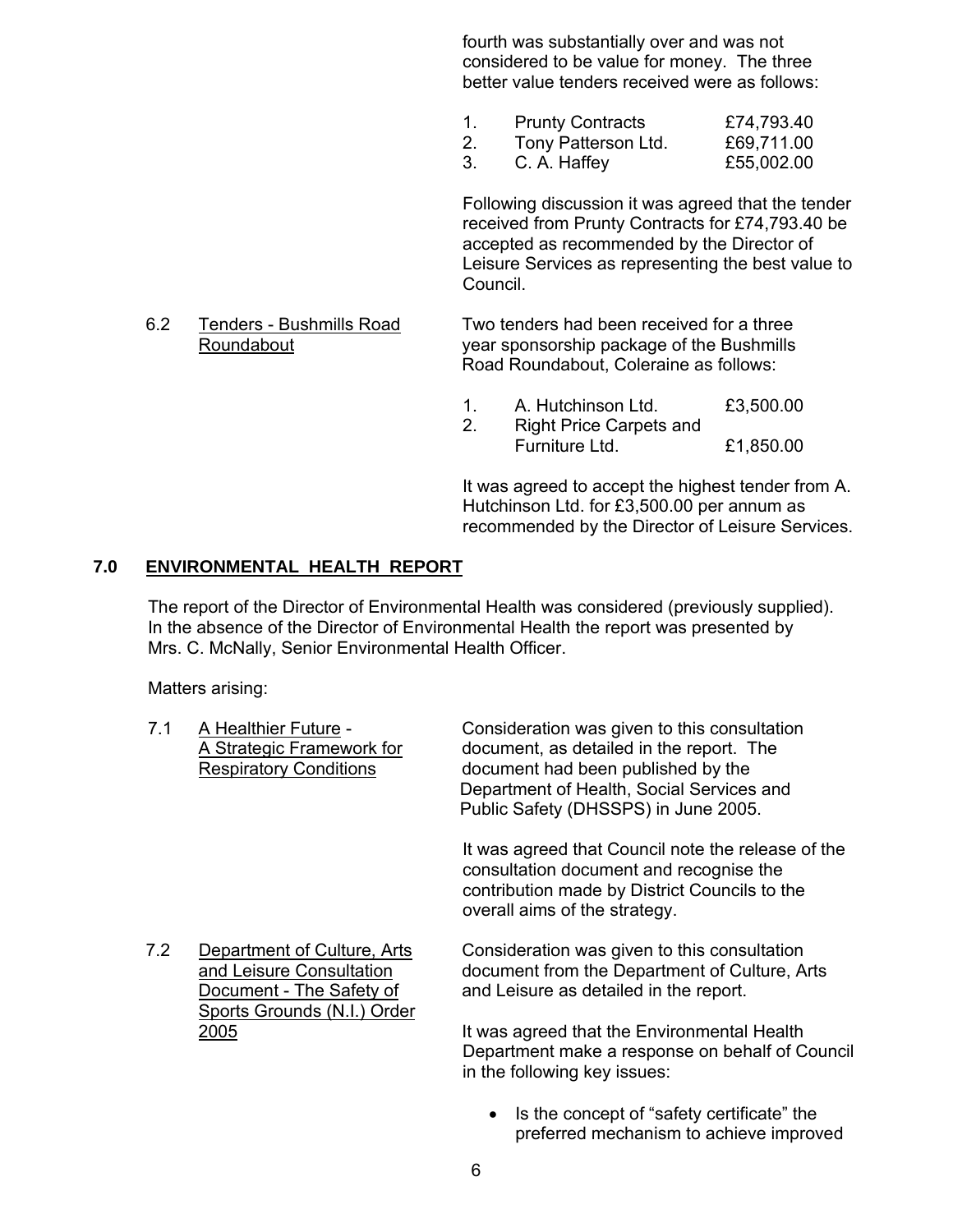spectator safety?

• Should the legislation extend beyond football grounds and stadiums only over a certain capacity?

#### **8.0 THE REVIEW OF PUBLIC ADMINISTRATION - ISSUES PAPER**

It was agreed that the Issues Paper prepared by the Town Clerk and Chief Executive (previously supplied) regarding the Review of Public Administration be considered at the workshop to be held on Monday,  $12^{th}$  September, 2005 at 6.00 p.m.

Professor Colin Knox would be facilitating the workshop.

### **9.0 COUNCIL NOMINATIONS TO LIMITED COMPANIES**

It was proposed by Councillor Mrs. Fielding, seconded by Alderman McClure and agreed that the Town Clerk and Chief Executive's report (previously supplied) on Council Nominations to Limited Companies be considered "In Committee" at the end of the meeting.

#### **10.0 ADDENDUM TO THE CONSULTATION ON THE DRAFT DISABILITY DISCRIMINATION ORDER**

Consideration was given to the Head of Administrative Services' report (previously supplied) on an Addendum to the Consultation on the Draft Disability Discrimination Order.

It was noted that the main thrust of these recent amendments would be a new duty on public authorities requiring them, when exercising their functions, to have due regard to the need to promote positive attitudes towards disabled people and to encourage participation by disabled people in public life.

It was agreed that Council support the promotion of positive attitudes towards disabled people and the participation by disabled people in public life. However, Council expressed some concern about the emphasis on process in the Order.

#### **11.0 MEMBERS' INFORMATION BULLETIN - AUGUST 2005**

The Members' Information Bulletin for August 2005 had been previously supplied and the contents noted.

Matters arising:

11.1 Roads Consultation - The Town Clerk and Chief Executive would  $7<sup>th</sup>$  June, 2005 remind the Divisional Roads Manager about the outstanding written replies from this consultation.

#### **12.0 COALITION AGAINST WATER CHARGES (CAWC)**

Reported that a letter had been received from the Coalition Against Water Charges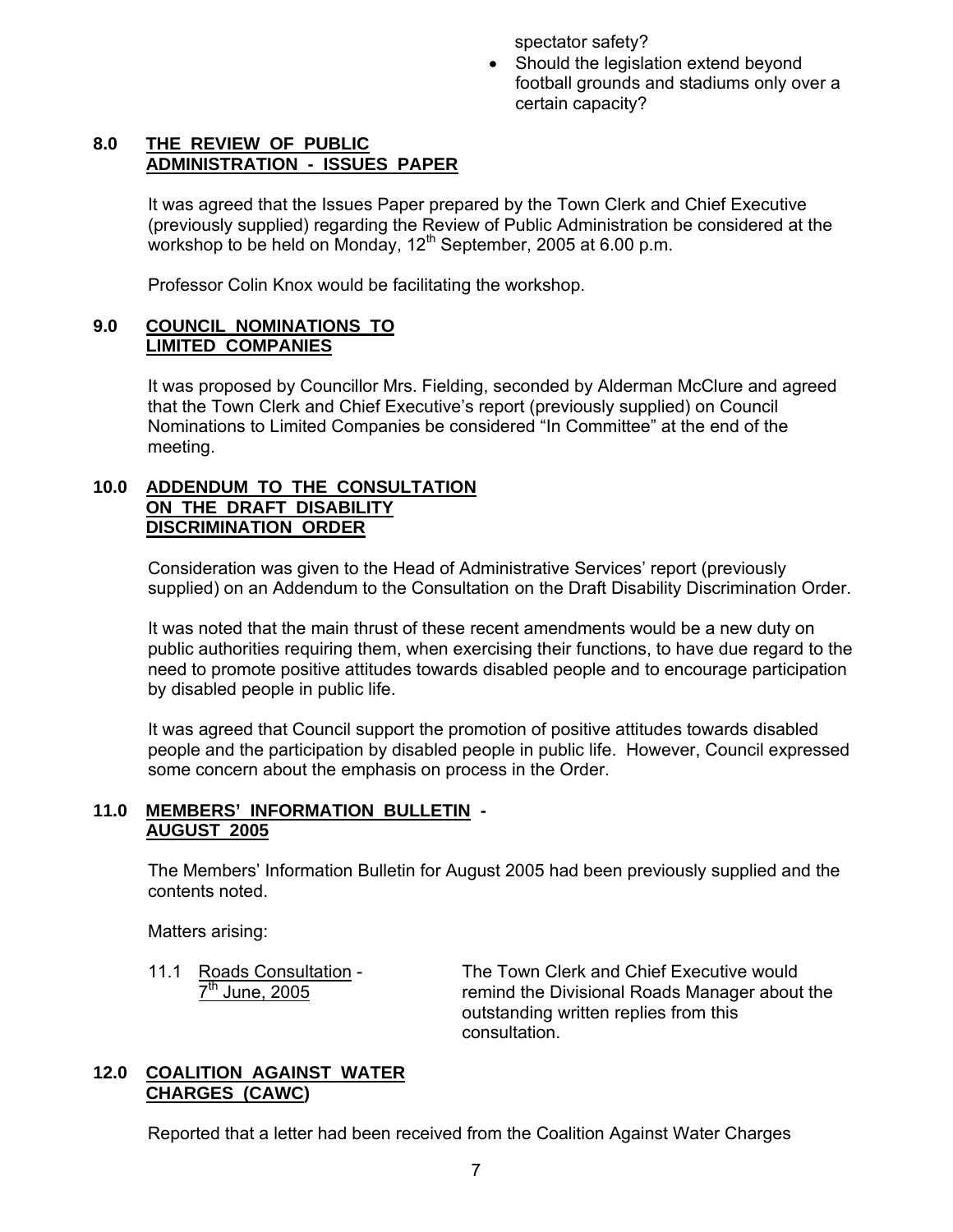(CAWC) advising of their intention to place the undernoted motion before each of the 26 District Councils viz:

- This Council objects to the proposals to introduce new water charges in Northern Ireland
- This Council believes the proposals are unfair and unjust because we already pay for our Water Service as a proportion of the regional rate
- This Council calls for the proposals on water charges to be withdrawn
- This Council calls for the Water Service and its staff to be retained as a public service funded from general taxation and the regional rate

It was agreed that a motion be accepted for consideration at a future meeting of Council.

#### **13.0 CAUSEWAY ENTERPRISE AGENCY - START A BUSINESS PROGRAMME UPDATE (SaBP)**

Read letter from Causeway Enterprise Agency seeking Council's support in encouraging Invest NI to reinstate the budget for the Start a Business Programme (SaBP).

It was agreed that Council support the reinstatement of the required budget for this programme.

#### **14.0 MEMBERS' BENEFITS TRAINING SESSION**

 Following discussion it was agreed to proceed with the training session on members' benefits to be held at Cloonavin on Wednesday, 7<sup>th</sup> September, 2005.

# **15.0 DOCUMENTS FOR SEALING**

Resolved:

That the following documents be sealed:

| 1. | Lease and Counterpart  | North Eastern Education and Library<br>Board to Council -<br>Playground Area at Kilrea Primary<br>School                       |
|----|------------------------|--------------------------------------------------------------------------------------------------------------------------------|
| 2. | Lease and Counterpart  | Council and Riverview Angling Club<br>(Messrs. W. Magee and S. Smyth) -<br>Ballyrashane Reservoir, Creamery Road.<br>Coleraine |
| 3. | <b>Cemetery Titles</b> | <b>Grant of Right of Burial - Deeds</b><br>Register No. 3137 - 3144 (inclusive)                                                |
|    |                        | Agherton<br><b>Ballywillan</b><br>Coleraine<br>4<br>Kilrea<br>4<br>Portstewart                                                 |
|    |                        |                                                                                                                                |

Advanced Deed Register No. 0111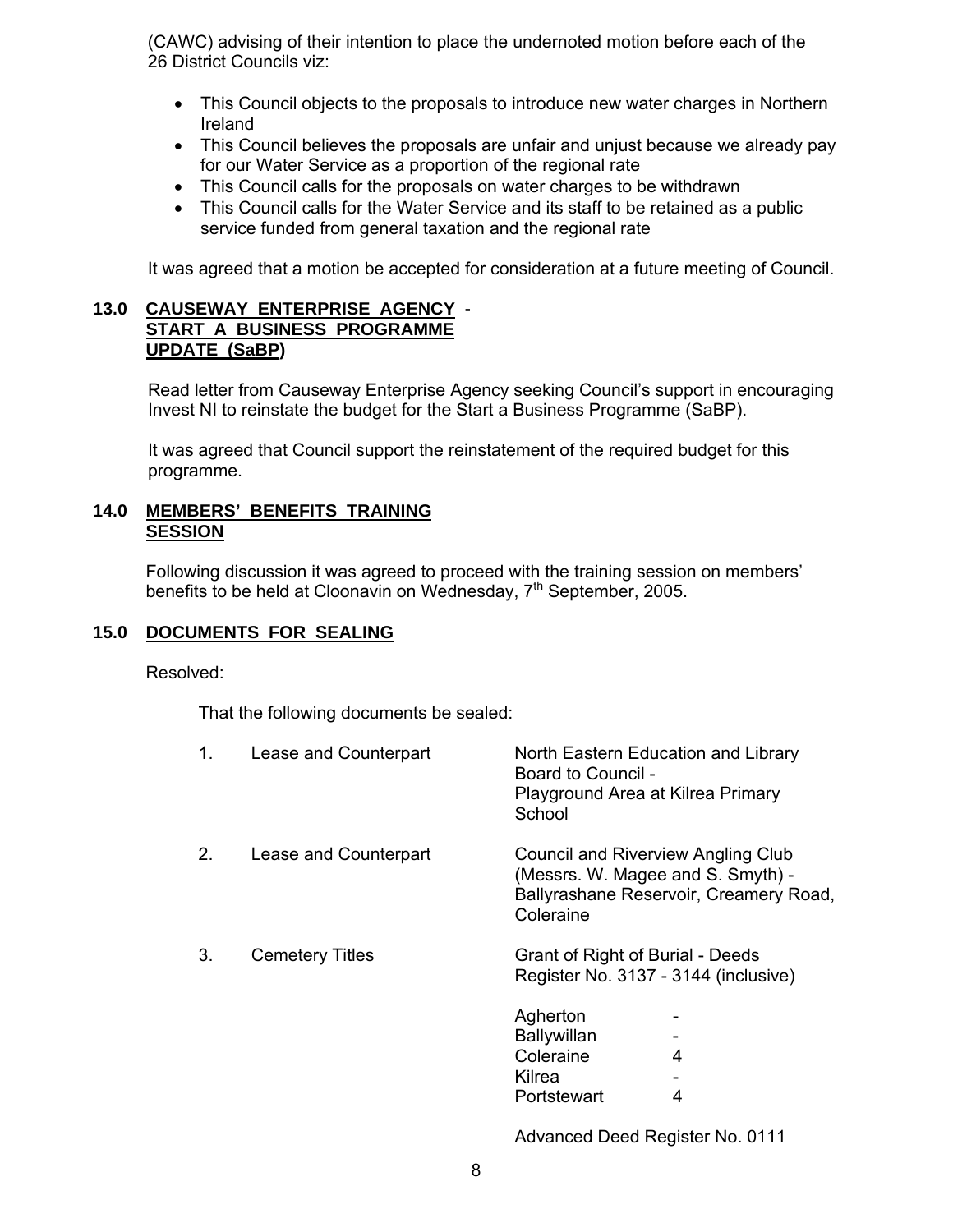| Agherton    | $\overline{\phantom{0}}$ |
|-------------|--------------------------|
| Ballywillan | $\overline{\phantom{0}}$ |
| Coleraine   | $\overline{\phantom{0}}$ |
| Portstewart |                          |

4. Contract Document and Council and W. H. Beckett and Co. Ltd., Counterpart Dunmurry, Belfast - New Roof covering at Council Works Depot at Loughanhill, Coleraine

#### **16.0 RIVERSIDE THEATRE TRUST**

Councillor Ms. Alexander advised that she wished to resign as one of Council's representatives on the Riverside Theatre Trust due to the timing of these meetings.

It was agreed that a replacement representative be considered at the Leisure and Environment Committee on 6<sup>th</sup> September, 2005.

#### **17.0 GUYSMERE, CASTLEROCK**

Reference was made to the Presbyterian Church's plans to dispose of Guysmere, Castlerock.

It was agreed that the Town Clerk and Chief Executive seek further information on this topic.

#### **18.0 PIPE BAND CHAMPIONSHIPS - PORTRUSH**

Reference was made to the large attendance at the recent pipe band championships in Portrush.

Congratulations were extended to Castlerock Pipe Band on winning one of the categories. The Mayor advised that he would be recognising the achievement of Castlerock Pipe Band at a future reception.

#### **19.0 CONGRATULATIONS - SUMMER EVENTS/FLOWERBEDS**

The Mayor congratulated the events section on the many events held in the Borough during the summer. The parks section was also congratulated on the standard of flowerbeds.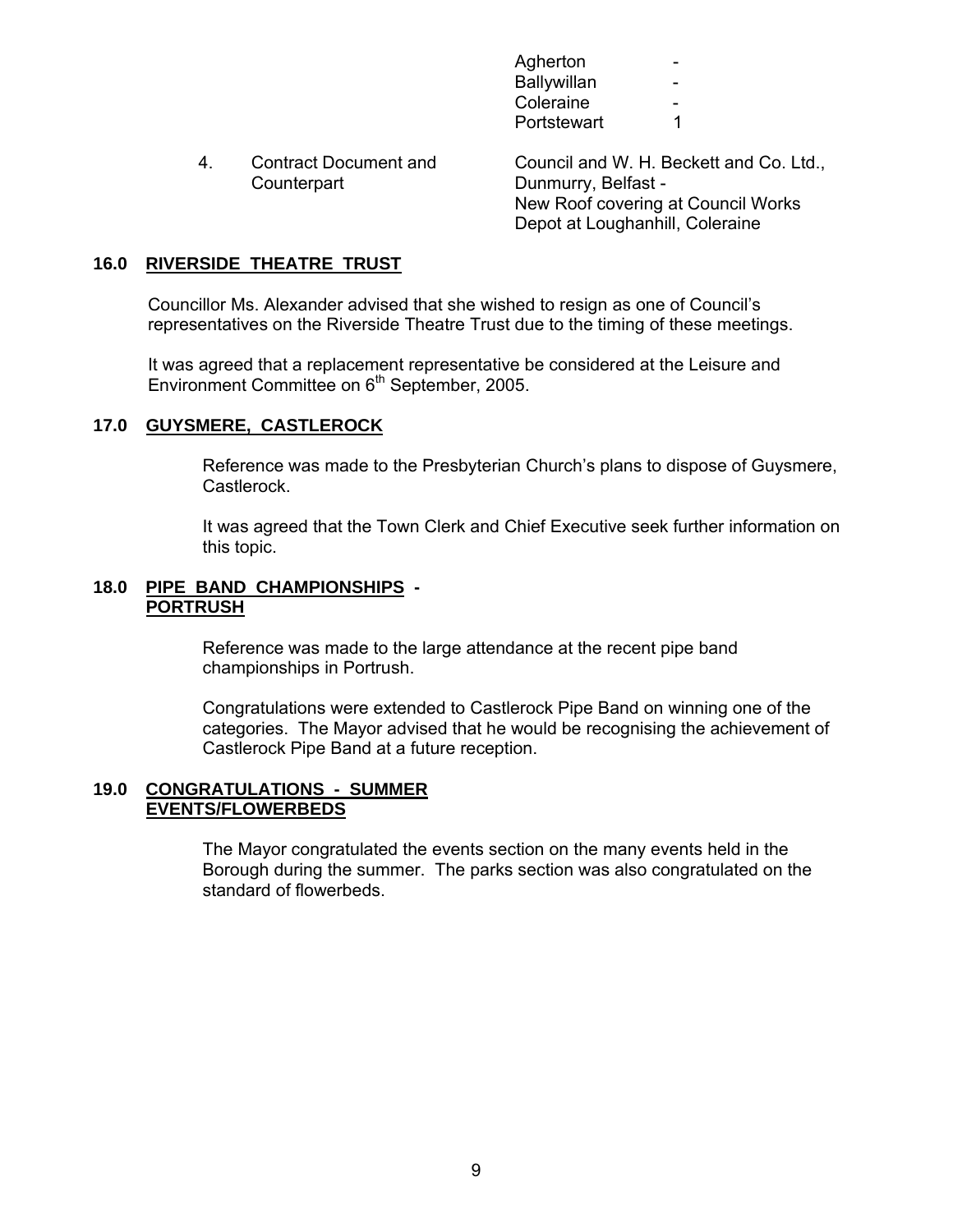#### **SPECIAL MEETING**

# **12th September, 2005.**

 **Convened:** To consider Council's response to the Further Consultation Paper on the Review of Public Administration in Northern Ireland.

**Present:** The Mayor, Councillor T. J. Deans, in the Chair

The Deputy Mayor, Alderman M. T. Hickey (Mrs.)

#### **Aldermen**

| E. T. Black (Mrs.) | D. McClarty   |
|--------------------|---------------|
| W. T. Creelman     | W. J. McClure |

#### **Councillors**

C. S. Alexander (Ms.) N. F. Hillis A. S. Cole E. A. Johnston (Mrs.)  $($ ltems  $2.0 - 7.0)$  (Items  $2.0 - 7.0)$ J. J. Dallat B. Leonard E. P. Fielding (Mrs.) G. L. McLaughlin  $($ ltems  $2.0 - 7.0$ ) R. A. McPherson S. Gilkinson **R. D. Stewart** 

**Officers in**

 **Attendance:** Town Clerk and Chief Executive, Director of Leisure Services, Director of Corporate Services, Director of Environmental Health, Head of Administrative Services, Head of Development Services, Finance Officer, Administrative Officer and Administrative Assistant

 **Apologies:** Councillors Barbour, Bradley, Mrs. Church, King and **McQuillan** 

#### **1.0 WELCOME AND INTRODUCTION**

The Mayor welcomed members and officers to the meeting. A welcome was also extended to Professor Colin Knox from the School of Public Policy, University of Ulster, who was in attendance to facilitate the discussion.

The Mayor outlined the format of the meeting.

The Town Clerk and Chief Executive advised members of two minor changes to the Issues Paper (previously supplied).

#### **2.0 BACKGROUND AND SUMMARY - REVIEW OF PUBLIC ADMINISTRATION**

 Professor Knox gave a background summary of the current position as regards the review process and then continued by outlining the two-tier model of public administration and the proposals for local government.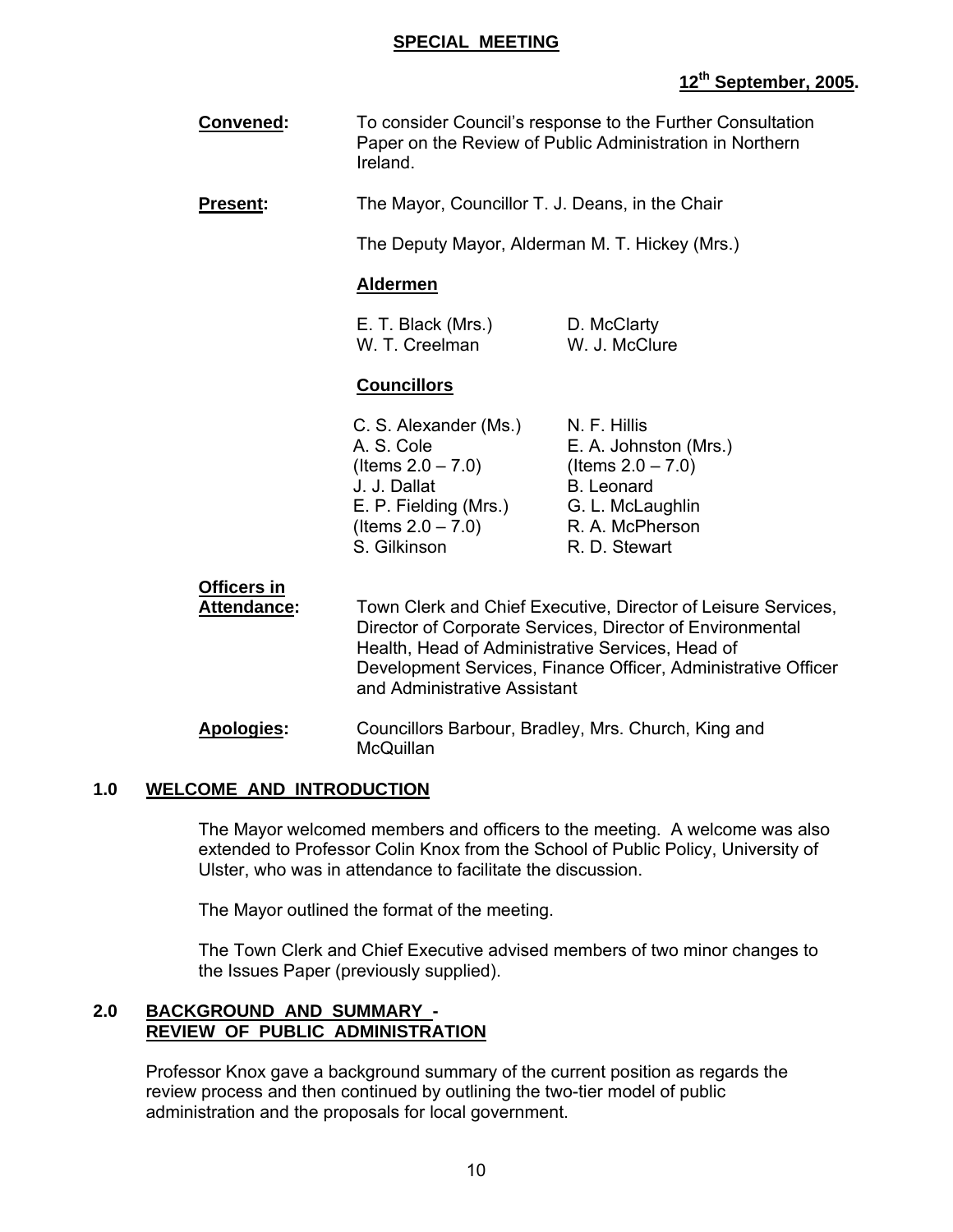Discussion ensued during which Professor Knox answered various members' questions.

The majority view of members in relation to the questions posed in this section of the Further Consultation Paper was:

| (a) | Number of local councils    | 15 - Version A - based on parliamentary<br>constituency boundaries.                                                                                                                                                                 |
|-----|-----------------------------|-------------------------------------------------------------------------------------------------------------------------------------------------------------------------------------------------------------------------------------|
|     | <b>Enhanced Powers</b>      | Council was in favour of all the enhanced<br>powers for councils as detailed in the Further<br>Consultation Paper; in respect of planning,<br>members voted 8 votes to 3 in favour of Council<br>resuming full control of planning. |
|     | Severance Scheme            | The majority of members were in favour of such<br>a scheme.                                                                                                                                                                         |
|     | Local Roads                 | Council was in favour of local roads being the<br>responsibility of Councils.                                                                                                                                                       |
|     | Libraries                   | Council agreed with libraries being the<br>responsibility of Councils.                                                                                                                                                              |
|     | <b>Statutory Safeguards</b> | Council supported the provision of statutory<br>safeguards within the proposed new authorities.                                                                                                                                     |
|     |                             |                                                                                                                                                                                                                                     |

# **3.0 HEALTH/EDUCATIONAL - BODIES**

Professor Knox outlined the proposals in relation to Health/Educational bodies.

 Council was in favour of taking responsibility for youth service provision but offered no opinion on the other issues.

#### **4.0 AGENCIES AND QUANGOS**

Professor Knox outlined those proposals in relation to agencies and quangos.

 Following a period of discussion Council's consensus was that the number of such bodies should be reduced and their accountability be enhanced by increasing the number of Councillors on each body.

#### **5.0 CHANGE, IMPLEMENTATION, EQUALITY, SOCIAL NEED, HUMAN RIGHTS AND RURAL ISSUES**

Professor Knox outlined the various proposals regarding these elements of the Further Consultation Paper.

Following a period of discussion it was agreed that Council should support the concept of a unified public service. There should also be an orderly implementation of the proposals.

#### **6.0 CONCLUSIONS AND THE WAY FORWARD**

 The Town Clerk and Chief Executive advised that he would prepare a response for consideration at the September meeting of Council.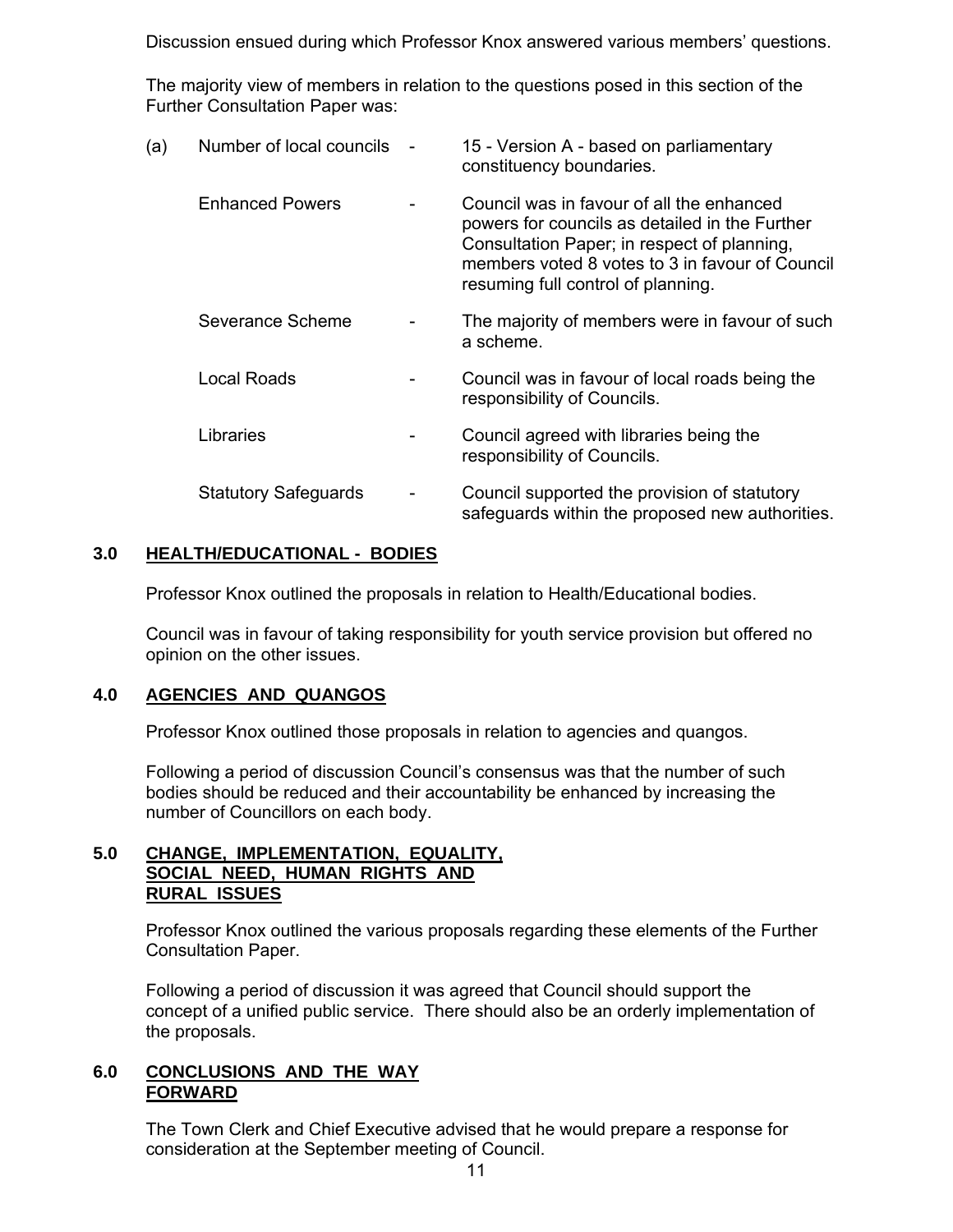# **7.0 THANKS**

The Mayor thanked Professor Knox and members for their attendance.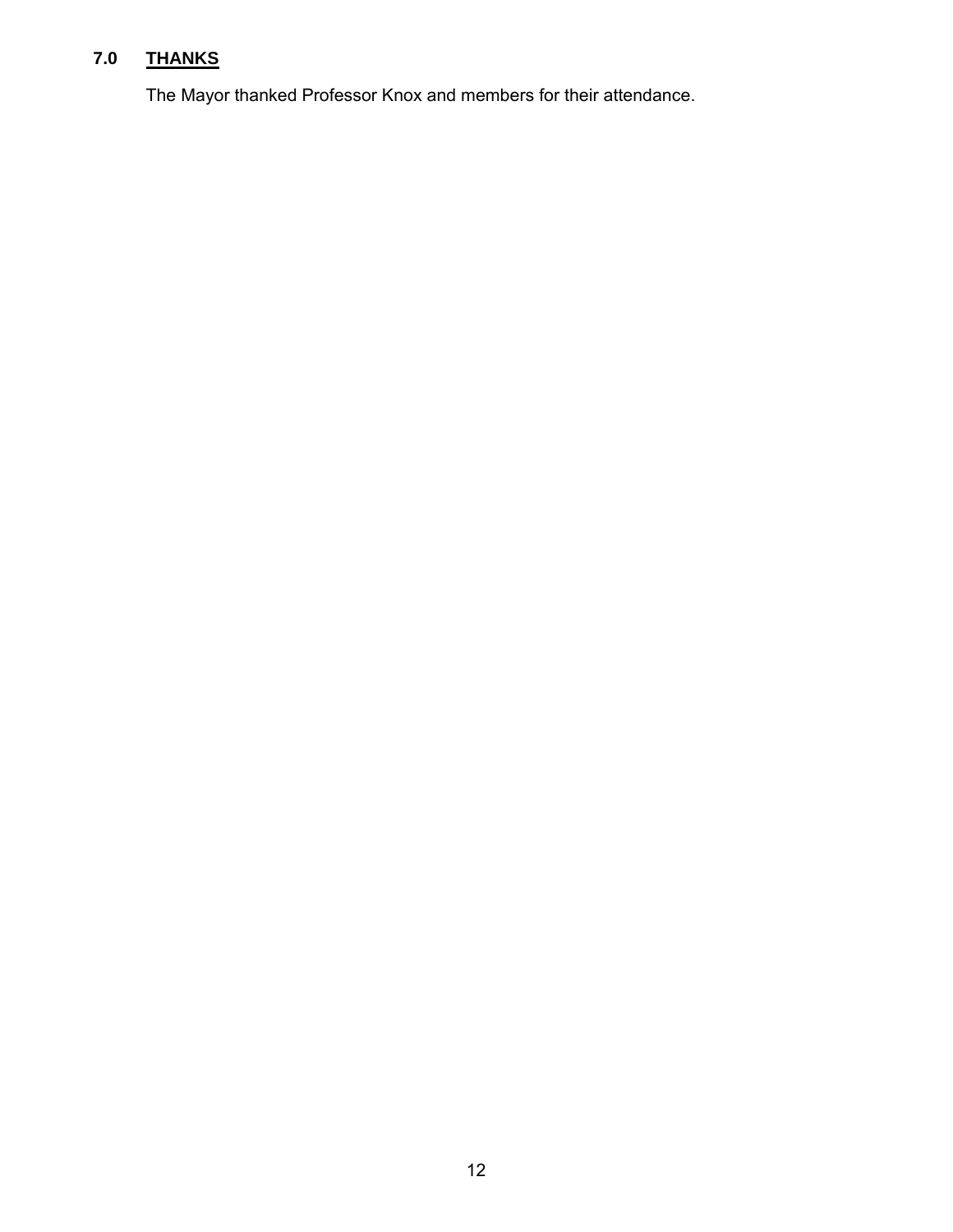#### **LEISURE AND ENVIRONMENT COMMITTEE**

# **6th September, 2005.**

| <b>Present:</b>                          | Councillor G. L. McLaughlin, in the Chair                                                                                                                                                                                                                                                                                 |                                                                                                                                                                                                           |
|------------------------------------------|---------------------------------------------------------------------------------------------------------------------------------------------------------------------------------------------------------------------------------------------------------------------------------------------------------------------------|-----------------------------------------------------------------------------------------------------------------------------------------------------------------------------------------------------------|
|                                          | The Mayor, Councillor T. J. Deans                                                                                                                                                                                                                                                                                         |                                                                                                                                                                                                           |
|                                          | The Deputy Mayor, Alderman M. T. Hickey (Mrs.)                                                                                                                                                                                                                                                                            |                                                                                                                                                                                                           |
|                                          | <b>Aldermen</b>                                                                                                                                                                                                                                                                                                           |                                                                                                                                                                                                           |
|                                          | E. T. Black (Mrs.)<br>W. T. Creelman                                                                                                                                                                                                                                                                                      | D. McClarty<br>W. J. McClure                                                                                                                                                                              |
|                                          | <b>Councillors</b>                                                                                                                                                                                                                                                                                                        |                                                                                                                                                                                                           |
|                                          | C. S. Alexander (Ms.)<br>(Items 1.0 - 8.3)<br>J. M. Bradley<br>(Items $5.0 - 17.0$ )<br>O. M. Church (Mrs.)<br>A. S. Cole<br>J. J. Dallat<br>(Items $1.0 - 7.1$ )<br>E. P. Fielding (Mrs.)<br>S. Gilkinson                                                                                                                | N. F. Hillis<br>(Items $1.0 - 8.4$ )<br>E. A. Johnston (Mrs.)<br>(Items 1.0 - 8.2)<br><b>B.</b> Leonard<br>(Items $1.0 - 8.2$ )<br>R. A. McPherson<br>A. McQuillan<br>(Items 5.0 - 17.0)<br>R. D. Stewart |
| <b>Officers in</b><br><b>Attendance:</b> | Director of Technical Services, Director of Leisure Services,<br>Director of Environmental Health, Leisure Services Officer<br>(Facilities), Senior Technical Officer (Items 5.0 - 17.0),<br>Services Manager, Technical and Waste Management<br>Officer, Head of Administrative Services and Administrative<br>Assistant |                                                                                                                                                                                                           |
|                                          |                                                                                                                                                                                                                                                                                                                           |                                                                                                                                                                                                           |

# **Apologies:** Councillors Barbour and King

#### **1.0 WELCOME**

The Chairman welcomed everyone to the meeting.

#### **2.0 SYMPATHY**

The Chairman extended sympathy to Councillors Cole and Dallat following recent family bereavements.

The Mayor and other members asked to be associated with these remarks.

#### **3.0 GULF STATES - U.S.A.**

The Mayor, on behalf of Council, extended sympathy to the Governors and citizens of the Gulf States following the destruction caused by the recent hurricane.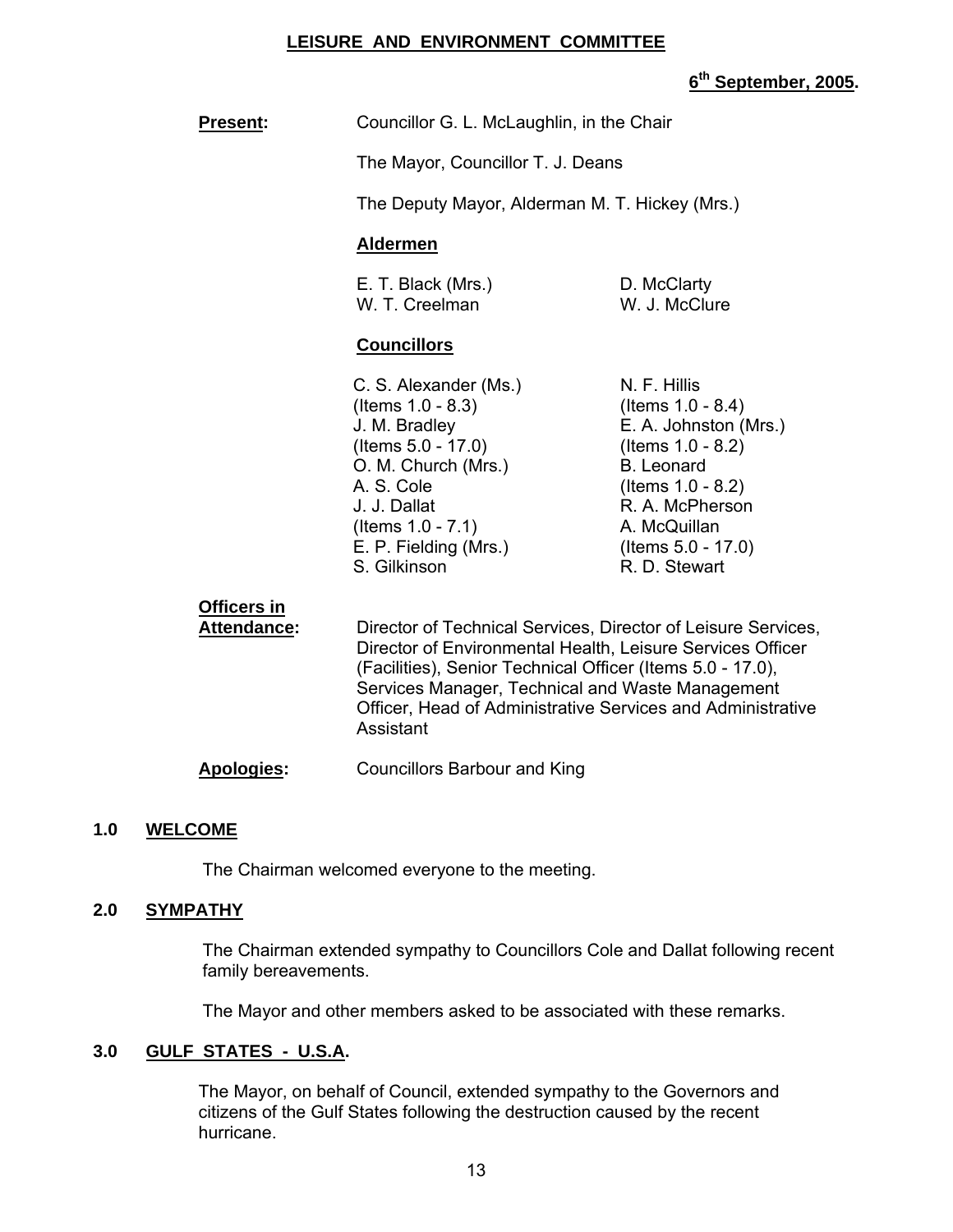#### **4.0 PORTRUSH AIR SHOW**

The Mayor referred to the success of last weekend's air show in Portrush which had attracted estimated crowds of 80,000 on Saturday and 135,000 on Sunday. Congratulations were extended to the organisers and Council staff involved with the event.

Members asked to be associated with the Mayor's comments.

#### **5.0 COLERAINE TOWN CENTRE REDEVELOPMENT SCHEME**

The Chairman welcomed Mrs. Sharon Scott, Town Centre Manager and Mr. Donald Malomo-Paris, DMP Consulting, who were in attendance to make a presentation regarding the progression of this scheme.

The representatives elaborated on the following aspects of the scheme:

- (a) Diamond Environmental Improvements
- (b) Project Timescales
- (c) Work Programme
- (d) Safe and Shared Space Vision
- (e) Project Objectives
- (f) Key Partners
- (g) Principles Behind the Scheme
- (h) Detail Design Ideas

A full discussion ensued during which the representatives answered various members' questions; the Chairman then thanked Mrs. Scott and Mr. Malomo-Paris for their presentation following which they withdrew.

#### **6.0 LEISURE SERVICES REPORT**

The report of the Director of Leisure Services was considered (previously supplied).

Matters arising:

| 6.1 | Lower Bann Partnership | Consideration was given to a request from<br>the Lower Bann Partnership (supported by the<br>Lower Bann Advisory Committee) for<br>administrative funding, as detailed in the report.                                                                                                                            |
|-----|------------------------|------------------------------------------------------------------------------------------------------------------------------------------------------------------------------------------------------------------------------------------------------------------------------------------------------------------|
|     |                        | The Partnership had secured £112,250 from the<br>Department of Agriculture and Rural Development<br>towards various projects. The five local<br>authorities, including Coleraine, which comprised<br>the Lower Bann Advisory Committee had been<br>requested to contribute administrative funding as<br>follows: |
|     |                        | October 2005 - March 2006<br>£2,500                                                                                                                                                                                                                                                                              |

| October 2005 - March 2006  | $\overline{\phantom{0}}$ | £2,500 |
|----------------------------|--------------------------|--------|
| April 2006 - March 2007    | $\overline{\phantom{0}}$ | £5,000 |
| April 2007 - March 2008    | $\overline{\phantom{0}}$ | £5,000 |
| April 2008 - December 2008 | $\overline{\phantom{0}}$ | £3,750 |
|                            |                          |        |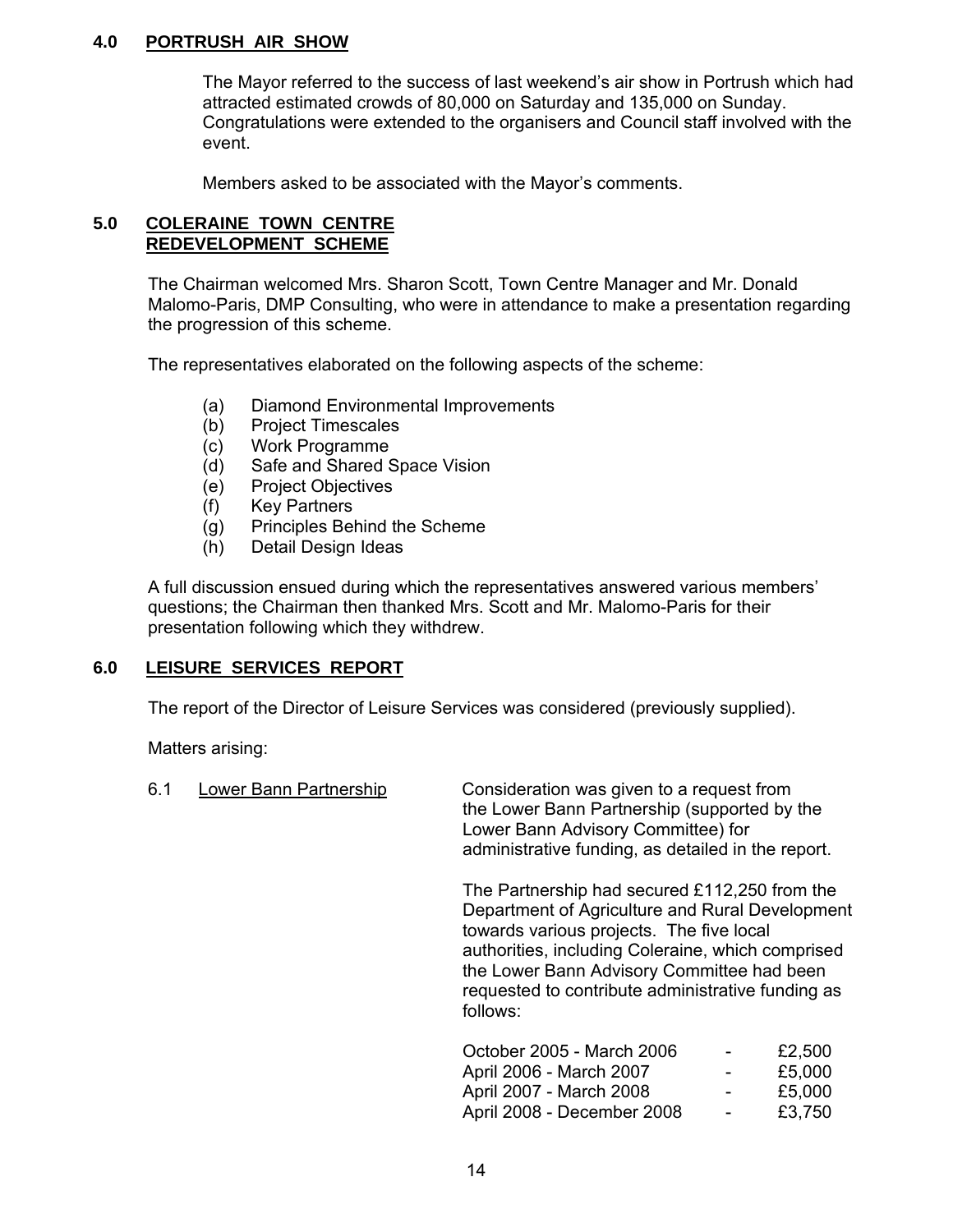Council is recommended to support the request for administrative funding as outlined.

The Director of Leisure Services would provide regular reports to Committee on this topic.

- 6.2 Community Hall Management Consideration was given to a proposal, as detailed in the report, that the Leisure Services staff in future carry out the financial and administrative systems of the following Community Halls:
	- Harpur's Hill, Coleraine
	- Coleraine West
	- Millburn, Coleraine
	- Windyhall, Coleraine
	- Ballysally, Coleraine

Council is recommended to agree.

The Director of Leisure Services noted comments by Councillor Dallat regarding identifying the specific needs of the community in these areas.

- 6.3 Talented Young Athletes Council is recommended to agree to a request Award Scheme **From the Local Sports Council that eligibility to** from the Local Sports Council that eligibility to the Talented Young Athletes Award Scheme be extended to athletes under the age of twenty-one rather than the current age limit of eighteen years.
- 6.4 Causeway Museum Service Reported that official invitations for members would shortly be forwarded to attend the launch of the Causeway Museum Service "Famous Sons and Daughters of the Causeway" project on 4<sup>th</sup> October, 2005 at 12 noon.

Noted.

 6.5 Christmas Switch-On Dates Council is recommended to agree to the following dates for switching on of Christmas Lights throughout the Borough:

- (a) Coleraine Friday,  $25<sup>th</sup>$  November, 2005
- $(b)$  Portrush Friday,  $2<sup>nd</sup>$  December, 2005
- $(c)$  Kilrea Saturday,  $3<sup>rd</sup>$  December, 2005
- $(d)$  Garvagh Monday,  $5<sup>th</sup>$  December, 2005
- $(e)$  Castlerock Thursday,  $8<sup>th</sup>$  December, 2005
- (f) Portstewart Friday,  $9<sup>th</sup>$  December, 2005

 6.6 Trafalgar Weekend Council is recommended to agree to the provision of a beacon on Ramore Head, Portrush on Friday, 21<sup>st</sup> October, 2005 as part of the Trafalgar Weekend to celebrate the bi-centenary of the Battle of Trafalgar.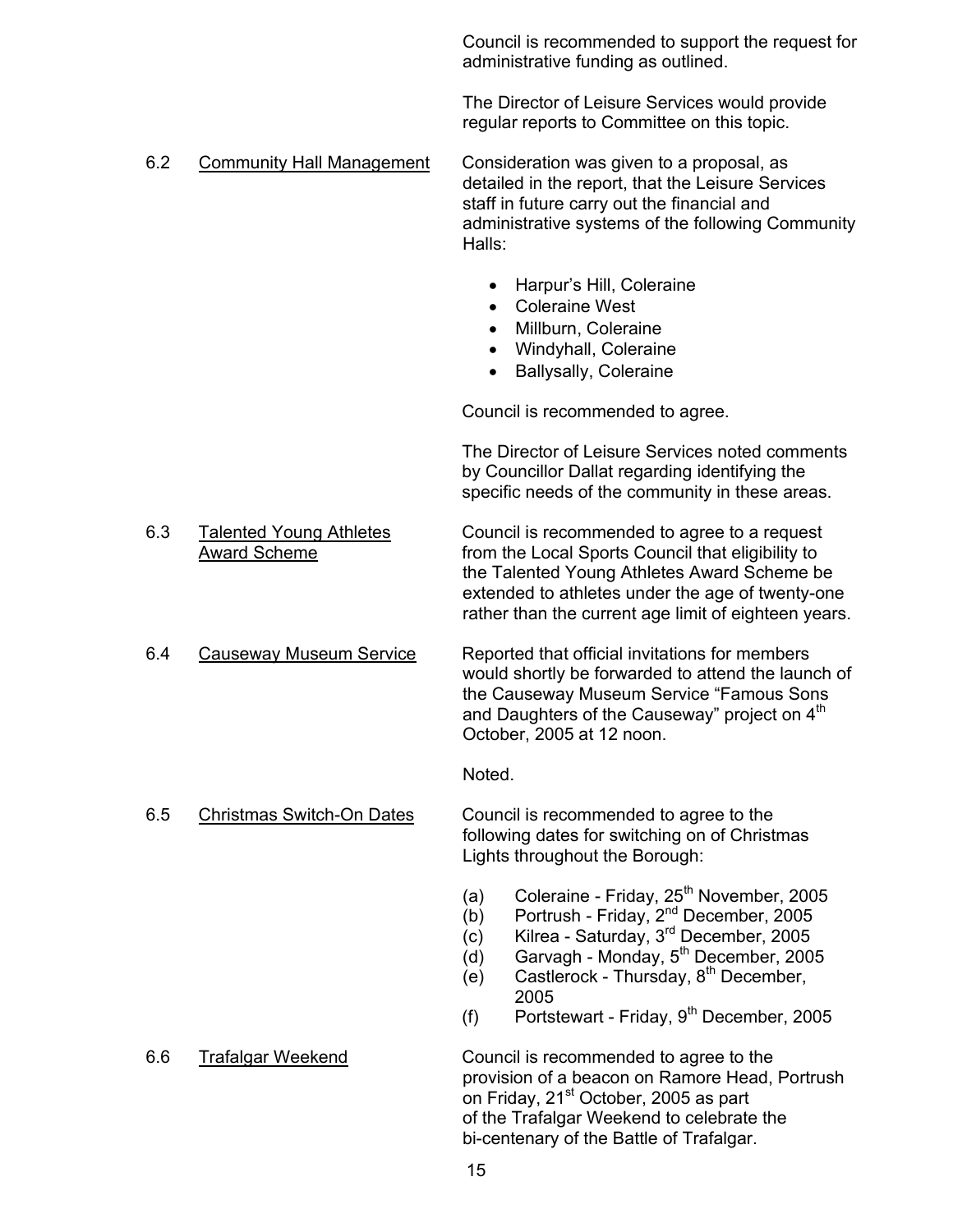| 6.7 | Sponsorship - Bushmills Road<br>Roundabout | The Director of Leisure Services advised that<br>the sponsorship tender was for the Bushmills<br>Road Roundabout rather than the Ballycastle<br>Road Roundabout as detailed in the report.                          |
|-----|--------------------------------------------|---------------------------------------------------------------------------------------------------------------------------------------------------------------------------------------------------------------------|
|     |                                            | The leading tenderer had withdrawn and following<br>discussion, the second tenderer had re-confirmed<br>his tender.                                                                                                 |
|     |                                            | Council is thus recommended to accept the tender<br>from Right Price Carpets and Furniture Ltd.,<br>Coleraine for the sponsorship of the Bushmills<br>Road Roundabout, Coleraine for £1,850 for a 3<br>year period. |
| 6.8 | <b>Beach Safety Review Group</b>           | The Director of Leisure Services reported that<br>a successful first meeting of the Beach Safety<br>Review Group had recently been held.                                                                            |
|     |                                            | The Director of Leisure Services would provide a<br>further report on this topic at a future meeting of<br>Committee.                                                                                               |

# **7.0 TECHNICAL SERVICES REPORT**

The report of the Director of Technical Services was considered (previously supplied).

Matters arising:

| 7.1 | <b>Civic Amenity Sites -</b><br><b>Arrangements</b> | Consideration was given to information, as<br>detailed in the report, regarding Civic Amenity<br>Sites - Arrangements.                                                                                                                                                                 |
|-----|-----------------------------------------------------|----------------------------------------------------------------------------------------------------------------------------------------------------------------------------------------------------------------------------------------------------------------------------------------|
|     |                                                     | A varied discussion ensued on this topic during<br>which the Director of Technical Services answered<br>members' questions. The Director of Technical<br>Services agreed to investigate a problem<br>regarding non-collection of refuse bins at Hamilton<br>Place, Portrush last week. |
|     |                                                     | Council is recommended to agree to restricting the<br>intake of material at the Roselick Road,<br>Portstewart site to garden waste only with other<br>material for disposal from Portstewart being<br>redirected to Portrush or Coleraine for recycling.                               |
|     |                                                     | It was noted that any possible expansion of the<br>Roselick, Portstewart site would be considered at<br>the Capital Programme Review Meeting.                                                                                                                                          |
| 7.2 | North West Waste Manage-<br>ment Group              | Committee noted information, as detailed in the<br>report, on updated programmes from the<br>consultants, RPS Kirk McClure Morton for:                                                                                                                                                 |

i. Waste Services for the Treatment of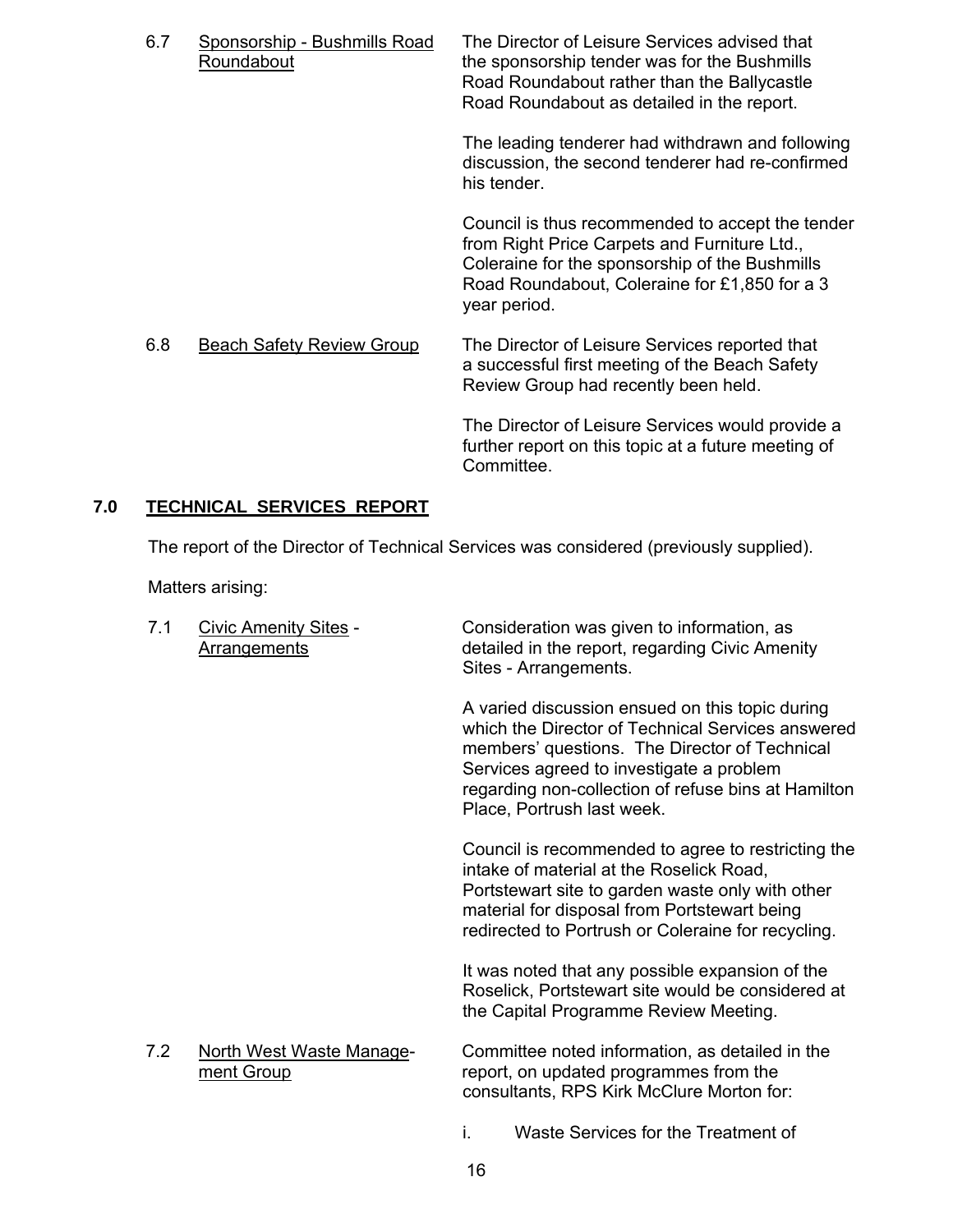Organic Waste

- ii. Landfill Site Selection
- iii. The Review of the Waste Management Plan

It was proposed by Councillor McPherson, seconded by Councillor Stewart and recommended:

> That Council accept the recommendation to permit the selection process for Landfill Site Selection to move to the stage of inviting detailed proposals for the five sites listed in the report.

 7.2.1 Waste Management Committee welcomed the news that as a result Taskforce of representations to the Department of the Environment, three elected members from each of the three Waste Management Groups had been invited to participate in the Taskforce.

> Members nominated from the North West Group were:

Councillor Groogan - Magherafelt District Council Councillor McBride - Strabane District Council Councillor McPherson - Coleraine Borough Council

7.2.2 Waste Management The North West Region Waste Management Workshop Workshop for Councillors would be held at the Gorteen Hotel, Limavady on Wednesday, 26<sup>th</sup> October, 2005.

> The Director of Technical Services would report on final arrangements for this important event at the October meeting of Committee.

Noted.

 7.3 Loughanhill Depot Roof - Council is recommended to agree to the Solar Photovoltaic Project installation of a 5kw solar photovoltaic energy system at the Loughanhill Depot roof.

Northern Ireland Electricity and the Energy Saving Trust had offered Council a grant of seventy-five per cent on the total cost of the installation circa £28,000. The cost to Council would be £7,500. 7.4 Building Control **Approval had been granted for twenty-three** applications.

 7.4.1 Concrete Bisons The Director of Technical Services would investigate a query on this topic and reply direct to Councillor Stewart.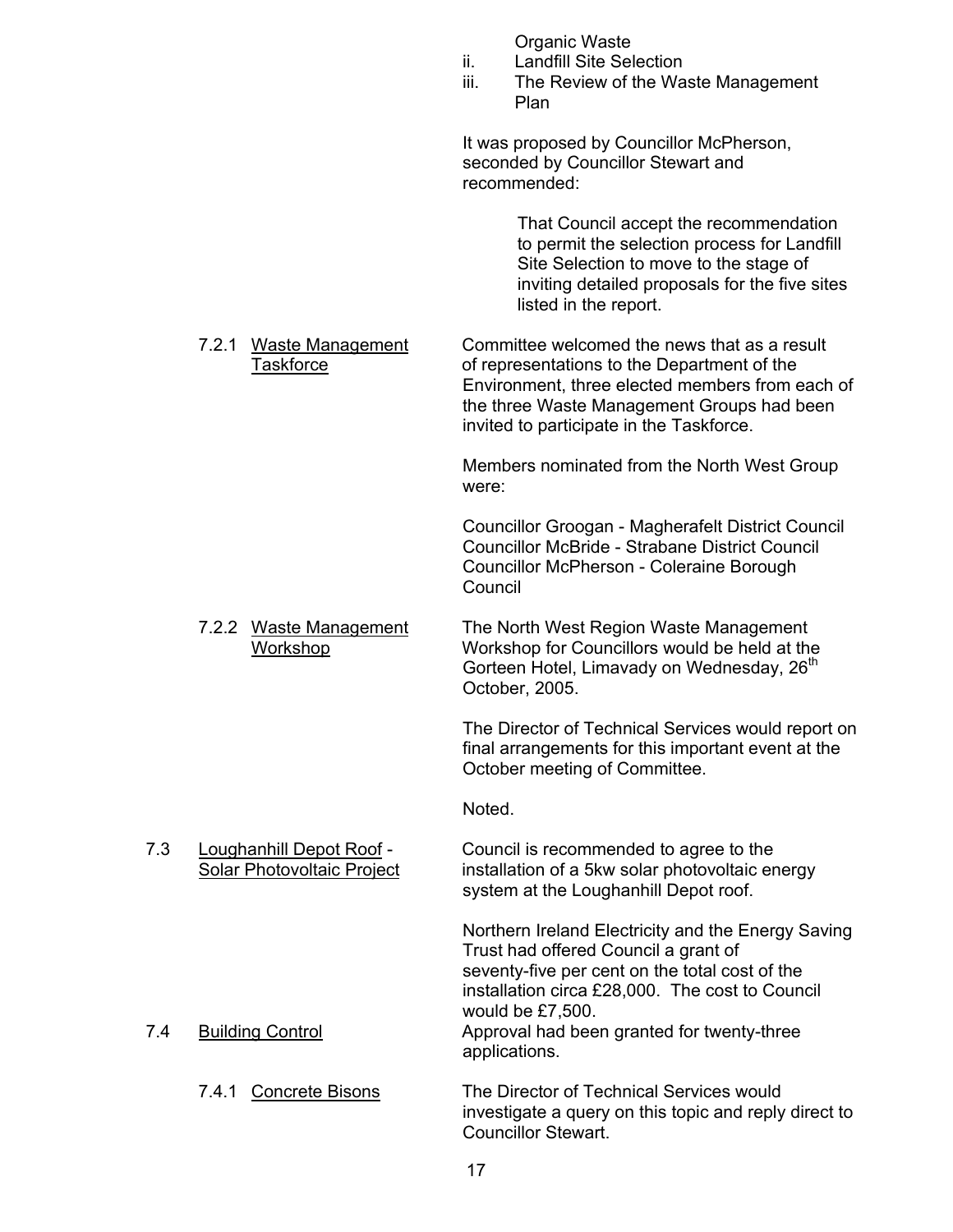7.5 Ballyreagh Road, Portstewart - Committee noted that a £50,000 grant had been<br>Car Park/Viewing Areas secured from the Peace II/Natural Resource secured from the Peace II/Natural Resource Rural Tourism Initiative for this project. Tenders were currently being sought for the necessary works and would be presented to Council in due course.

# **8.0 ENVIRONMENTAL HEALTH REPORT**

The report of the Director of Environmental Health was considered (previously supplied).

Matters arising:

| 8.1 | The Children and Young<br>Persons (Protection from<br>Tobacco) (N.I.) Order 1991 -<br>Test Purchase Follow-Up<br>Survey - August 2005 | Committee noted information, as detailed in the<br>report, regarding this topic. Committee was<br>pleased to note the increased compliance to<br>the law prohibiting the sale of cigarettes to<br>anyone under 16 years.                                                        |
|-----|---------------------------------------------------------------------------------------------------------------------------------------|---------------------------------------------------------------------------------------------------------------------------------------------------------------------------------------------------------------------------------------------------------------------------------|
|     |                                                                                                                                       | The Environmental Health Department would<br>partner with the Causeway Smoking Cessation<br>Nurse and the Northern Health and Social<br>Services Board to develop further initiatives to help<br>curb tobacco use, particularly among teenagers.                                |
|     |                                                                                                                                       | Noted.                                                                                                                                                                                                                                                                          |
| 8.2 | <b>Recreational Water Quality</b><br><b>Survey</b>                                                                                    | Consideration was given to information, as<br>detailed in the report, regarding a bacteriological<br>water sampling programme carried out by the<br>Environmental Health Department at sampling<br>points at Portballintrae and the River Bann (near<br>the Camus picnic area). |
|     |                                                                                                                                       | Council is recommended to agree to this sampling<br>programme being maintained. The collation of<br>results over a longer time period would facilitate a<br>more meaningful interpretation of the results.                                                                      |
|     | 8.2.1 Water Sewage Complaint                                                                                                          | The Director of Environmental Health agreed to<br>investigate this matter which was raised by<br>Alderman McClarty.                                                                                                                                                             |
| 8.3 | Drinking in Public Places<br><b>Bye-Laws</b>                                                                                          | Committee noted statistics, as detailed in the<br>report, regarding the Drinking in Public Places<br>Bye-Laws.                                                                                                                                                                  |
|     |                                                                                                                                       | During the ensuing discussion it was noted that a<br>change in the existing legislation was anticipated<br>which would enable a fixed penalty notice to be<br>issued regarding such offences.                                                                                   |
| 8.4 | <b>Anti-Social Behaviour (N.I.)</b><br>Order 2004 - The Current                                                                       | Committee noted information, as detailed in the<br>report, outlining the current position regarding                                                                                                                                                                             |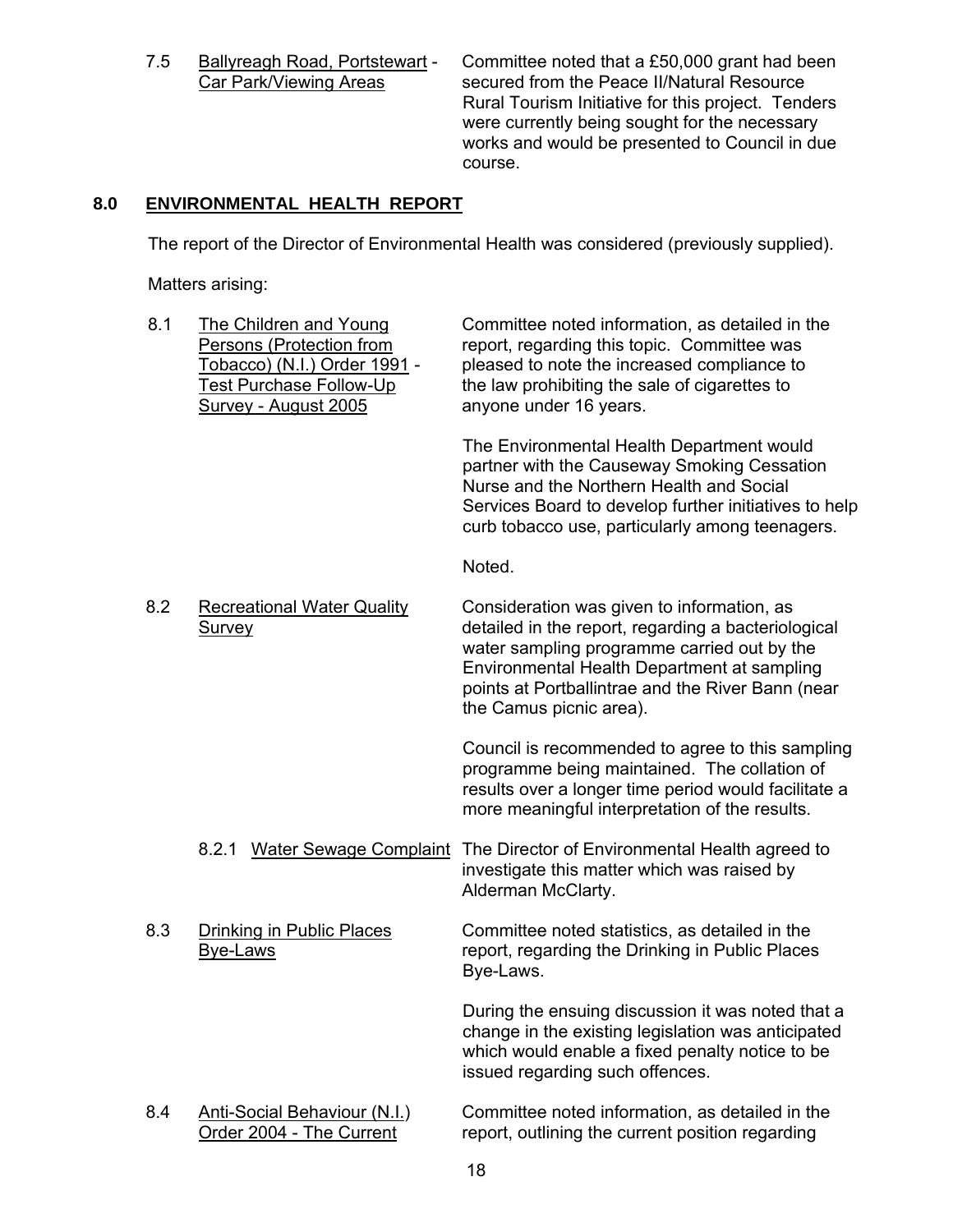Position this legislation.

Borough Council 2004

 8.5 Air Quality Review and Committee noted information, as detailed in the Assessment - Coleraine report, regarding this matter.

### **9.0 RIVERSIDE THEATRE TRUST - NOMINATION OF REPLACEMENT**

The Head of Administrative Services reported that Councillor Ms. Alexander was unable to continue to represent Council on the Riverside Theatre Trust due to the timing of the meetings.

Following discussion it was recommended that the existing representatives (Alderman McClarty, Councillors Mrs. Johnston and Stewart) and the Director of Leisure Services should represent the Council on this body.

#### **10.0 WORLD WAR II MEMORIES - 'IN THEIR OWN WORDS'**

A DVD entitled 'World War II Memories - In Their Own Words" had been presented to each member.

Noted.

#### **11.0 DEPARTMENT OF ENTERPRISE, TRADE AND INVESTMENT - GEOLOGICAL SURVEY OF NORTHERN IRELAND**

Read letter from the Director of the Geological Survey of Northern Ireland advising Council of a countrywide project that the Department was undertaking. The information would be gathered by a small aeroplane flying at elevations between 56m and 90m in rural areas and 250m in urban areas. The survey would be carried out between May to October 2005 and during the same period the following year.

Noted.

# **12.0 DEPARTMENT OF THE ENVIRONMENT - ADVANCE NOTICE - BIRTHDAY HONOURS 2006**

Read letter from the Department of the Environment giving advance notice that nominations for the Birthday Honours List 2006 (particularly in the MBE category) were likely to be sought next month.

Noted.

### **13.0 DEPARTMENT FOR REGIONAL DEVELOPMENT - NEWS RELEASE - REVISED WATER REFORM TIMETABLE**

The Head of Administrative Services reported that a News Release had been received from the Department for Regional Development on this topic.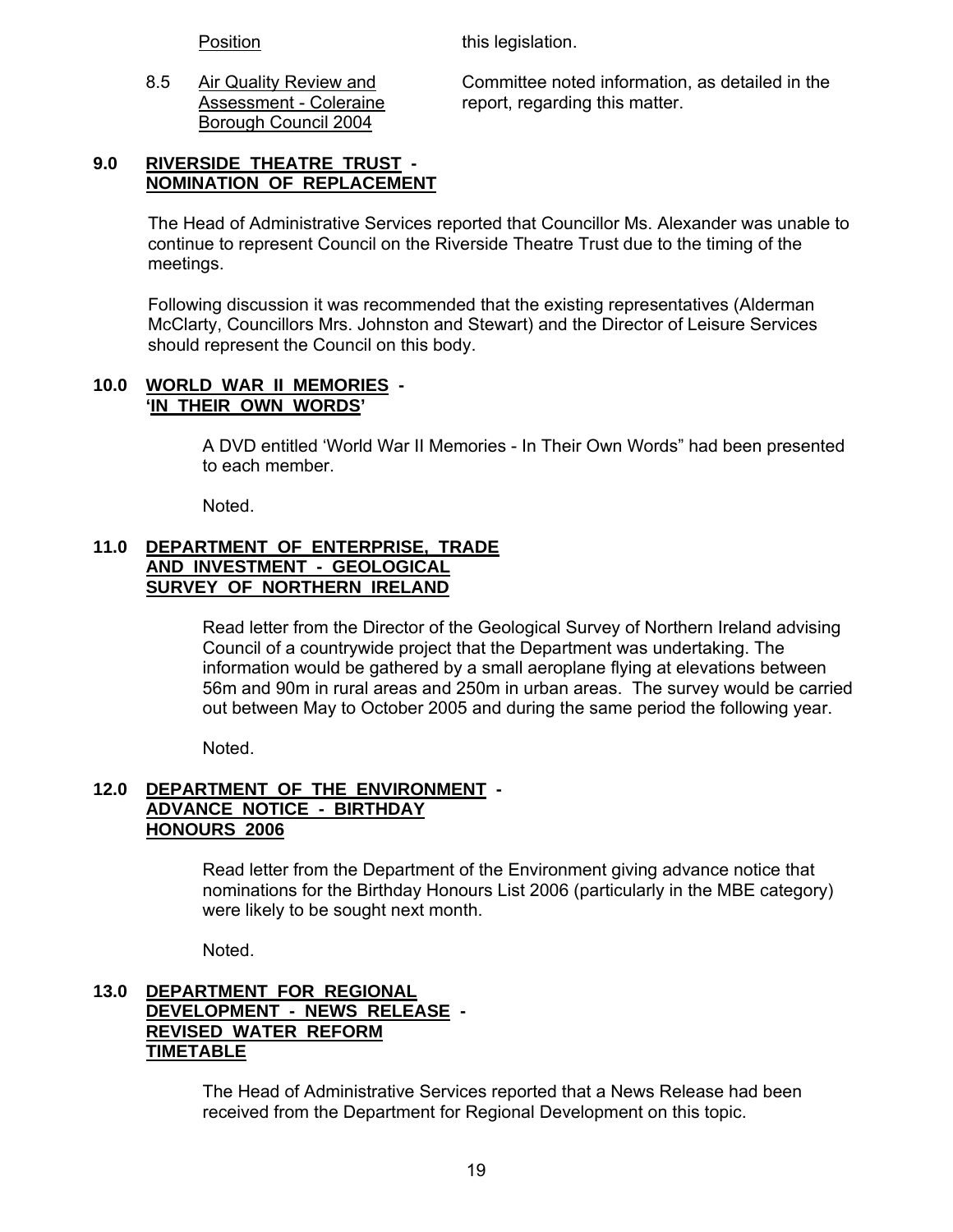Following detailed consultation, April 2007 would be set as the date when the new Government Company would be established and domestic water charges would begin to be phased in.

Noted.

#### **14.0 SUSTAINABLE NORTHERN IRELAND**

Tabled:

Annual Report 2004 - 2005

#### **15.0 PAY AND GRADING REVIEW**

 Following discussion it was recommended that this topic be considered at 6.30 p.m. on Tuesday, 27<sup>th</sup> September, 2005 prior to that evening's Council meeting.

#### **16.0 PORTRUSH COUNTRYSIDE CENTRE**

 Concern was expressed regarding the future operation of Portrush Countryside Centre.

 The Director of Leisure Services reported on the centre's future plans and advised members that there were no plans to close the Centre.

Noted.

#### **17.0 GARVAGH SPORTS HALL**

 In response to a query the Director of Leisure Services advised that the Northern Ireland Housing Executive had confirmed that land remained available for this potential project.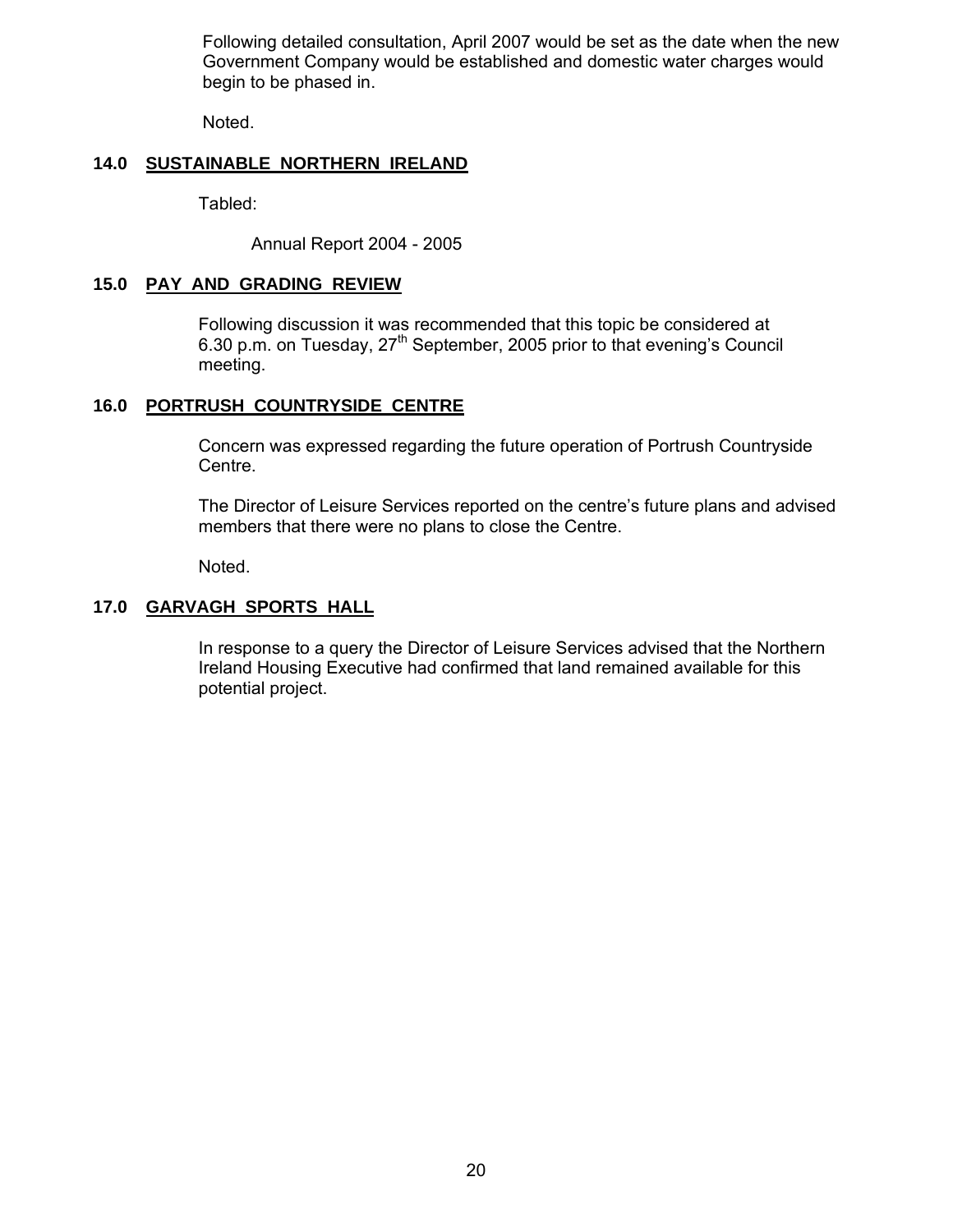#### **PLANNING COMMITTEE**

# **23rd August, 2005**

| <b>Present:</b>                   | Councillor R. D. Stewart in the Chair                                                                                |                                                                                                                      |
|-----------------------------------|----------------------------------------------------------------------------------------------------------------------|----------------------------------------------------------------------------------------------------------------------|
|                                   | The Deputy Mayor, Alderman M. T. Hickey (Mrs.)                                                                       |                                                                                                                      |
|                                   | <b>Aldermen</b>                                                                                                      |                                                                                                                      |
|                                   | E. T. Black (Mrs.)<br>W. T. Creelman                                                                                 | W. J. McClure                                                                                                        |
|                                   | <b>Councillors</b>                                                                                                   |                                                                                                                      |
|                                   | C. S. Alexander (Ms)<br>O. M. Church (Mrs.)<br>J. J. Dallat<br>E. P. Fielding (Mrs.)<br>S. Gilkinson<br>N. F. Hillis | E. A. Johnston (Mrs.)<br>(Items $2.25 - 10.0$ )<br>W. A. King<br>G. L. McLaughlin<br>R. A. McPherson<br>A. McQuillan |
| Also in<br><b>Attendance:</b>     | Representatives from the Planning Service -<br>Ms. J. McMath and Mr. G. McGuinness                                   |                                                                                                                      |
| Officers in<br><b>Attendance:</b> | Town Clerk and Chief Executive, Administrative<br><b>Officer and Administrative Assistant</b>                        |                                                                                                                      |
| Apologies:                        | The Mayor, Alderman McClarty, Councillors<br>Barbour, Bradley and Leonard                                            |                                                                                                                      |

#### **1.0 PREMATURITY - MINISTERIAL STATEMENT AND DRAFT AREA PLAN**

 The Chairman welcomed Mr. A. Meenagh, Development Plan Principal, who was in attendance to address Committee on the application of reasons relating to Prematurity – Ministerial Statement and Draft Area Plan to planning applications.

 Mr. Meenagh elaborated on the recent publication of the Draft Northern Area Plan and updated members on the consultation process to date. He highlighted the importance of Paragraph 20(b) of the Joint Ministerial Statement now that the Draft Plan had been published and referred specifically to circumstances where it would be appropriate to refuse planning permission for developments that would prejudice the outcome of the Plan process. He referred also to a recent Planning Appeal in which the Planning Appeals Commission upheld the Department's refusal of an application on prematurity grounds.

 A period of discussion ensued during which Mr. Meenagh answered various members' questions.

 It was noted that planning applications which had been deferred for these reasons would come back to Council in due course.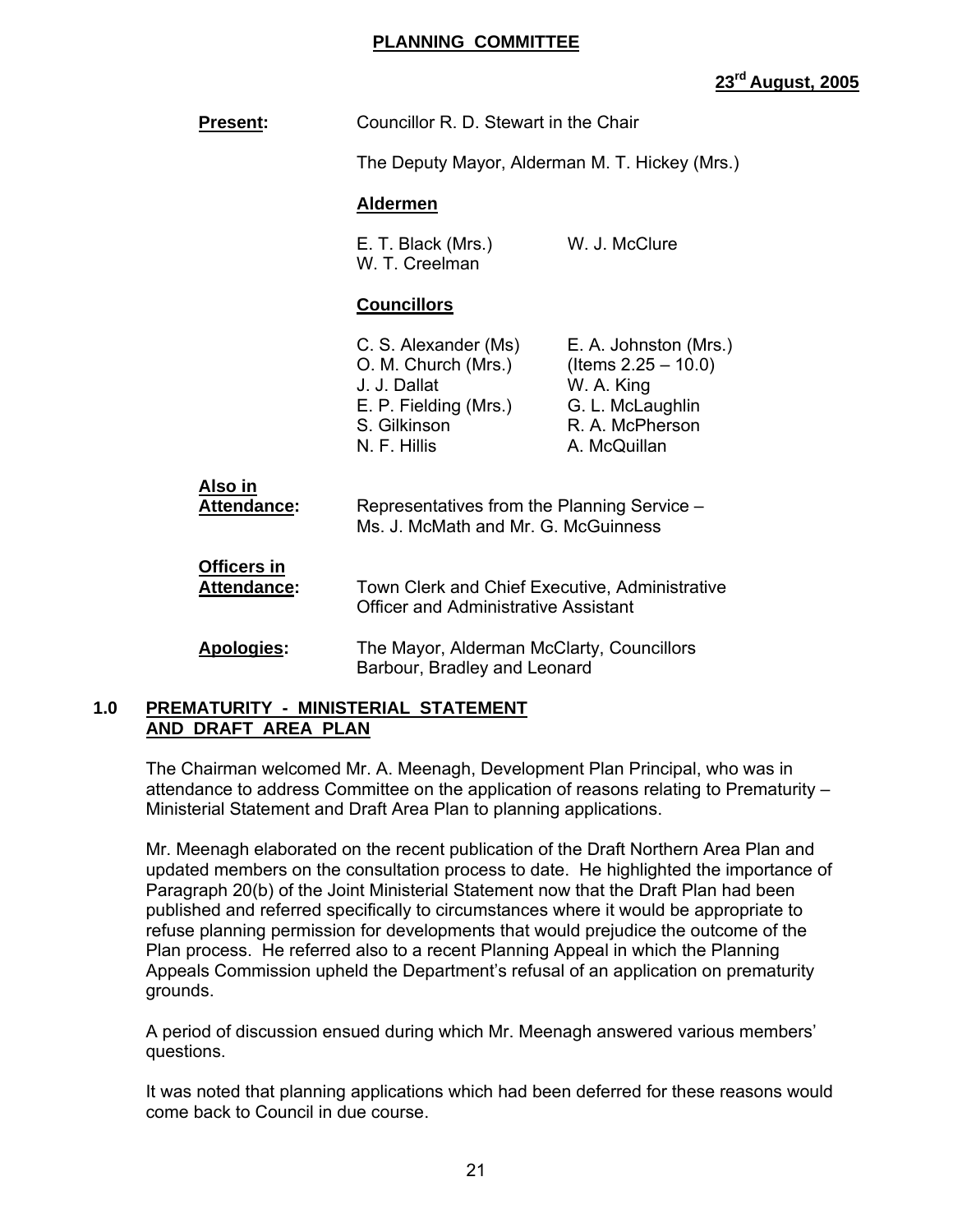The Chairman thanked Mr. Meenagh for attending after which he withdrew from the meeting.

# **2.0 PLANNING APPLICATIONS**

A list of one hundred and fifty-one applications was considered (previously supplied).

#### **Applications Deferred from Previous Meeting**

2.1 Application No. D1 C/2003/1027/F Change of house type at Site Nos. 17, 18, 19, 32 and 34 Hopefield Development (opposite Cormenagh Court/Hopefield Park), Portrush for Tara Homes

2.2 Application No. D2 C/2003/1096/O Site for dwelling at Lisachrin Road, Garvagh (approximately 250m west of junction with Ballymenagh Road) for Mr. J. Stewart

- 2.3 Application No. D3 C/2003/1363/O Site for two storey dwelling and garage 180m south of 22 Revallagh Road, Bushmills for Miss H. McAuley
- 2.4 Application No. D4 C/2004/0040/O Proposed site for a storey and a half dwelling with detached garage on lands on the Managher Road, Aghadowey, Coleraine for Mr. and Mrs. R. Cunningham

2.5 Application No. D5 C/2004/0235/O Site for dwellings (comprising one semi-detached housing unit) between 19 and 22 Glenmanus Village, Portrush for Mr. L. Hanson

The opinion of the Planning Service was to approve.

It was agreed that the application be approved.

The opinion of the Planning Service was to approve.

It was agreed that the application be approved.

The opinion of the Planning Service was to approve.

It was agreed that the application be approved.

The opinion of the Planning Service was to refuse.

It was agreed that the application be refused.

The opinion of the Planning Service was to refuse.

It was proposed by Councillor Ms. Alexander, seconded by Councillor Hillis and unanimously agreed:

> That the application be approved.

The opinion of the Planning Service was to approve.

It was agreed that the application be approved.

2.6 Application No. D6 C/2004/0391/F Change of use on ground floor from video shop to amusement arcade at 33 Railway Road, Coleraine for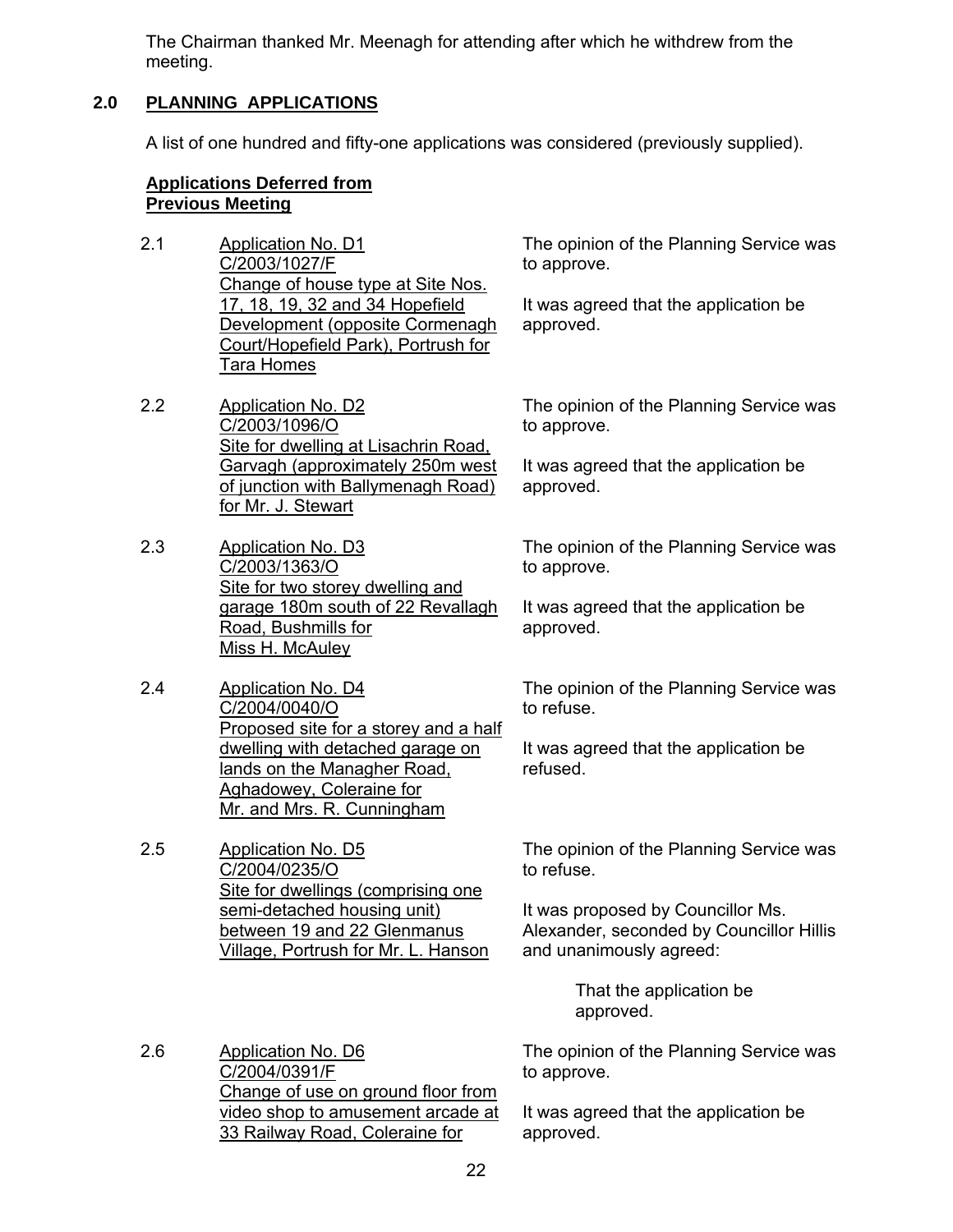- 2.7 Application No. D7 C/2004/0449/O Site for dwelling and garage off Priestland Road, South East of Ballytober Primary School, Bushmills for Mr. I. McLean
- 2.8 Application No. D8 C/2004/0589/F Dwelling and detached garage adjacent to 50 Glebe Road, Castlerock for Mr. Simpson

2.9 Application No. D9 C/2004/0753/O Site for dwelling and garage approximately 200m south of Ballyclough Road, Bushmills for Mr. G. Hartin

Alderman McClure objected to the location of the proposed amusement arcade.

The opinion of the Planning Service was to approve.

It was agreed that the application be approved.

The opinion of the Planning Service was to approve.

It was agreed that the application be approved.

The opinion of the Planning Service was to refuse.

It was agreed that the application be held for two weeks to facilitate the submission of amended plans.

It was further proposed by Alderman McClure, seconded by Councillor Dallat and unanimously agreed:

> That, if the amended plans did not result in a change of opinion, the application be approved.

The opinion of the Planning Service was to approve.

It was agreed that the application be approved.

The opinion of the Planning Service was to refuse.

It was agreed that the application be refused.

The opinion of the Planning Service was to refuse.

It was agreed that the application be refused.

The opinion of the Planning Service was to refuse.

2.10 Application No. D10 C/2004/0810/O Site for dwelling and garage northwest of 20 Rectory Road, Coleraine for Mr. Curry

2.11 Application No. D11 C/2004/0980/O Site for dwelling approximately 280m north-west of 54 Knockaduff Road, Coleraine for Mr. J. Arthur

- 2.12 Application No. D12 C/2004/1200/O Proposed site for dwelling and garage approximately 140m north of No. 53 Drumsaragh Road, Kilrea for Mr. C. Convery
- 2.13 Application No. D13 C/2004/1314/F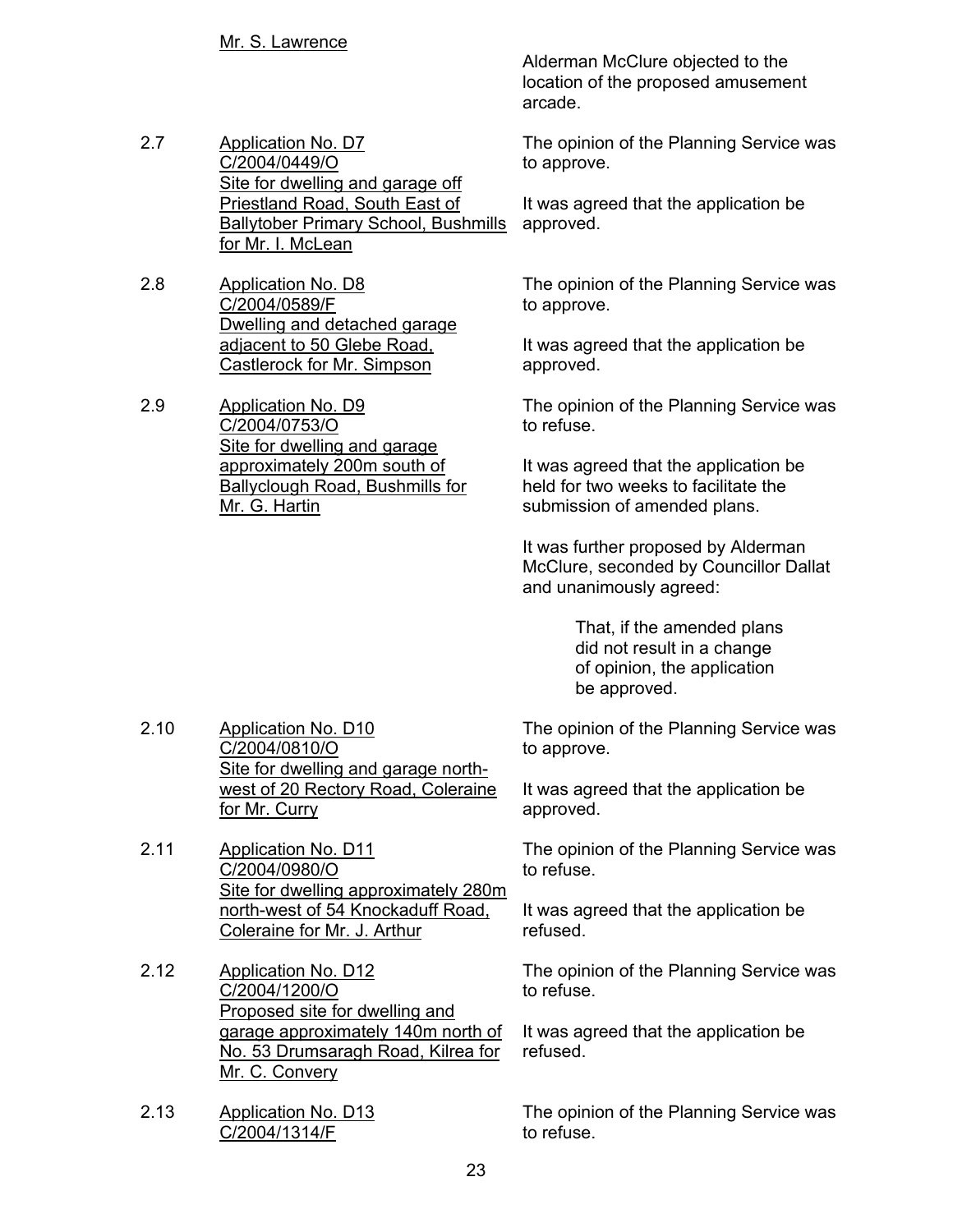Proposed 1.5 storey dwelling and retention of existing structure as workshop at 2 Movenis Road, Garvagh for Mr. W. Crawford

It was noted that this application had been included on the deferred list because it had mistakenly been recommended for approval at the April meeting.

It was proposed by Councillor McQuillan, seconded by Alderman Creelman and agreed:

> That the application be deferred for one month to facilitate a Council site visit.

The opinion of the Planning Service was to approve.

2.14 Application No. D14 C/2004/1330/F Dwelling amended siting and design of previous approval C/2003/0330/F adjacent to 6 Sunnyvale Avenue, Portrush for Mrs. J. Young

2.15 Application No. D15 C/2004/1380/F Two townhouses and four apartments at 102 Union Street, Coleraine for GM Design Associates Ltd.

It was agreed that the application be approved.

The opinion of the Planning Service was to refuse.

It was proposed by Alderman McClure, seconded by Alderman Creelman and agreed:

> That the application be deferred for two weeks to facilitate an office meeting.

The request for an office meeting would be referred to the Divisional Planning Manager.

The opinion of the Planning Service was to refuse.

It was agreed that the application be deferred for one month to facilitate further discussions with the agent.

The opinion of the Planning Service was to refuse.

It was agreed that the application be refused.

2.16 Application No. D16 C/2004/1389/O Proposed site for dwelling and domestic garage adjacent to 14 Shanlongford Road, Coleraine for Mr. D. Moon

2.17 Aplication No. D17 C/2005/0156/O Proposed site for dwelling approximately 170m south of 120 Cashel Road, Ringsend, Coleraine for Mr. and Mrs. W. Farlow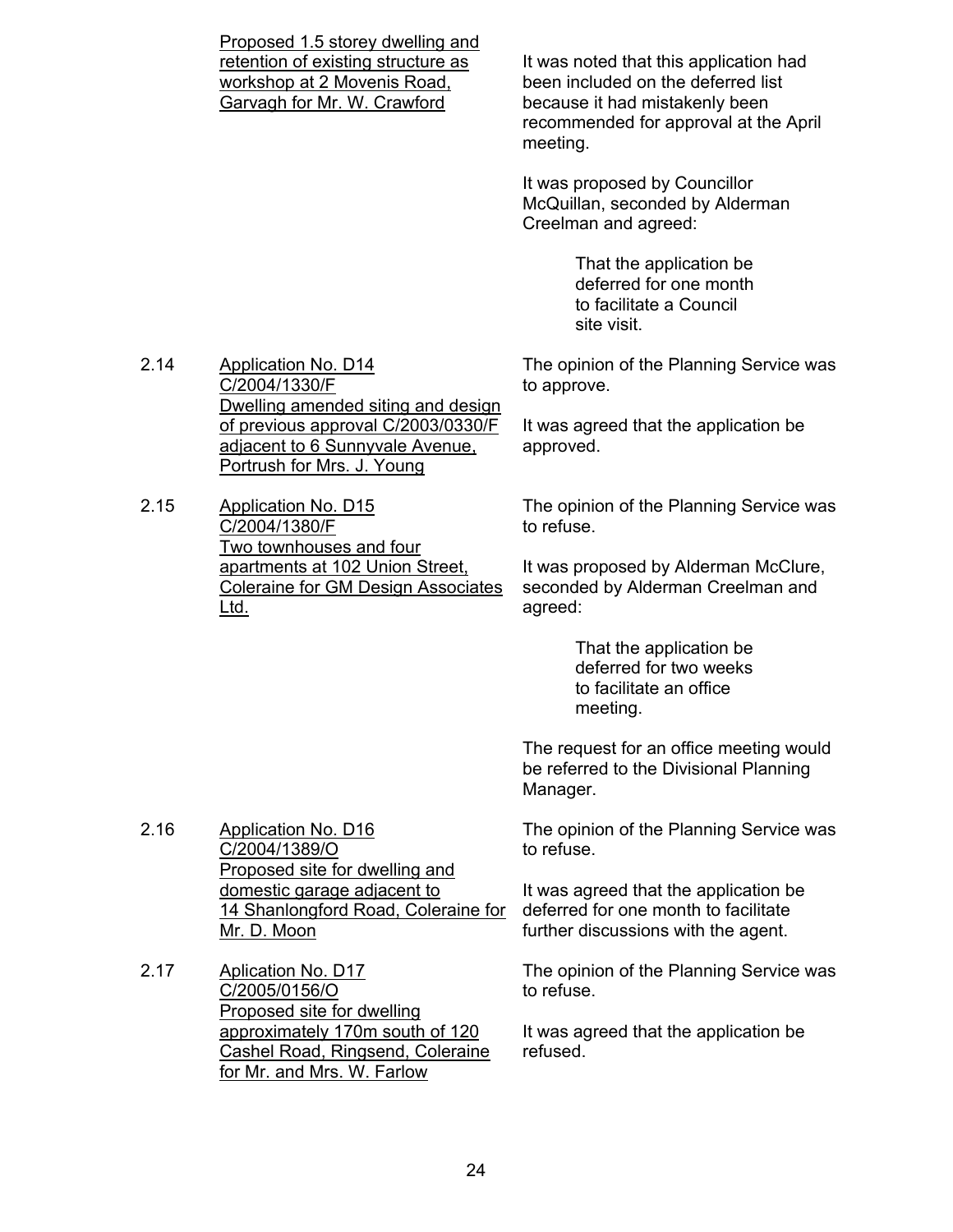#### **NEW APPLICATIONS**

2.18 Application Nos. 10, 11, 12, 16, 18, 25, 28, 35, 39, 40, 42, 43, 44, 48, 49, 50, 56, 58, 64, 65, 66, 68, 69, 80, 82, 83, 100, 101, 104, 109, 110 and 112

2.19 Application No. 2 C/2004/0207/F Proposed semi detached dwelling (2 no. self contained residential units) at 15 Old Coach Road, Portstewart for Tara Homes Ltd.

The opinion of the Planning Service was to refuse these applications. It was agreed that the applications be deferred on the grounds that the reasons for refusal included a reference to the Draft Northern Area Plan.

The opinion of the Planning Service was to approve.

It was proposed by Councillor Ms. Alexander, seconded by the Deputy Mayor and agreed:

> That the application be deferred for one month to facilitate a Council site visit.

2.20 Application No. 4 C/2004/0472/O Land to be used as a gravel and sand storage depot and retail depot at rear of 140 Castleroe Road, Coleraine for Mr. M. Creelman

The opinion of the Planning Service was to refuse.

It was proposed by Councillor King, seconded by Councillor McQuillan and agreed:

> That the application be deferred for one month to facilitate a Council site visit.

2.21 Application No. 5 C/2004/0557/O Site for dwelling and garage 300m south of 2 Drumard Road, Kilrea for Mr. T. McEldowney

> Application No. 6 C/2004/0558/O Site for dwelling and garage 270m south of 2 Drumard Road, Kilrea for Mr. T. McEldowney

2.22 Application No. 7 C/2004/0707/F Proposed rural housing development consisting of 12 no. dwelling houses at Mayboy Road, Boleran, Garvagh for Mr. P. Higgins

The opinion of the Planning Service was to refuse both applications.

It was proposed by Councillor Dallat, seconded by Councillor Ms. Alexander and agreed:

> That the applications be deferred for one month to facilitate Council site visits.

The opinion of the Planning Service was to refuse.

Consideration was given to letter dated 26th August, 2004 from Messrs. P. and B. Mullan (previously supplied).

It was proposed by Councillor Dallat, seconded by Councillor McLaughlin and agreed:

That the application be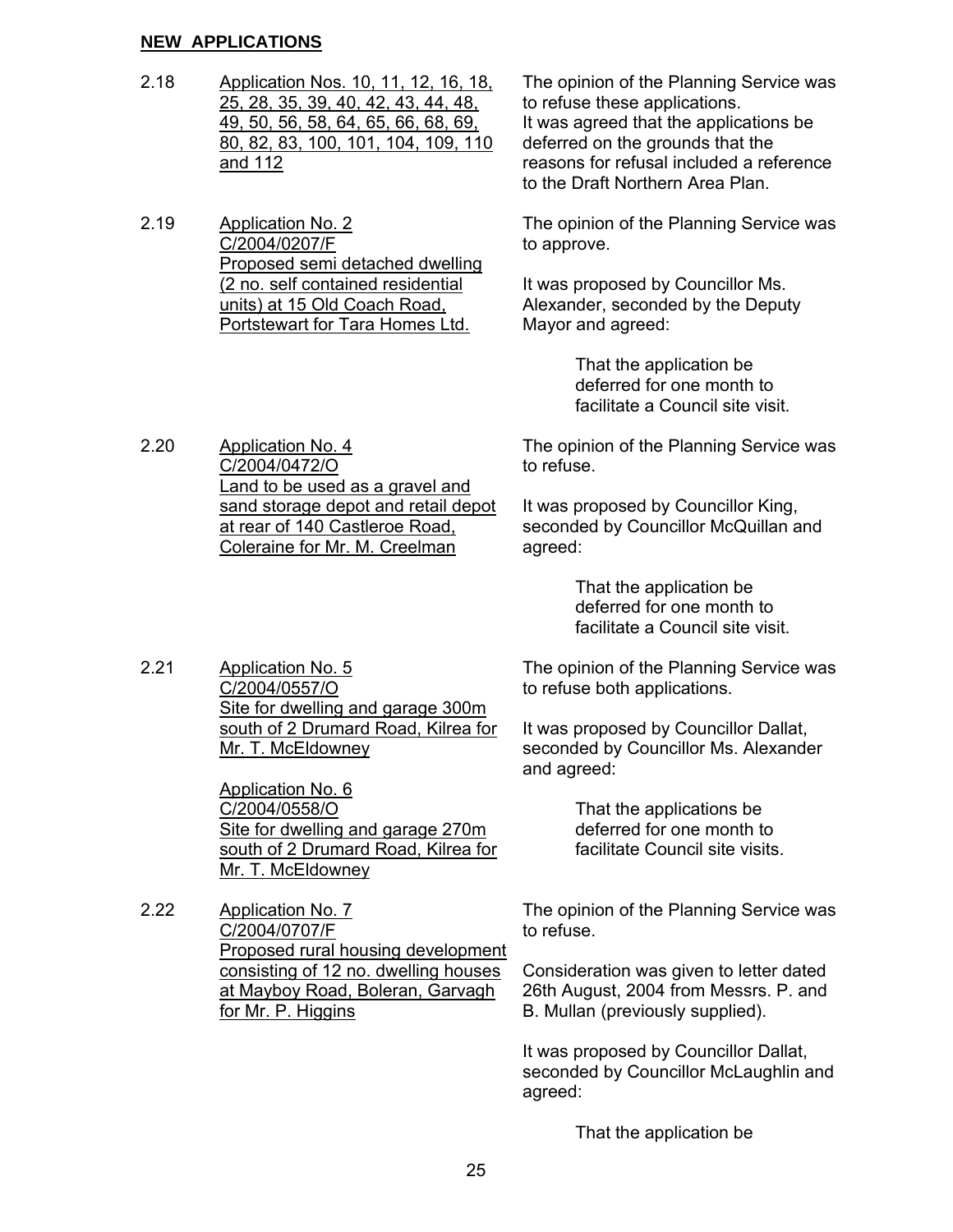deferred for one month to facilitate an office meeting.

2.23 Application No. 8 C/2004/0715/F Proposed residential housing development of 13 no. units comprising semi-detached, terraced dwellings and apartments with associated car parking at No. 2 Portstewart Road, Coleraine for Mr. B. Gibson

> Site for dwelling adjacent to 5 Lismoyle Road, Kilrea for

2.24 Application No. 9

C/2004/0749/O

Mr. J. McEldowney

The opinion of the Planning Service was to refuse.

It was proposed by Councillor Dallat, seconded by Councillor McLaughlin and agreed:

> That the application be deferred for one month to facilitate an office meeting.

The opinion of the Planning Service was to refuse.

It was proposed by Councillor Dallat, seconded by the Deputy Mayor and agreed:

> That the application be deferred for one month to facilitate a Council site visit.

The opinion of the Planning Service was to refuse.

It was proposed by Councillor King, seconded by Councillor Dallat and agreed:

> That the application be deferred for one month to facilitate a Council site visit.

The opinion of the Planning Service was to refuse.

It was proposed by Councillor McQuillan, seconded by Councillor Mrs. Church and agreed:

> That the application be deferred for one month to facilitate a Council site visit.

The opinion of the Planning Service was to refuse.

2.27 Application No. 30 C/2005/0142/O Proposed erection of detached dwelling and detached garage 320m

It was proposed by Councillor Dallat,

2.25 Application No. 22 C/2004/1303/F Barn providing health spa/store on ground floor, horticultural seed stores, bulb forcing room, budding room, office for horticultural holding on first floor, machinery stores/stables on lands adjoining No. 15 Isle Road, Macosquin for Mr. and Mrs. Todd

2.26 Application No. 27 C/2005/0104/O Site for dwelling and garage at rear of 33 Grove Road, Garvagh for Mr. N. Scott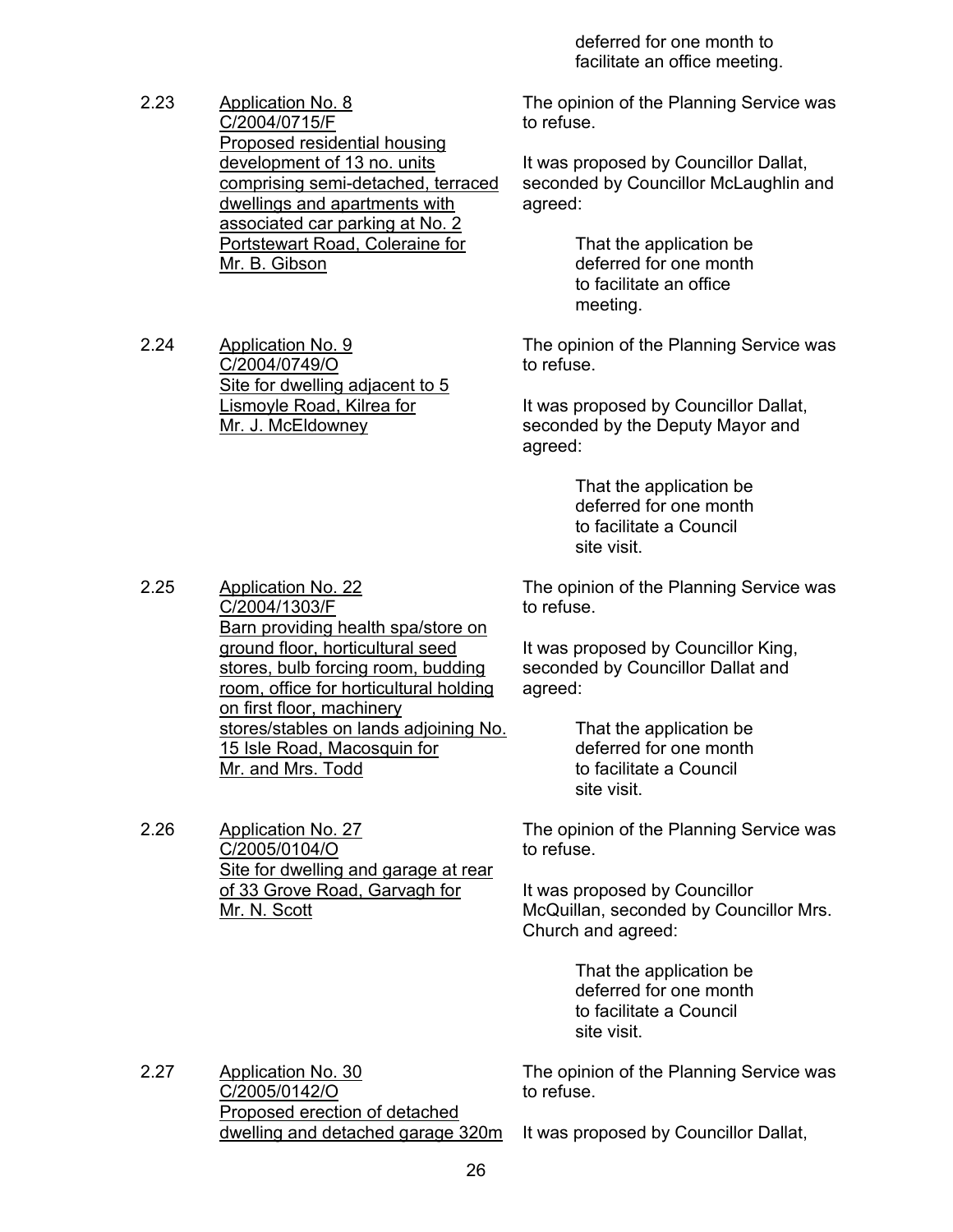| west of 51 Gortnamoyagh Road, |  |
|-------------------------------|--|
| Garvagh for Mr. B. McIlvar    |  |

seconded by Councillor McQuillan and agreed:

> That the application be deferred for one month to facilitate a Council site visit.

The opinion of the Planning Service was to refuse.

It was proposed by Councillor Dallat, seconded by Councillor McLaughlin and agreed:

> That the application be deferred for one month to facilitate a Council site visit.

The opinion of the Planning Service was to refuse.

It was proposed by Councillor Ms. Alexander, seconded by the Deputy Mayor and agreed:

> That the application be deferred for one month to facilitate an office meeting.

The opinion of the Planning Service was to refuse.

It was proposed by Councillor McPherson, seconded by Councillor King and agreed:

> That the application be deferred for one month to facilitate a Council site visit.

The opinion of the Planning Service was to refuse.

It was proposed by Councillor Ms. Alexander, seconded by Councillor Hillis and agreed:

> That the application be deferred for one month to facilitate an office meeting.

2.28 Application No. 32 C/2005/0168/O Site for dwelling and garage 120m south-east of 87 Grove Road, Swatragh for Mrs. D. Devlin

2.29 Application No. 33

2.30 Application No. 36

2.31 Application No. 37

C/2005/0268/F

C/2005/0230/O

Miss McAuley

C/2005/0186/F

4 no. apartments at 4 The Hill, Portstewart for C. R. Developments

New dwelling and garage at Gortin Road, approximately 320m southwest of 84 Agivey Road, Kilrea for

Proposed two storey dwelling with detached garage at 17 Randall Park,

Portrush for Mr. McIntyre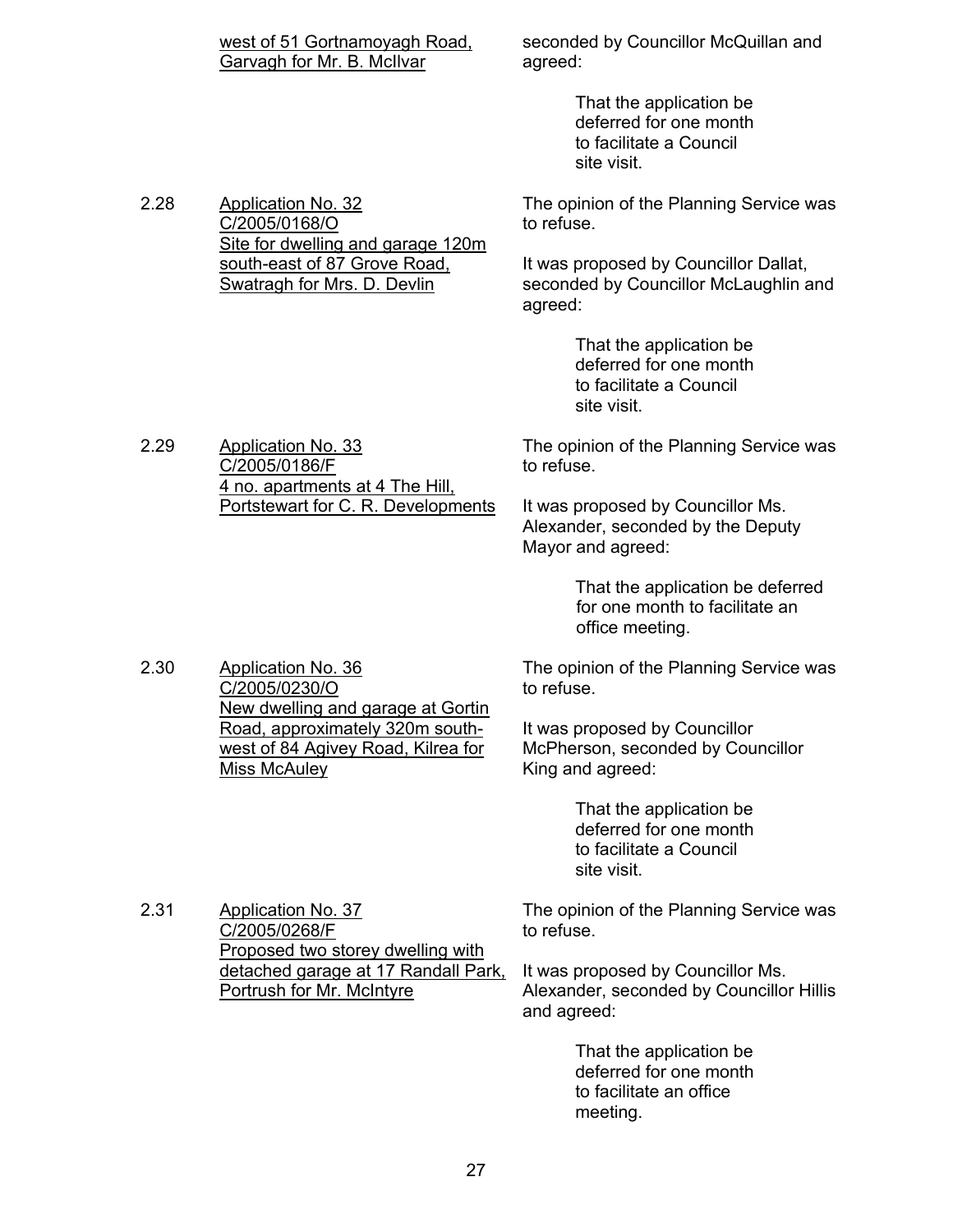2.32 Application No. 45 C/2005/0372/A Bed and Breakfast freestanding sign at No. 76 Coleraine Road, Portrush for Mr. Woods

> Site for dwelling and garage adjacent to 72 Coolyvenny Road,

Coleraine for Mr. McNeill

2.33 Application No. 46

2.34 Application No. 51

C/2005/0402/O

Mr. Fullerton

C/2005/0385/O

The opinion of the Planning Service was to refuse.

It was proposed by Alderman McClure, seconded by Councillor McQuillan and agreed:

> That the application be deferred for one month to facilitate a Council site visit.

The opinion of the Planning Service was to refuse.

It was proposed by Councillor King, seconded by Councillor McQuillan and agreed:

> That the application be deferred for one month to facilitate a Council site visit.

The opinion of the Planning Service was to refuse.

It was proposed by Councillor Mrs. Church, seconded by Councillor Dallat and agreed:

> That the application be deferred for one month to facilitate a Council site visit.

2.35 Application No. 60 C/2005/0445/O Site for dwelling and garage adjacent to 110 Edenbane Road, Kilrea for Mr. Armstrong

Site for dwelling and garage 330m west of junction of Lisachrin and Ballymenagh Road, Garvagh for

Application No. 61 C/2005/0447/O Site for dwelling and garage adjacent to 110 Edenbane Road, Kilrea for Mr. Armstrong

2.36 Application No. 62 C/2005/0451/F Proposed construction of 2 no. dwellings with associated car parking at 11 Larkhill Road, Portstewart for Mrs. E. McIntosh The opinion of the Planning Service was to refuse both applications.

It was proposed by Councillor Mrs. Church, seconded by Councillor King and agreed:

> That the applications be deferred for one month to facilitate Council site visits.

The opinion of the Planning Service was to approve.

It was proposed by Councillor Ms. Alexander, seconded by the Deputy Mayor and agreed: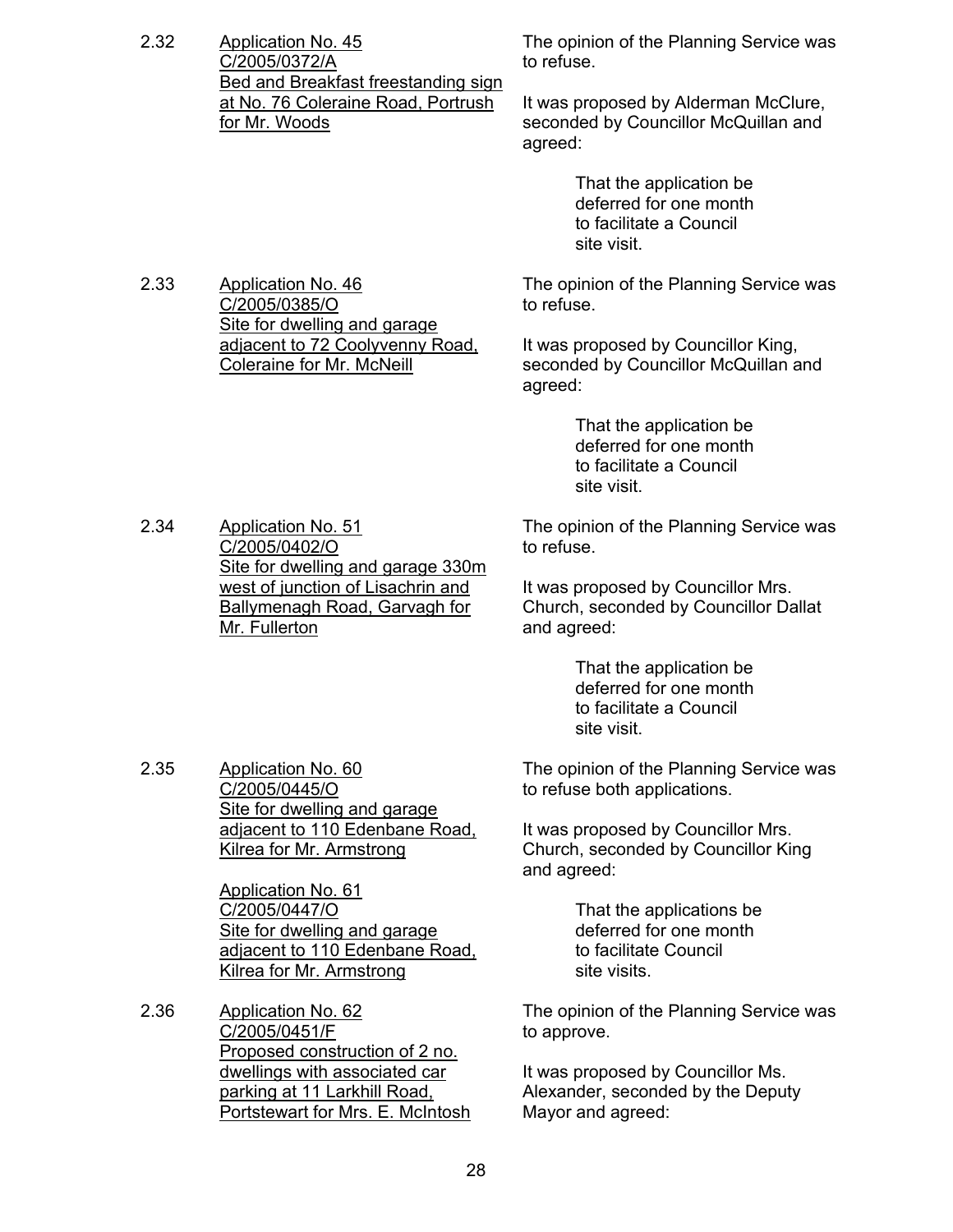That the application be deferred for one month to facilitate an office meeting.

2.37 Application No. 70 C/2005/0490/O Site for a traditional rural style dwelling and a detached garage approximately 60m south west of No. 4 Liscall Road, Boleran, Garvagh for Mr. Boyle

The opinion of the Planning Service was to refuse.

It was proposed by Councillor Dallat, seconded by Councillor McLaughlin and agreed:

> That the application be deferred for one month to facilitate a Council site visit.

The opinion of the Planning Service was to approve.

It was proposed by Councillor Ms. Alexander, seconded by Councillor Mrs. Church and agreed:

> That the application be deferred for one month to facilitate the provision of further information to members.

The opinion of the Planning Service was to refuse.

It was proposed by Councillor McQuillan, seconded by Councillor Mrs. Church and agreed:

> That the application be deferred for one month to facilitate a Council site visit.

The opinion of the Planning Service was to refuse.

It was proposed by Councillor McQuillan, seconded by Alderman Creelman and agreed:

> That the application be deferred for one month to facilitate a Council site visit.

2.38 Application No. 71 C/2005/0494/F Minor amendment to plans approved under C/2001/0589/F incorporating the construction of an alternative development access on to Agherton Road, retention of the current alignment of Agherton Road without compliance with condition 10 of the approval issued on 16<sup>th</sup> December 2002 at Agherton Road, Portstewart (adjacent to Cromlech Gardens and opposite Ballyleese Park) for Kennedy Group

2.39 Application No. 73 C/2005/0499/O Site for dwelling and garage adjacent to 154 Lisnamuck Park, Lisnamuck Road, Aghadowey, Coleraine for Mr. Anderson

2.40 Application No. 75 C/2005/0506/O Site for dwelling and garage 190m south of 70 Cashel Road, Coleraine for Mr. McGothigan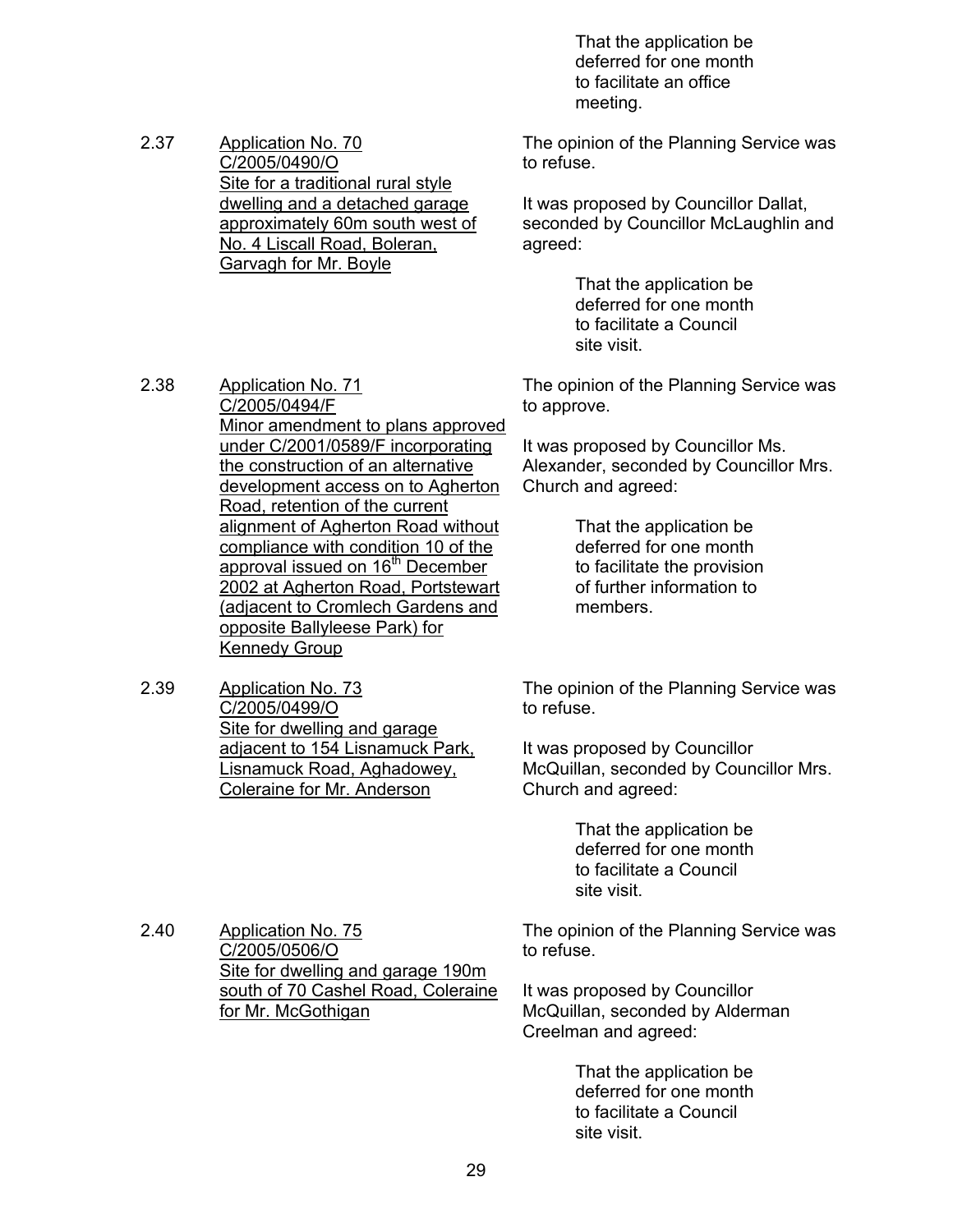2.41 Application No. 76 C/2005/0509/O Site for a traditional style rural dwelling and a detached garage adjacent to No. 4 Liscall Road, Garvagh for Mr. Boyle

2.42 Application No. 77

C/2005/0510/O

The opinion of the Planning Service was to refuse.

It was proposed by Councillor Dallat, seconded by Councillor McLaughlin and agreed:

> That the application be deferred for one month to facilitate a Council site visit.

The opinion of the Planning Service was to refuse.

It was proposed by Councillor Dallat, seconded by Councillor McLaughlin and agreed:

> That the application be deferred for one month to facilitate a Council site visit.

2.43 Application No. 78 C/2005/0511/O Site for dwelling north of 89 Cashel Road, Coleraine for Mr. R. Smyth

Single dwelling and garage south west of No. 38 Gortfad Road, Garvagh for Mr. McIlvar

> The opinion of the Planning Service was to refuse.

It was proposed by Councillor King, seconded by Councillor McQuillan and agreed:

> That the application be deferred for one month to facilitate a Council site visit.

The opinion of the Planning Service was to refuse.

It was proposed by Councillor Dallat, seconded by Councillor McLaughlin and agreed:

> That the application be deferred for one month to facilitate a Council site visit.

The opinion of the Planning Service was to refuse.

It was proposed by Councillor Ms. Alexander, seconded by Councillor McQuillan and agreed:

2.44 Application No. 81 C/2005/0520/O Proposed bungalow approximately 400m west of No. 120 Edenbane Road, Kilrea for Mr. E. Diamond

2.45 Application No. 84

C/2005/0549/O

Infill site within clachan of housing group north west of 83 Moneydig Road, Garvagh for Mr. Thompson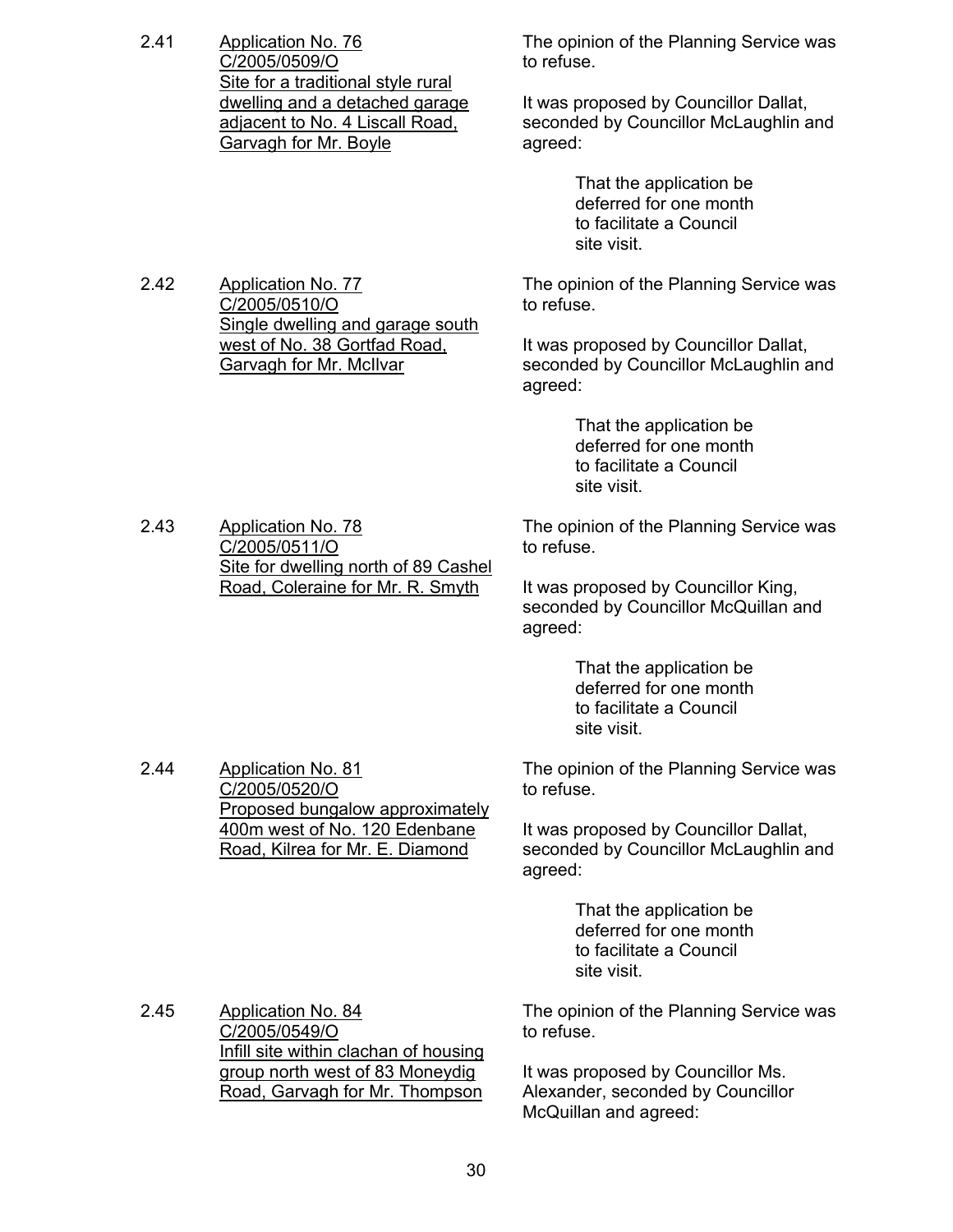That the application be deferred for one month to facilitate a Council site visit.

2.46 Application No. 86 C/2005/0560/O Proposed site for dwelling at Barnside Road, Garvagh (280m south-west of No. 8 Barnside Road) for Mr. H. Holmes

> Application No. 87 C/2005/0561/O Proposed site for dwelling at Barnside Road, Garvagh (100m west of No. 8 Barnside Road) for Mr. R. Holmes

2.47 Application No. 88 C/2005/0562/O Site for single-storey roadside dwelling and garage adjacent to No. 20 Ballynacally Road, Blackhill, Coleraine for Mr. McCafferty

> Dwelling house adjacent to No. 52 Gateside Road, Coleraine for

2.48 Application No. 103 C/2005/0605/O

Mr. and Mrs. Neely

The opinion of the Planning Service was to refuse both applications.

It was proposed by Councillor Mrs. Church, seconded by Councillor King and agreed:

> That the applications be deferred for one month to facilitate Council site visits.

It was further agreed that a representative from Roads Service be requested to attend.

The opinion of the Planning Service was to refuse.

It was proposed by Councillor McQuillan, seconded by Councillor King and agreed:

> That the application be deferred for one month to facilitate a Council site visit.

The opinion of the Planning Service was to refuse.

It was proposed by Councillor Mrs. Fielding, seconded by Alderman Creelman and agreed:

> That the application be deferred for one month to facilitate an office meeting.

2.49 Application No. 111 C/2005/0637/F Replacement dwelling at 22 Seaview Drive, Portstewart for Mr. B. Grzymek

The opinion of the Planning Service was to refuse.

It was proposed by Councillor Mrs. Johnston, seconded by Councillor Dallat and agreed:

> That the application be deferred for one month to facilitate a Council site visit.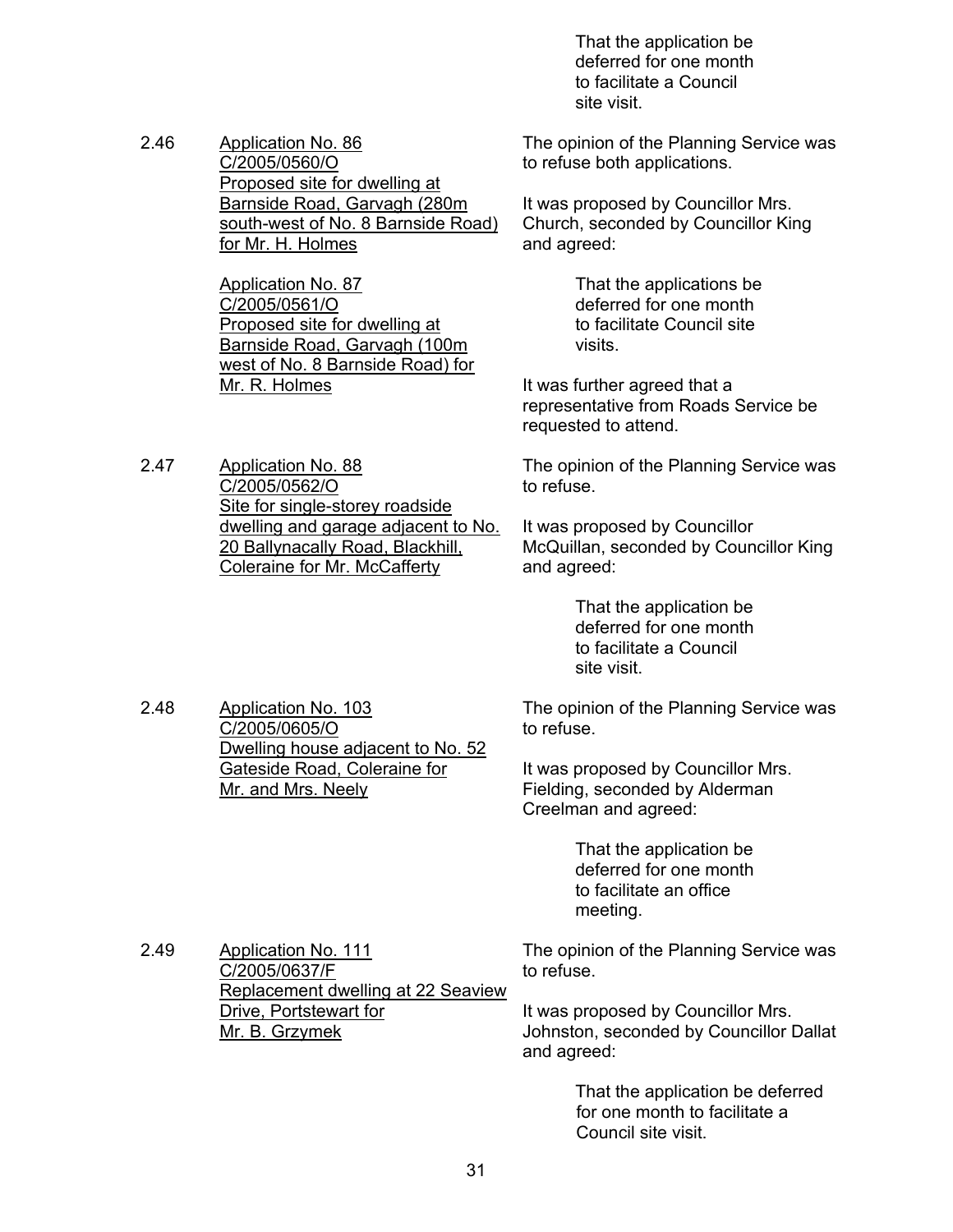#### **3.0 NON DETERMINATION APPEALS**

 Consideration was given to Non Determination Appeals in respect of the following planning applications (Report previously supplied).

3.1 C/2004/1391/O Site for 12 housing units on lands at 50 Beach Road, Portballintrae

> C/2004/1393/O Site for 7 dwellings, cottage, terrace townhouses and associated car parking on lands at 50 Beach Road, Portballintrae.

C/2004/1156/O Site for dwelling on lands at 50 Beach Road, Portballintrae

Site for dwelling and detached

Road, Aghadowey

The opinion of the Planning Service was to refuse the three applications.

It was proposed by Councillor Ms. Alexander, seconded by Alderman Mrs. Black and agreed:

> That Council support a refusal for the three applications.

It was further agreed that BDP Planning prepare a Statement of Case in respect of the three applications and represent Council at the Hearing.

garage 50m north east of 15 Drumeil The opinion of the Planning Service was to refuse.

> It was proposed by Councillor Dallat, seconded by Councillor McLaughlin and agreed:

> > That Council express no opinion on this application.

3.3 C/2005/0410/O Residential development of 20 number apartments and associated car parking and amenity space at 51 – 55 Mountsandel Road, **Coleraine** 

The opinion of the Planning Service was to refuse.

It was proposed by Alderman McClure, seconded by Councillor Dallat and agreed:

> That Council support a refusal.

It was further agreed that BDP Planning prepare a Statement of Case in respect of this application and represent Council at the Hearing.

# **4.0 PLANNING ISSUES RAISED BY MEMBERS**

3.2 C/2004/1248/O

4.1 Application No. 1 C/2004/0057/F Redevelopment site to provide 6 no. apartments with associated parking at 4 – 4A Bath Terrace, Portrush for

An update was requested regarding the issue of enforcement in respect of this application.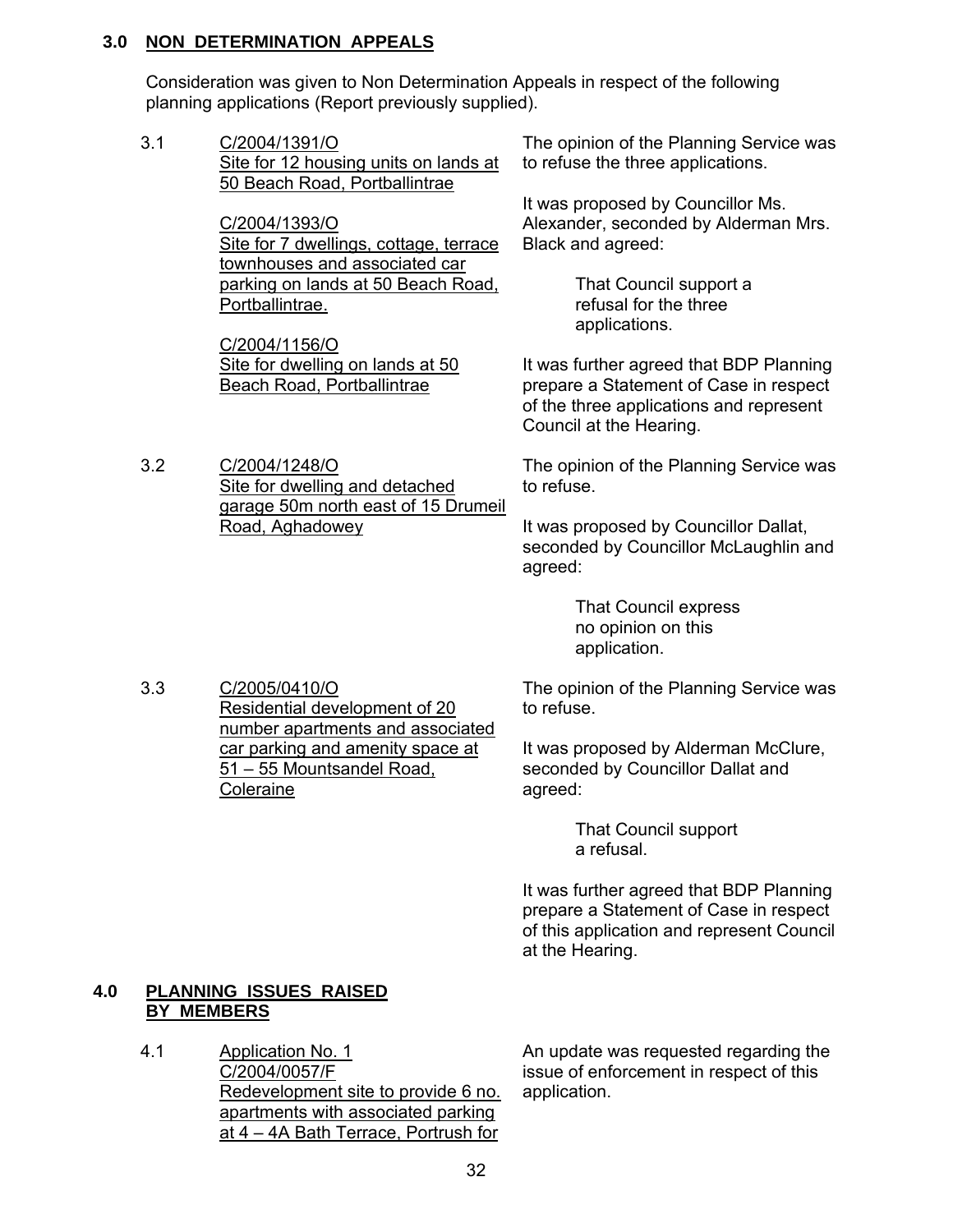#### Mrs. R. Campbell

4.2 Bargain Books, The Diamond, Coleraine - Sign

The Planning representatives were asked to check if an application had been received in respect of a sign for Bargain Books, The Diamond, Coleraine.

An update was requested on each of

these applications.

4.3 C/2004/1161/O Site for replacement dwelling at No. 49 Ballymacrea Road, Portrush for Mr. R. Smith

> C/2004/1020/F Change of use from dwelling to day nursery at 61 Mountsandel Road, Coleraine for Miss L. Blair

C/2005/0062/F Change of use of dwelling to house of multiple occupation at 3 Gloucester Crescent, Portstewart for Mr. G. Harrison

4.4 Dwelling – 17/19 Bayhead Road, **Portballintrae** 

Application with Planning Appeals Commission. Proposed site not on stable ground.

4.5 C/2005/0287/O Site for dwelling and garage 75m to the west of 96 Grove Road, Swatragh for Mr. M. McKeefry

It was requested that this application be held for another month to facilitate further discussions with the applicant.

#### **5.0 CONSULTATION PAPER - AMENDMENT TO PLANNING PERMITTED DEVELOPMENT RIGHTS FOR AGRICULTURAL BUILDINGS AND OPERATIONS**

 Consideration was given to the draft response from BDP Planning and copy of response by Ulster Farmers' Union (previously supplied).

It was proposed by Councillor King, seconded by Councillor Dallat and agreed:

 That this should form the basis of Council's response together with the inclusion of the Ulster Farmers' Union's response requesting an increase in permitted development rights for development up to 550 sq. mts. in area.

#### **6.0 PLANNING POLICY STATEMENT 12 - HOUSING IN SETTLEMENTS**

 Consideration was given to the explanatory note from BDP Planning on Planning Policy Statement 12 – Housing in Settlements and the contents noted.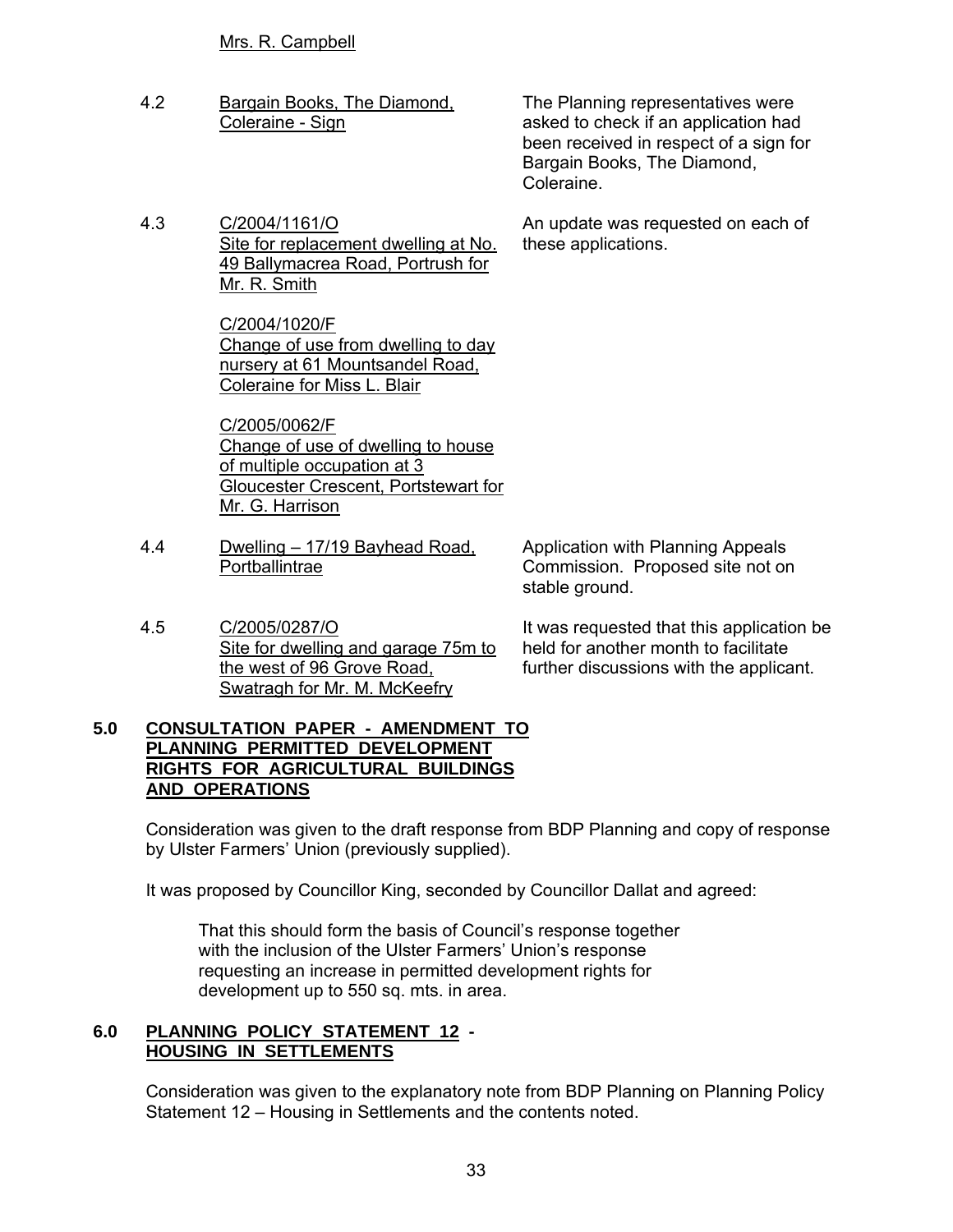#### **7.0 CONSULTATION PAPER - DRAFT PLANNING (ENVIRONMENTAL IMPACT ASSESSMENT) (AMENDMENT) REGULATIONS 2005**

 Consideration was given to the consultation paper – Draft Planning (Environmental Impact Assessment) (Amendment) Regulations 2005 (previously supplied).

 The Town Clerk and Chief Executive advised members that BDP Planning had been asked to prepare a draft response for consideration at a future meeting of Committee.

#### **8.0 PLANNING SYSTEM - WORKLOAD PRESSURES**

Consideration was given to letter dated  $27<sup>th</sup>$  July, 2005 from the Chief Executive of the Planning Service regarding Planning System – Workload Pressures (previously supplied).

 Following discussion it was proposed by Councillor Dallat, seconded by Councillor Ms. Alexander and agreed:

 That the Town Clerk and Chief Executive reply to the Chief Executive's letter expressing Council's opposition to the revised arrangements regarding consultation and dissatisfaction with the planning process as currently being operated.

#### **9.0 REVIEW OF REGIONAL HOUSING GROWTH INDICATORS**

Consideration was given to letter dated 29<sup>th</sup> July, 2005 from the Department for Regional Development regarding the Review of Regional Housing Growth Indicators (previously supplied).

 It was noted that following consideration of the responses received during public consultation the Department would hold an Examination in Public on the Review which would commence in the autumn.

 Following discussion it was agreed that Council be represented by BDP Planning at the Examination.

#### **10.0 PAC NO. 2005/A122 - HOUSING DEVELOPMENT AT MOUNTFIELD DRIVE, MOUNTSANDEL ROAD, COLERAINE**

 It was agreed that BDP Planning submit a Statement of Case in respect of the above Article 32 appeal and represent Council at the Hearing.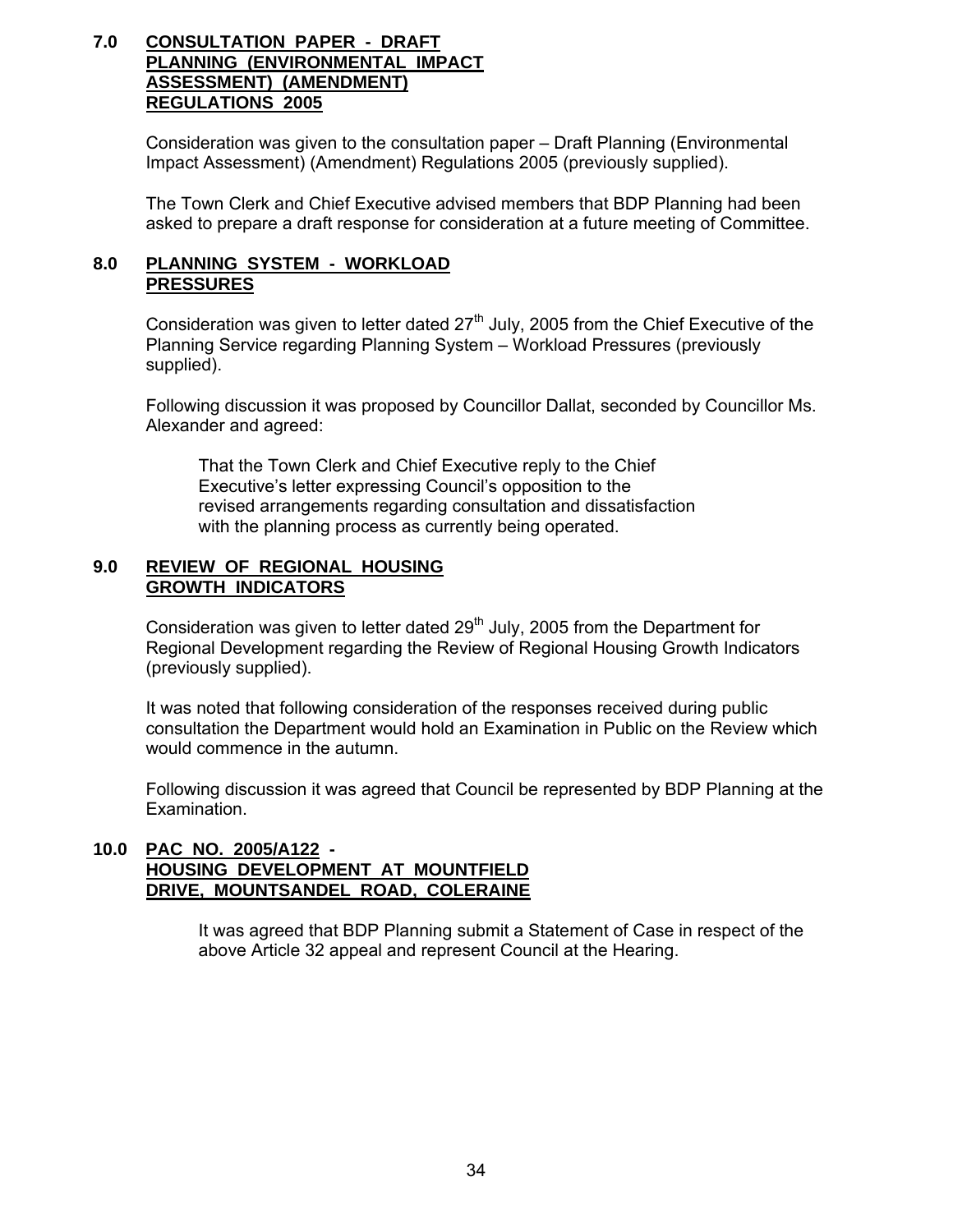#### **PLANNING COMMITTEE**

### **13th September, 2005.**

| <b>Present:</b>                          | Councillor R. D. Stewart in the Chair                                                                               |                                                                                                                   |
|------------------------------------------|---------------------------------------------------------------------------------------------------------------------|-------------------------------------------------------------------------------------------------------------------|
|                                          | The Mayor, Councillor T. J. Deans                                                                                   |                                                                                                                   |
|                                          | The Deputy Mayor, Alderman M. T. Hickey (Mrs.)                                                                      |                                                                                                                   |
|                                          | <b>Aldermen</b>                                                                                                     |                                                                                                                   |
|                                          | E. T. Black (Mrs.)<br>W. T. Creelman                                                                                | D. McClarty<br>W. J. McClure                                                                                      |
|                                          | <b>Councillors</b>                                                                                                  |                                                                                                                   |
|                                          | C. S. Alexander (Ms.)<br>O. M. Church (Mrs.)<br>A. S. Cole<br>J. J. Dallat<br>E. P. Fielding (Mrs.)<br>S. Gilkinson | N. F. Hillis<br>E. A. Johnston (Mrs.)<br><b>B.</b> Leonard<br>G. L. McLaughlin<br>R. A. McPherson<br>A. McQuillan |
| Also in<br>Attendance:                   | Representatives from the Planning Service -<br>Ms. J. McMath and Mr. G. Walker                                      |                                                                                                                   |
| <b>Officers in</b><br><b>Attendance:</b> | Town Clerk and Chief Executive, Administrative<br><b>Officer and Administrative Assistant</b>                       |                                                                                                                   |
| <b>Apologies:</b>                        | Councillors Barbour, Bradley and King                                                                               |                                                                                                                   |

#### **1.0 CHAIRMAN'S REMARKS**

The Chairman welcomed everyone to the Meeting.

#### **2.0 VISITORS FROM ZOMBA, MALAWI**

 The Town Clerk and Chief Executive introduced Mr. Obed Ching'oma, Deputy Chief Executive of Zomba Municipal Assembly, who was in attendance at the Meeting. Mr. Ching'oma and Mr. Cornex Mbaluko, a worker with the ZAP Community Group in Zomba, were on a twelve day visit to Coleraine.

#### **3.0 BEST KEPT AWARDS 2005**

 The Deputy Mayor informed members that she had attended the Best Kept Awards 2005 presentation at Loughery College, Cookstown to receive the Best Kept Small Town award which had been won by Portrush with Portstewart being runner up in the same category.

 Committee welcomed this news and congratulated the staff and the local communities involved in achieving these awards.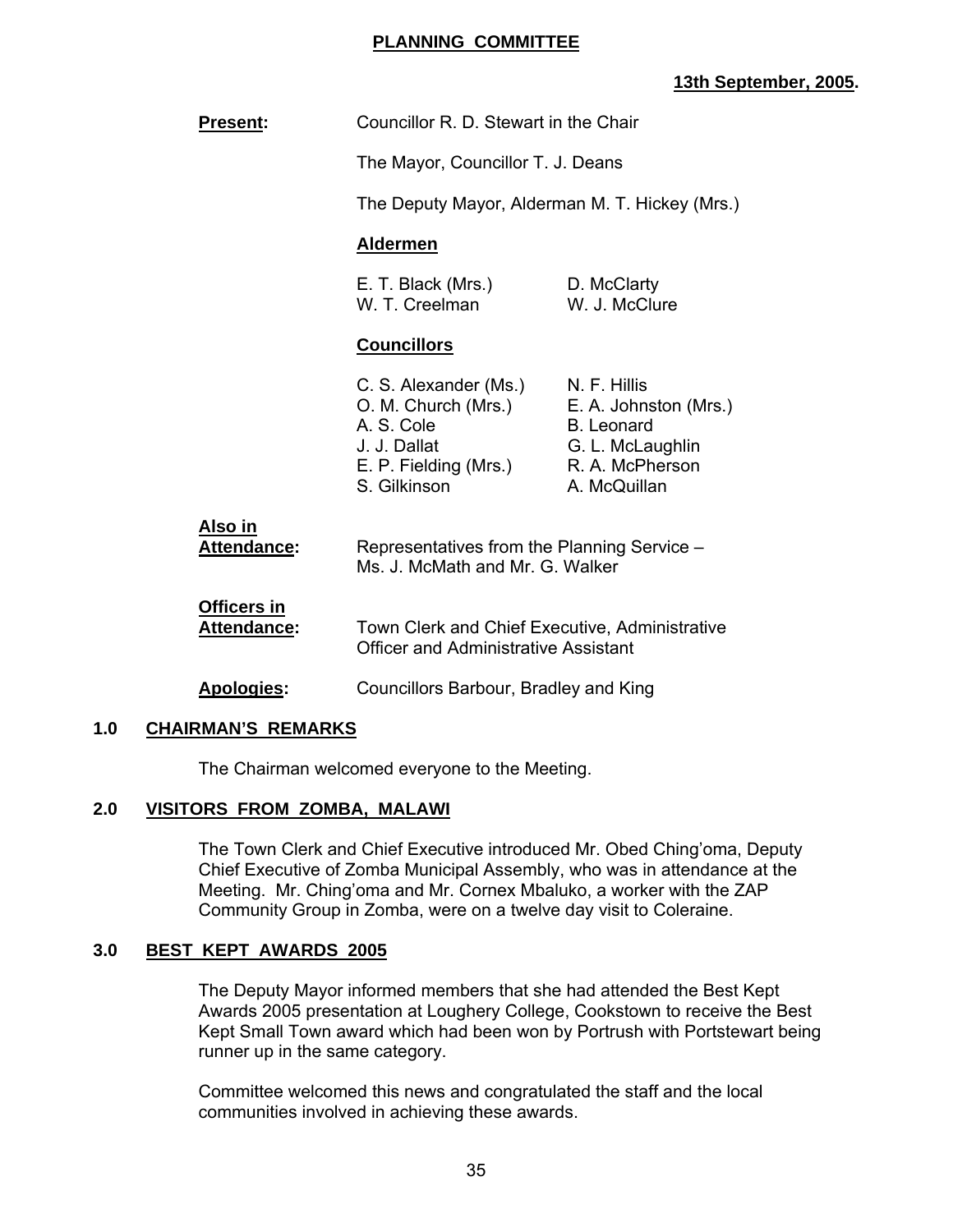# **4.0 PLANNING PROCESS - CHANGES**

 The Town Clerk and Chief Executive referred to the changes in the consultative process with District Councils which had been approved by the Minister with an effective date of 3<sup>rd</sup> October, 2005.

 He advised members that a letter had been forwarded to the Chief Executive of the Planning Service conveying Council's opposition to the proposed changes and a meeting had been held with the Divisional Planning Manager to discuss how the changes would be implemented.

The changes proposed in regard to deferrals were:

- all deferrals must reflect the corporate view of Council;
- the Council would have to provide clear planning reasons to justify the request for a deferral; and the agenda for the office meeting would be based on this particular reason/s only;
- meetings to discuss deferred applications would be office-based unless under exceptional circumstances the meeting needed to take place at the location of the proposed development because the issues to be raised could only be properly considered on site;
- applications may only be deferred once.

 Committee was asked to consider whether the office meetings would be held at Cloonavin or at the Planning Office.

It was emphasised that due to the implementation date of  $3<sup>rd</sup>$  October for the new arrangements:

- (1) the site meetings already scheduled for  $16<sup>th</sup>$  September, 2005 would be the last such site meetings;
- (2) the remaining outstanding site meeting requests would revert to "office meetings";

 It was noted that the Planning Service would be issuing more detailed guidance regarding the planning reasons acceptable to support deferrals and details of other revised arrangements.

 Members were advised that the applications deferred for reasons relating to prematurity/ ministerial statement would come back to Committee in October with an unchanged opinion and that Council would be required to record its view on the recommendation.

 Following a lengthy discussion it was agreed that members adjourn for a period of fifteen minutes to consider an appropriate response.

 On the resumption of the meeting it was proposed by the Mayor, seconded by the Deputy Mayor and unanimously agreed to:

- (a) express a motion of 'no confidence' in the Planning Service;
- (b) defer all business until Tuesday,  $20<sup>th</sup>$  September, 2005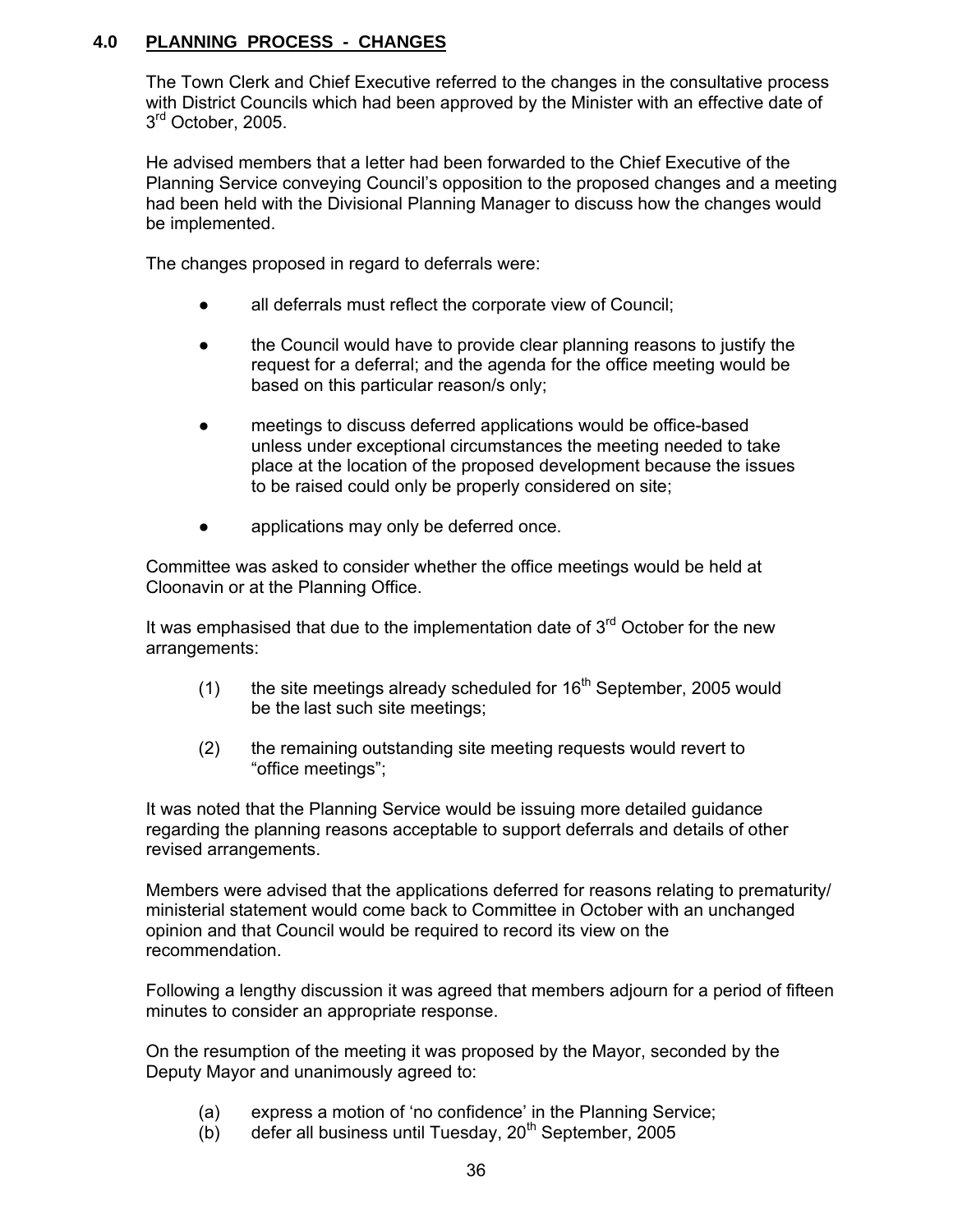- (c) request an urgent meeting with the Secretary of State; and
- at 2.30 p.m.;<br>(c) request an ur<br>(d) establish a cr (d) establish a cross party working group to address the issues raised.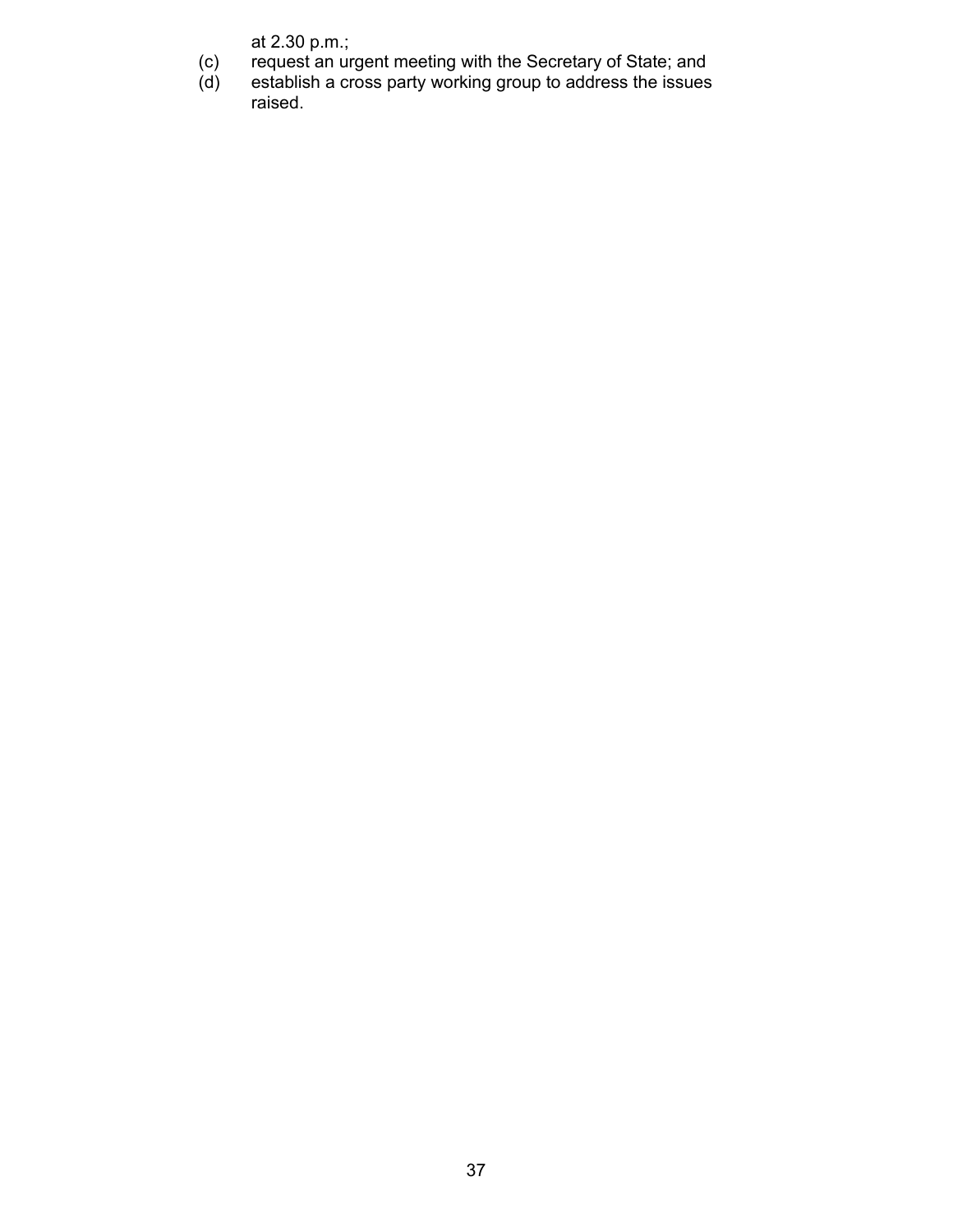#### **PLANNING COMMITTEE**

# **20th September, 2005.**

| <b>Present:</b>                   | Councillor R. D. Stewart in the Chair                                                                                                                          |                                                                                                  |
|-----------------------------------|----------------------------------------------------------------------------------------------------------------------------------------------------------------|--------------------------------------------------------------------------------------------------|
|                                   | The Mayor, Councillor T. J. Deans<br>(Items $1.0 - 2.18$ )                                                                                                     |                                                                                                  |
|                                   | The Deputy Mayor, Alderman M. T. Hickey (Mrs.)                                                                                                                 |                                                                                                  |
|                                   | <b>Aldermen</b>                                                                                                                                                |                                                                                                  |
|                                   | W. J. McClure<br>E. T. Black (Mrs.)<br>W. T. Creelman<br>D. McClarty<br>(Items $1.0 - 4.0$ )                                                                   |                                                                                                  |
|                                   | <b>Councillors</b>                                                                                                                                             |                                                                                                  |
|                                   | C. S. Alexander (Ms.)<br>E. P. Fielding (Mrs.)<br>(Items $2.12 - 13.0$ )<br>N. F. Hillis<br>(Items $2.12 - 13.0$ )                                             | W. A. King<br>R. A. McPherson<br>(Items $2.6 - 13.0$ )<br>A. McQuillan<br>(Items $2.12 - 13.0$ ) |
| Also in<br><b>Attendance:</b>     | Representatives from the Planning Service -<br>Ms. J. McMath and Mr. G. Walker                                                                                 |                                                                                                  |
| <b>Officers in</b><br>Attendance: | Town Clerk and Chief Executive (Items 4.0 – 13.0),<br>Principal Environmental Health Officer,<br><b>Administrative Officer and Administrative</b><br>Assistant |                                                                                                  |
| <b>Apologies:</b>                 | Councillors Mrs. Church, Dallat and McLaughlin                                                                                                                 |                                                                                                  |

#### **1.0 COUNCIL CONSULTATIONS**

 The Administrative Officer referred to the letter received from the Chief Executive of the Planning Service regarding Council consultations and guidance on procedures (copy circulated to each member).

 It was agreed that discussion take place at the end of the Meeting when the Town Clerk and Chief Executive would be present.

#### **2.0 PLANNING APPLICATIONS**

A list of one hundred and three applications was considered (previously supplied).

#### **Applications Deferred from Previous Meeting**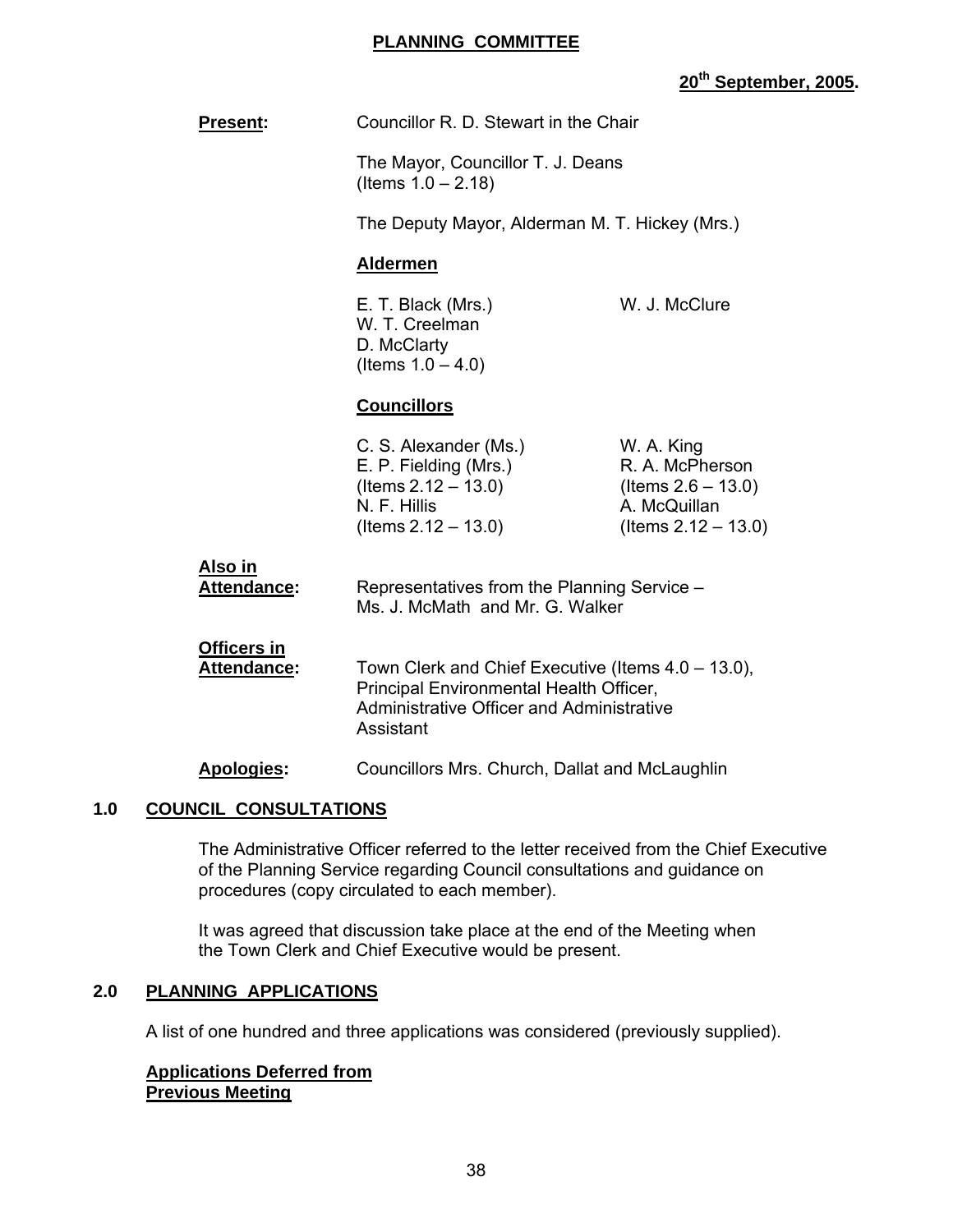- 2.1 Application No. D1 C/2002/0013/F New garage (retrospective application) at 82 Mettican Road, Garvagh for Mr. W. Smyth
- 2.2 Application No. D2 C/2004/1017/O Erection of a retirement split level bungalow adjacent to 3 Tullybeg Avenue, Coleraine (formally known as site 35 in overall development) for Mr. and Mrs. R. E. Linton
- 2.3 Application No. D3 C/2004/1029/O Site for dwelling and garage opposite 10a Temple Road, Garvagh for Mr. F. Smyth
- 2.4 Application No. D4 C/2004/1378/F Bungalow and garage approximately 125m north west of No. 111 Dunboe Road, Articlave, Coleraine for Mr. I. Eccles
- 2.5 Application No. D5 C/2004/1385/O Site for two storey dwelling with detached garage adjacent to 29 Shanlongford Road, Ringsend, Coleraine for Mr. and Mrs. C. **McCann**
- 2.6 Application No. D6 C/2004/1408/F Amended scheme for redevelopment of existing infill site to create 3 apartments; 2 duplex dwellings; 19 townhouses and 60 sq. m. retail unit at former Baptist Chapel and car park, 8 Coleraine Road, Portstewart for Braidlough Developments
- 2.7 Application No. D7 C/2005/0074/O Site for dwelling and garage at Lisachrin Road, Garvagh (280m west of junction of Lisachrin Road/Ballymenagh Road) for Mr. B. Fullerton
- 2.8 Application No. D8 C/2005/0107/O

The opinion of the Planning Service was to refuse.

It was agreed that the application be refused.

The opinion of the Planning Service was to refuse.

It was agreed that the application be deferred to facilitate further consideration by the Planning Service.

The opinion of the Planning Service was to refuse.

It was agreed that the application be refused.

The opinion of the Planning Service was to approve.

It was agreed that the application be approved.

The opinion of the Planning Service was to approve.

It was agreed that the application be approved.

The opinion of the Planning Service was to approve.

It was agreed that the application be approved.

The opinion of the Planning Service was to approve.

It was agreed that the application be approved.

The opinion of the Planning Service was to refuse.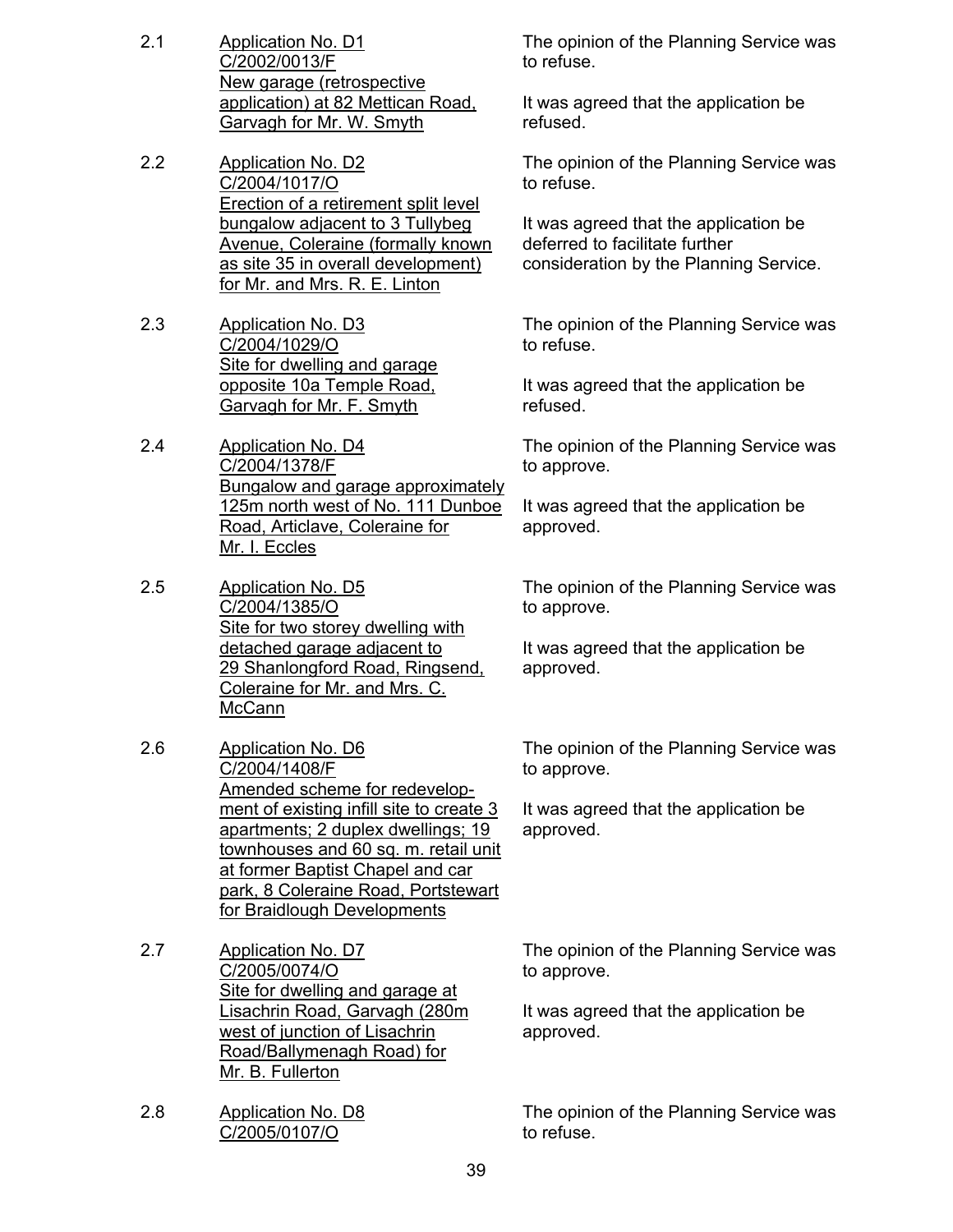Proposed site for dwelling and garage west of 3 Crevolea Road, Blackhill, Coleraine for Mr. W. McMurtry

- 2.9 Application No. D9 C/2005/0109/O Proposed site for dwelling and garage 50m east of 30 Crevolea Road, Blackhill, Coleraine for Mr. W. J. McMurtry
- 2.10 Application No. D10 C/2005/0111/O Replacement dwelling and garage between 96 and 98 Drumcroone Road, Blackhill, Coleraine for Mr. W. McMurtry
- 2.11 Application No. D11 C/2005/0124/O New dwelling at rear of 155 Mountsandel Road, Coleraine for Mr. Lennox

#### **NEW APPLICATIONS**

- 2.12 Application No. 4 C/2004/0005/F A phased southerly lateral extension from Croaghan Quarry with progressive restoration to conservation habitats, whilst retaining the existing plant site and quarry entrance at Croaghan South and Croaghan Quarry, Shinny Road, Macosquin, Coleraine for R. J. Maxwell & Son Ltd.
- 2.13 Application No. 8 C/2004/0723/F Redevelopment of residential and retail premises to provide licensed restaurant and 13 no. apartments with associated car parking at 18–23 Portmore Road, Portstewart for C. F. Homes

It was agreed that the application be refused.

The opinion of the Planning Service was to refuse.

It was agreed that the application be refused.

The opinion of the Planning Service was to approve.

It was agreed that the application be approved.

The opinion of the Planning Service was to approve.

It was agreed that the application be approved.

The opinion of the Planning Service was to approve.

It was agreed that the application be deferred for one month to facilitate an office meeting.

The opinion of the Planning Service was to approve.

Mr. J. B. Boston was in attendance and spoke against the application outlining objections relating to noise, disturbance and loss of amenity.

Mr. B. Gamble, G.M. Design Associates, addressed Committee on behalf of the applicant.

The Principal Environmental Health Officer referred to environmental health concerns which had to be addressed.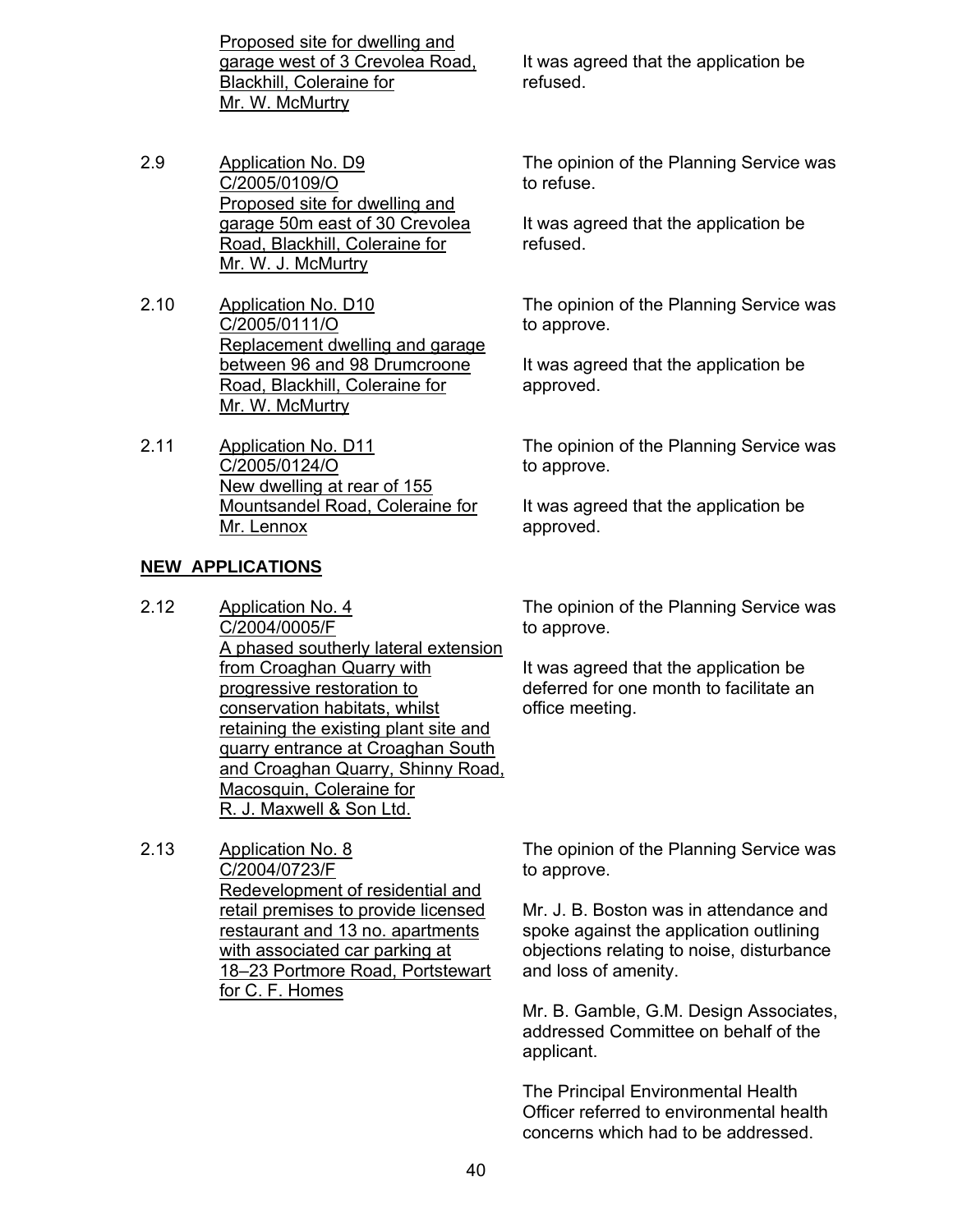Following discussion it was proposed by Alderman McClarty, seconded by Councillor Hillis and agreed:

> That the application be deferred to facilitate an office meeting.

It was further agreed that a representative from Roads Service be requested to attend.

The opinion of the Planning Service was to refuse.

It was agreed that the application be deferred for one month to facilitate an office meeting.

The opinion of the Planning Service was to refuse.

It was agreed that the application be deferred for one month to facilitate an office meeting.

2.16 Application Nos. 13, 15, 18, 19, 23, 28, 31, 50 and 55

The opinion of the Planning Service was to refuse these applications.

It was agreed that the applications be deferred on the grounds that the reasons for refusal included a reference to the Draft Northern Area Plan.

The opinion of the Planning Service was to refuse.

It was agreed that the application be deferred for one month to facilitate an office meeting.

The opinion of the Planning Service was to refuse.

It was agreed that the application be deferred for one month to facilitate an office meeting.

The opinion of the Planning Service was to refuse.

It was noted that the reason for refusal

- 2.14 Application No. 9 C/2004/1225/F 16 no. apartments at Nos. 2 – 6 Captain Street Upper, Coleraine for Messrs. Dallas, McLellan, Fergus and Milligan
- 2.15 Application No. 12 C/2005/0016/O Residential redevelopment to provide 25 dwellings (comprising 12 houses, 13 apartments) at Nos. 20, 22, 22A Portstewart Road, Coleraine for Mr. O'Kane/Mr. Lyons/Mr. **Brockerton**
- 

2.17 Application No. 16 C/2005/0146/O Proposed dwelling at Shinny Road, Macosquin, Coleraine for Mr. J. Hunter

2.18 Application No. 20 C/2005/0232/O Site for dwelling and garage off Oldtown Road, 220m south east of 43 Kilmoyle Road, Ballybogey for Mr. Campbell

2.19 Application No. 25 C/2005/0288/F Proposed 4 no. apartments at 98 Causeway Street, Portrush for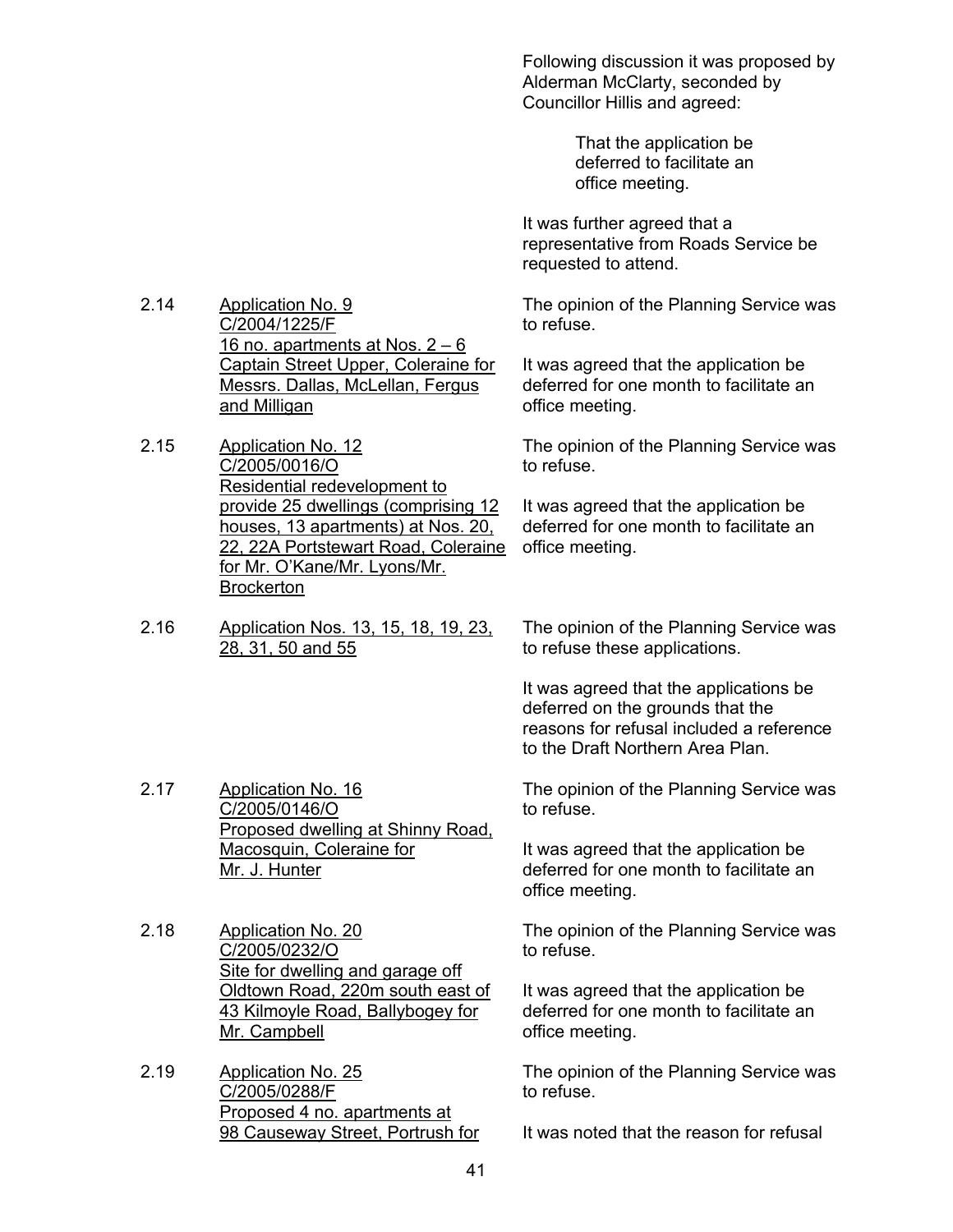- 
- 2.20 Application No. 33 C/2005/0362/A Shop sign at 4-6 Queen Street, Coleraine for Mr. Shirlow
- 2.21 Application No. 35 C/2005/0429/F Proposed site for bungalow and garage adjacent to No. 2 Gortmacrane Road, Kilrea for Mr. Dunne
- 2.22 Application No. 36 C/2005/0456/O New dwelling and garage adjacent to 77 Moneydig Road, Garvagh for Mr. A. Craig
- 2.23 Application No. 40 C/2005/0498/O New dwelling and garage 400m south of 23 Lisnamuck Road, Aghadowey for Mr. Anderson
- 2.24 Application No. 41 C/2005/0500/O Site for dwelling and garage between 77 and 77a Moneybrannon Road, Coleraine for Mrs. P. J. Taylor
- 2.25 Application No. 45 C/2005/0597/O Site for retirement residence adjacent to 135 and 147 Mussenden Road, Castlerock for Mr. B. Henry
- 2.26 Application No. 47 C/2005/0613/O Site for dwelling 200m south of 131 Craigmore Road, Ringsend, Coleraine for Mr. P. McNicholl

Mr. H. Mullan **Mullan Relating to the Draft Northern Area Plan** had been included in error.

> It was agreed that the application be deferred for one month to facilitate an office meeting.

The opinion of the Planning Service was to refuse.

It was agreed that the application be deferred for one month to facilitate an office meeting.

The opinion of the Planning Service was to refuse.

It was agreed that the application be deferred for one month to facilitate an office meeting.

The opinion of the Planning Service was to refuse.

It was agreed that the application be deferred for one month to facilitate an office meeting.

The opinion of the Planning Service was to refuse.

It was agreed that the application be deferred for one month to facilitate an office meeting.

The opinion of the Planning Service was to refuse.

It was agreed that the application be deferred for one month to facilitate an office meeting.

The opinion of the Planning Service was to refuse.

It was agreed that the application be deferred for one month to facilitate an office meeting.

The opinion of the Planning Service was to refuse.

It was agreed that the application be deferred for one month to facilitate an office meeting.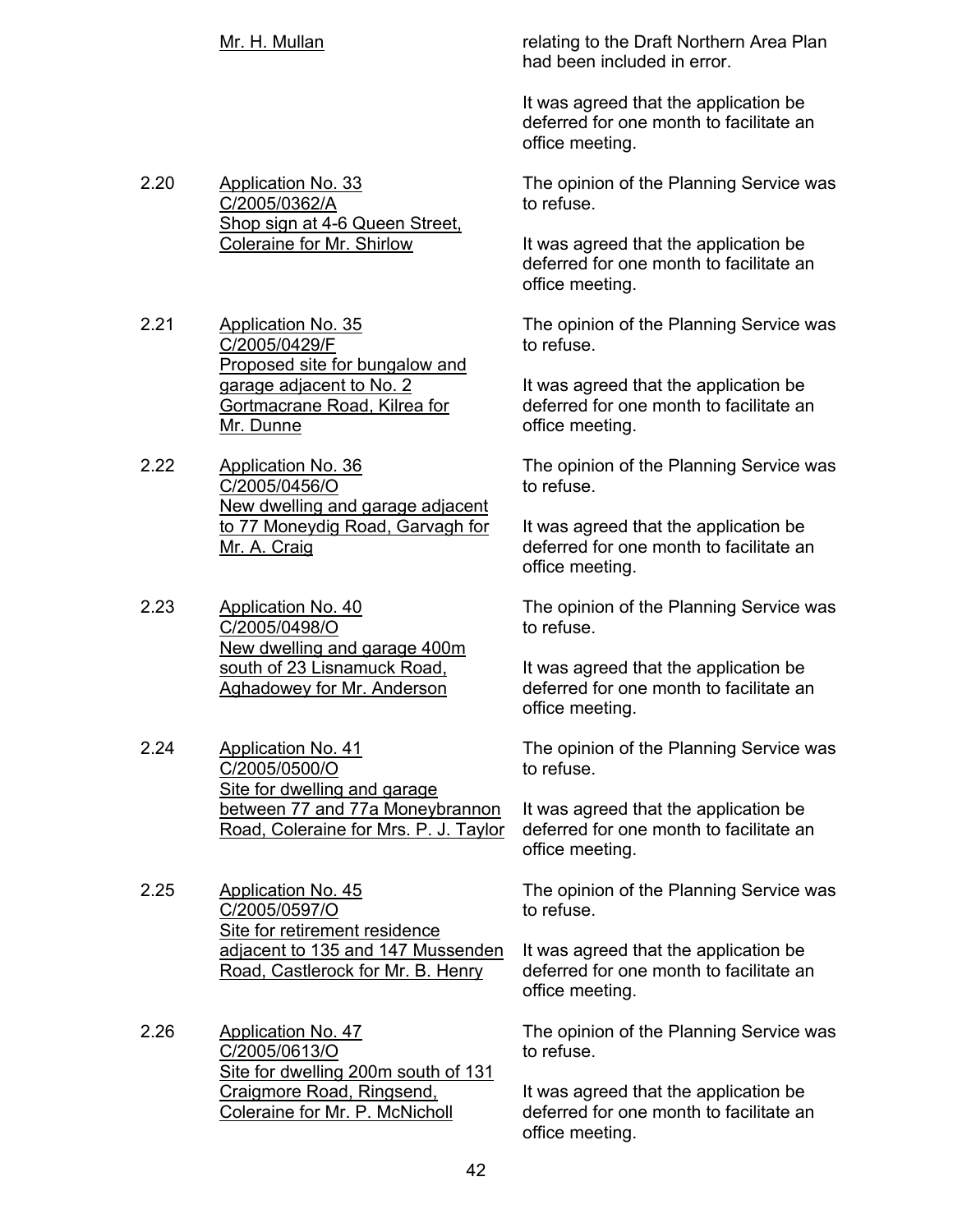2.27 Application No. 53 C/2005/0636/O Proposed site for new dwelling at Site 5, 360m south east of Cashel Road, Macosquin for Mr. W. Taylor

> Application No. 54 C/2005/0638/O Proposed site for new dwelling at Site 4, 330m south east of 55 Cashel Road, Macosquin for Mr. W. Taylor

- 2.28 Application No. 57 C/2005/0648/O Site for dwelling adjoining 205 Mountsandel Road, Coleraine for Mr. Hamilton
- 2.29 Application No. 58 C/2005/0657/O Proposed new dwelling and outbuildings south west of 50 Drumane Road, Kilrea for Mr. T. Madden
- 2.30 Application No. 60 C/2005/0668/O Site for dwelling and garage adjacent to 162 Carrowreagh Road, Garvagh for Mr. McNeill
- 2.31 Application No. 64 C/2005/0693/O Site for dwelling and garage opposite 21-23 Magheramore Road, Garvagh for Mr. McKeefrey

# **3.0 PLANNING ISSUES RAISED BY MEMBERS**

3.1 Deferred Applications – Draft Northern Area Plan

The opinion of the Planning Service was to refuse both applications.

It was agreed that the applications be deferred for one month to facilitate office meetings.

The opinion of the Planning Service was to refuse.

It was agreed that the application be deferred for one month to facilitate an office meeting.

The opinion of the Planning Service was to refuse.

The application had now been withdrawn.

The opinion of the Planning Service was to refuse.

It was agreed that the application be deferred for one month to facilitate an office meeting.

The opinion of the Planning Service was to refuse.

It was agreed that the application be deferred for one month to facilitate an office meeting.

It was requested that these deferred applications be divided into two categories when being presented to Committee:

- Applications received before the Joint Ministerial Statement;
- Applications received after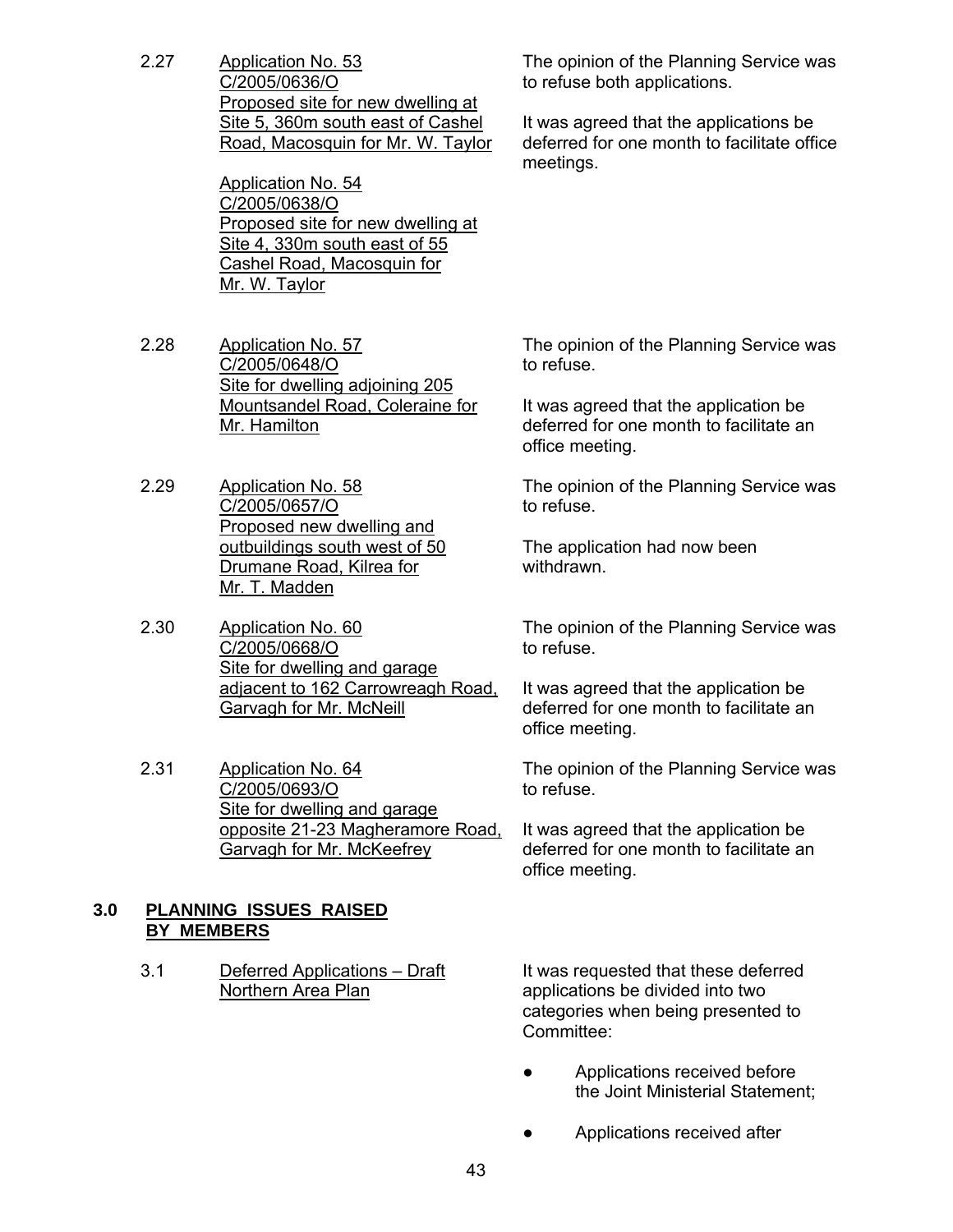3.2 Development – Palladium Cinema, Society Street, Coleraine Retirement Home for Canon Anderson – Castlerock

3.4 Emergency Telephone Number – Enforcement Section

An update was requested regarding these applications.

3.3 C/2004/0207 Councillor Ms. Alexander advised that issues had been resolved and it was no longer necessary to have an office meeting.

> Following discussion it was proposed by Councillor Ms. Alexander, seconded by the Deputy Mayor and agreed:

> > That the Planning Service consider providing an emergency out of office telephone number for the Enforcement Section.

# **4.0 NON DETERMINATION APPEALS**

 Consideration was given to Non Determination Appeals in respect of the following planning applications (Report previously supplied).

| 4.1 | C/2004/1264/O<br>Residential development adjacent to<br>17 Moneygran Road, Kilrea                                                   | The opinion of the Planning Service was<br>to refuse.<br>The application had now been |  |
|-----|-------------------------------------------------------------------------------------------------------------------------------------|---------------------------------------------------------------------------------------|--|
|     |                                                                                                                                     | withdrawn.                                                                            |  |
| 4.2 | C/2004/1409/F<br>Erection of 5 no. townhouses and 8<br>no. apartments with associated                                               | The opinion of the Planning Service was<br>to refuse both applications.               |  |
|     | parking and landscaping and<br><u>improved access at 63 Beach Road,</u><br>Portballintrae                                           | It was agreed that Council support a<br>refusal for both applications.                |  |
|     | C/2004/1304/F<br>Replacement of existing semi-<br>detached dwelling with four no.<br>apartments at 63 Beach Road,<br>Portballintrae |                                                                                       |  |
| 4.3 | C/2005/0712/O<br>Site for dwelling 550m south east of<br>44 Ballyrogan Road, Garvagh                                                | The opinion of the Planning Service was<br>to refuse.                                 |  |
|     |                                                                                                                                     | It was agreed that Council express no<br>opinion on this application.                 |  |
| 4.4 | C/2005/0686/O<br>Site for dwelling 180m north west of<br>40 Ballyrogan Road, Garvagh                                                | The opinion of the Planning Service was<br>to approve subject to conditions.          |  |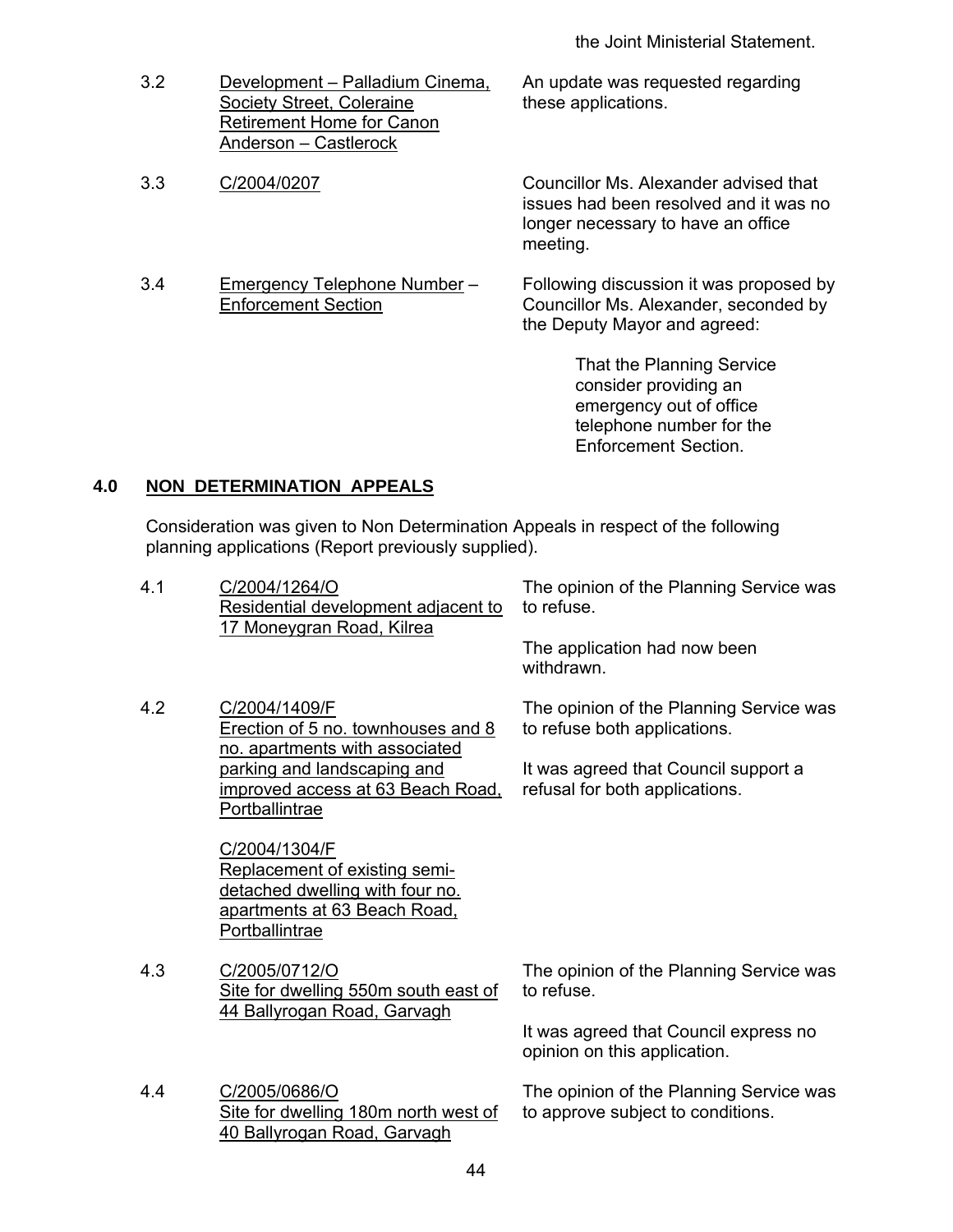It was agreed that Council support an approval subject to conditions.

4.5 C/2004/1391/O Site for 12 Housing Units adjacent to 50 Beach Road, Portballintrae

It was noted that the Planning Service wished to add a further reason for refusal.

It was agreed that Council support the additional draft refusal reason.

It was requested that the Enforcement

Reported that this matter was being dealt with by the Enforcement Section.

responses regarding these applications.

Section contact Councillor Ms. Alexander on this matter.

It was noted that Councillor Ms. Alexander had already received

# **5.0 GENERAL PLANNING ISSUES**

- 5.1 C/2004/0057/F 4-4A Bath Terrace, Portrush
- 5.2 Bargain Books, The Diamond, Coleraine - Sign
- 5.3 C/2004/1161/O 49 Ballymacrea Road, Portrush

C/2004/1020/F 61 Mountsandel Road, Coleraine

C/2005/0062/F 3 Gloucester Crescent, Portstewart

#### **6.0 CONSULTATION PAPER - DRAFT PLANNING (ENVIRONMENTAL IMPACT ASSESSMENT) (AMENDMENT) REGULATIONS 2005**

 Consideration was given to the draft response from BDP Planning in respect of the above Consultation Paper.

It was agreed that this should form the basis of Council's response.

# **7.0 ROCK CASTLE - PORTSTEWART**

 Consideration was given to the Town Clerk and Chief Executive's Report on Rock Castle, Portstewart.

 It was noted that the Director of Corporate Services from the Department of the Environment had concluded that, in this case, the legal advice obtained had a relevance to its enforcement functions extending considerably wider that the particular circumstances of Rock Castle and consequently the balance of the public interest lay in favour of withholding the information.

#### **8.0 MANAGEMENT BOARD REFERRAL - ERECTION OF DWELLING ON LAND TO REAR OF 18 COLERAINE ROAD, PORTRUSH FOR A. SHAW**

 Read letter from the Planning Service advising members that The Management Board had completed its assessment of the above referral and had concluded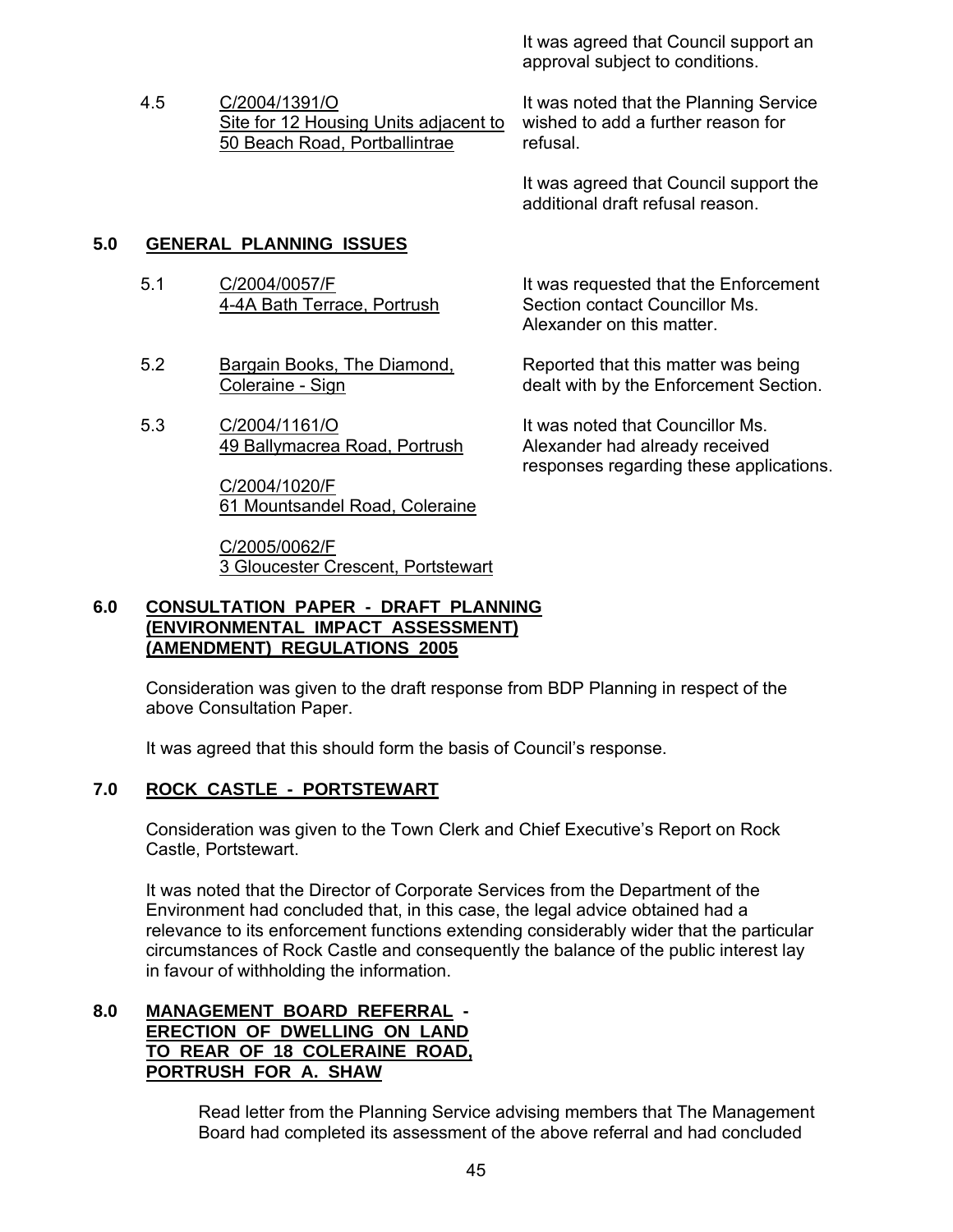that planning permission for the proposed development should be granted.

Noted.

# **9.0 THE PLANNING SERVICE**

Tabled:

 Planning Service Annual Report and Accounts 2004/05 and Corporate and Business Plans 2005/06 and 2007/08.

# **10.0 OFFICE MEETINGS - 22ND SEPTEMBER, 2005**

 Reported that office meetings had been listed as site meetings on the schedule which had been forwarded to members.

The office meetings would still take place on 22<sup>nd</sup> September, 2005.

#### **11.0 DEPARTMENT OF THE ENVIRONMENT NEWS RELEASES**

| 11.1 | "Rooker Reduces Planning Burden<br>for Farmers" | Members welcomed the Environment<br>Minister's decision, following the recent<br>consultation to extend the maximum<br>area for buildings or structures for the<br>storage of slurry and manure from 300<br>sq. mts. to 600 sq. mts. |
|------|-------------------------------------------------|--------------------------------------------------------------------------------------------------------------------------------------------------------------------------------------------------------------------------------------|
|      |                                                 | Following discussion it was agreed that<br>the Divisional Planning Manager be                                                                                                                                                        |

the Divisional Planning Manager be requested to reimburse farmers who had previously applied for planning permission for slurry tanks below the revised dimensions.

11.2 "Extra Protection for our Townscapes"

The Administrative Officer advised that an Addendum to Planning Policy Statement 6 was available for interested members.

# **12.0 LAND - CASTLEROCK**

 Following discussion it was proposed by Councillor McQuillan, seconded by Councillor King and agreed:

 That Council withdraw its objection to designation C K01 Settlement Development Limit to the west of 51 Main Street, Castlerock (the portion of land adjacent to the former Castlerock Swimming Pool) from the Draft Northern Area Plan.

# **13.0 COUNCIL CONSULTATIONS**

 Consideration was given to the letter received from the Chief Executive of the Planning Service regarding Council consultations and guidance on procedures.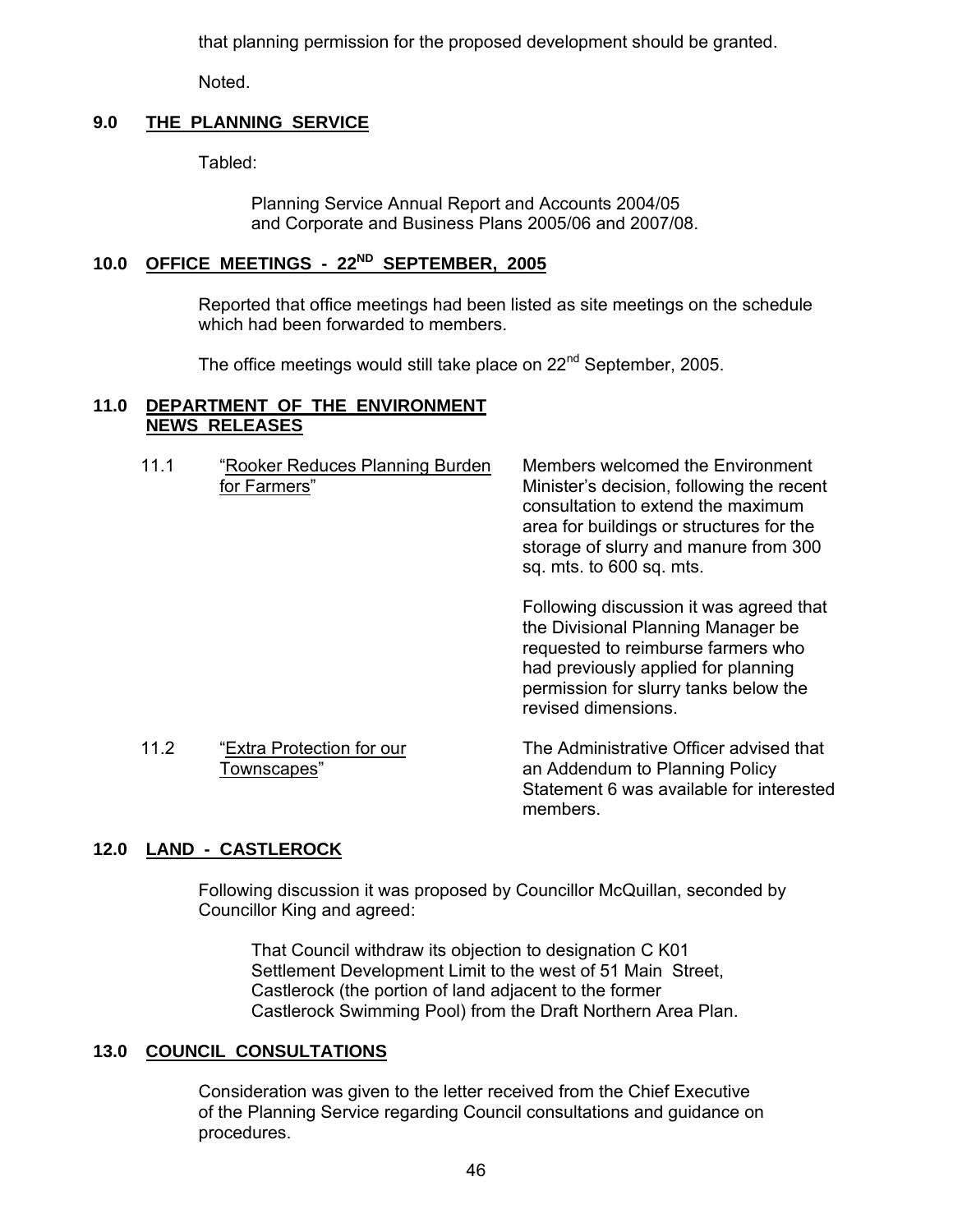The Town Clerk and Chief Executive advised members that following further consideration a report would be presented to the next meeting of Committee; however, arrangements would be made to conduct the office meetings in Cloonavin.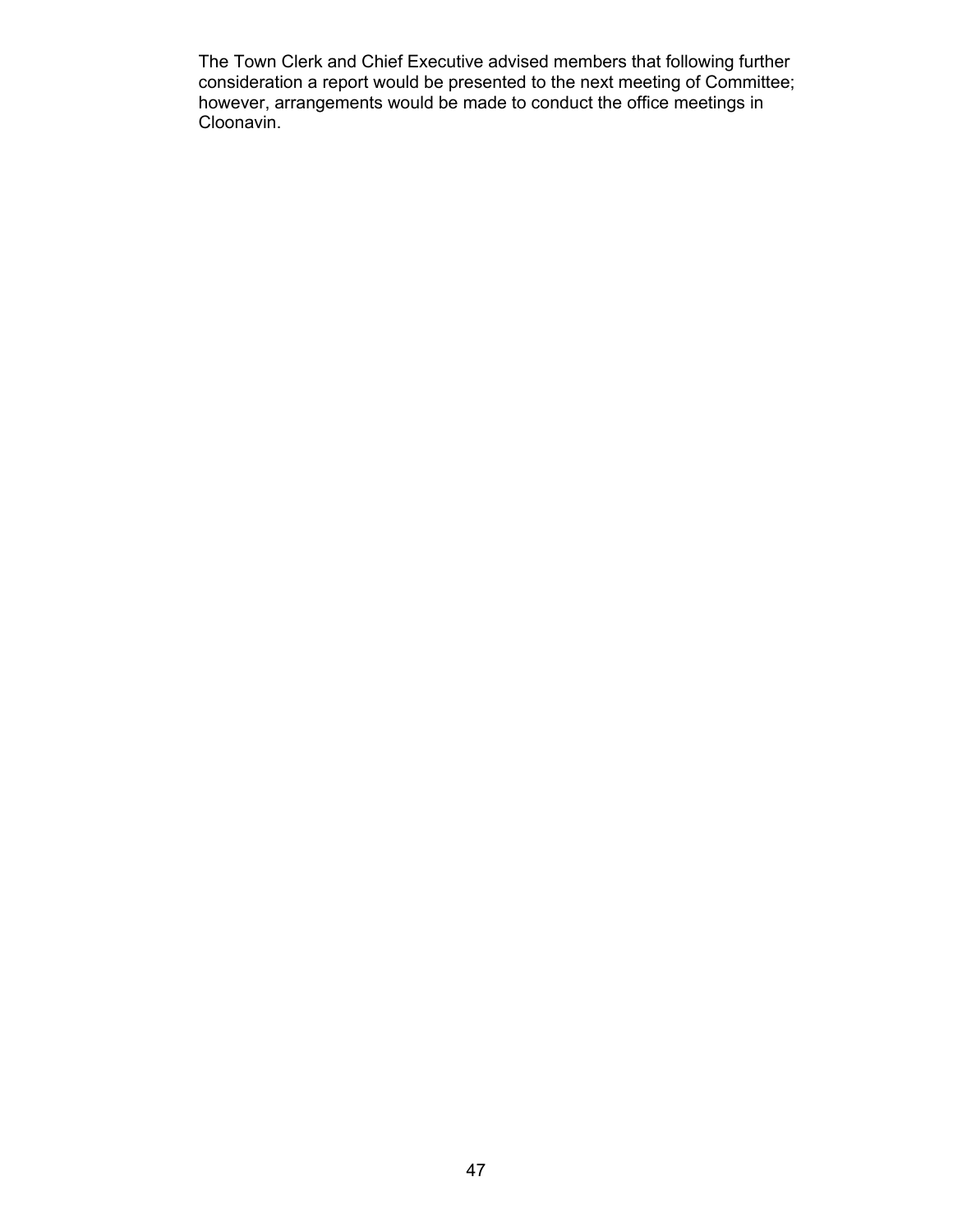#### **POLICY AND DEVELOPMENT COMMITTEE**

**20th September, 2005.** 

**Present:** Alderman D. McClarty, in the Chair

The Mayor, Councillor T. J. Deans

Aldermen

E. T. Black (Mrs.) W. J. McClure W. T. Creelman

**Councillors**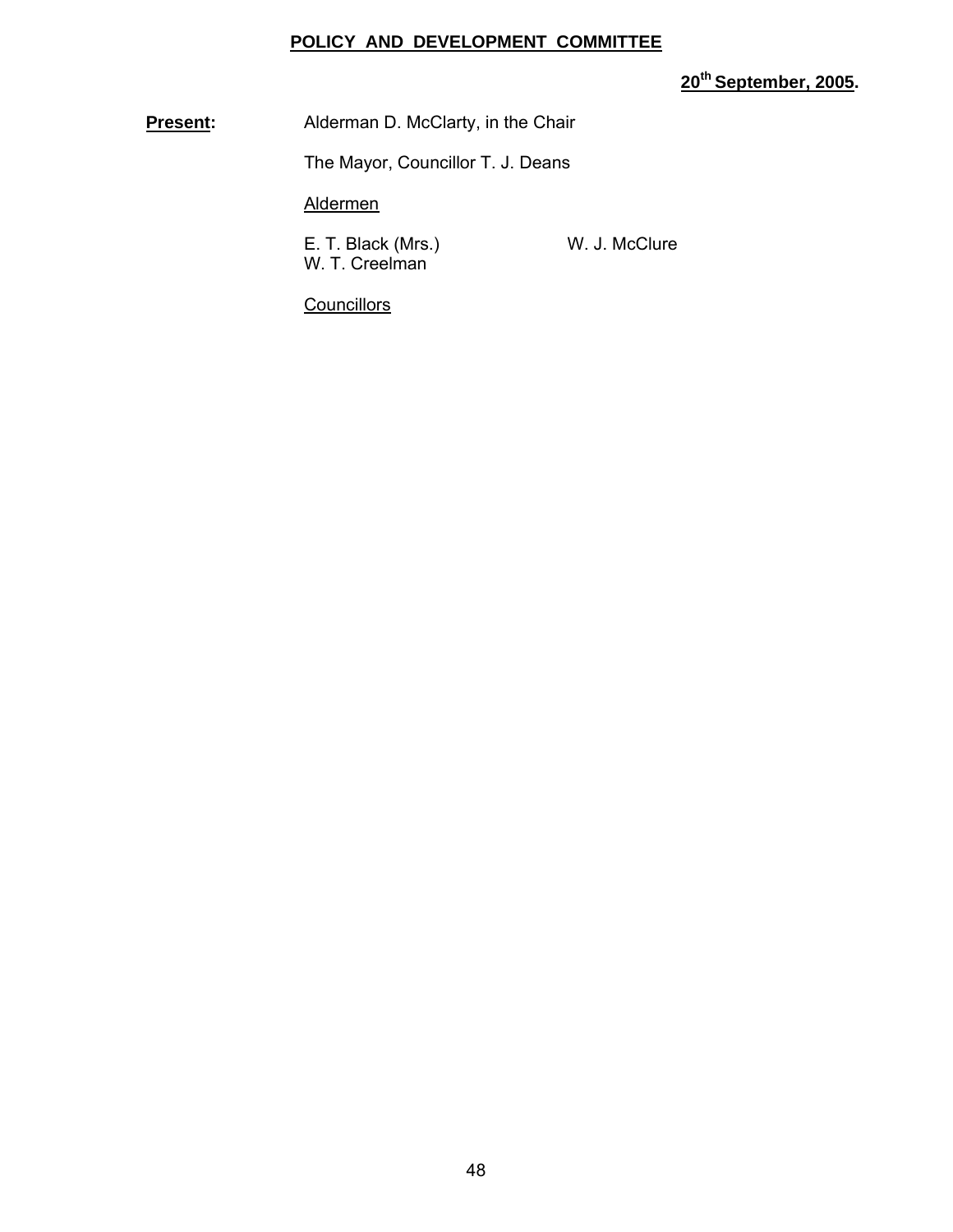C. S. Alexander (Ms.) (Items  $1.0 - 2.1$ ) O. M. Church (Mrs.) A. S. Cole E. P. Fielding (Mrs.) N. F. Hillis W. A. King

B. Leonard

 G. L. McLaughlin R. A. McPherson A. McQuillan (Items 1.0 - 2.1) R. D. Stewart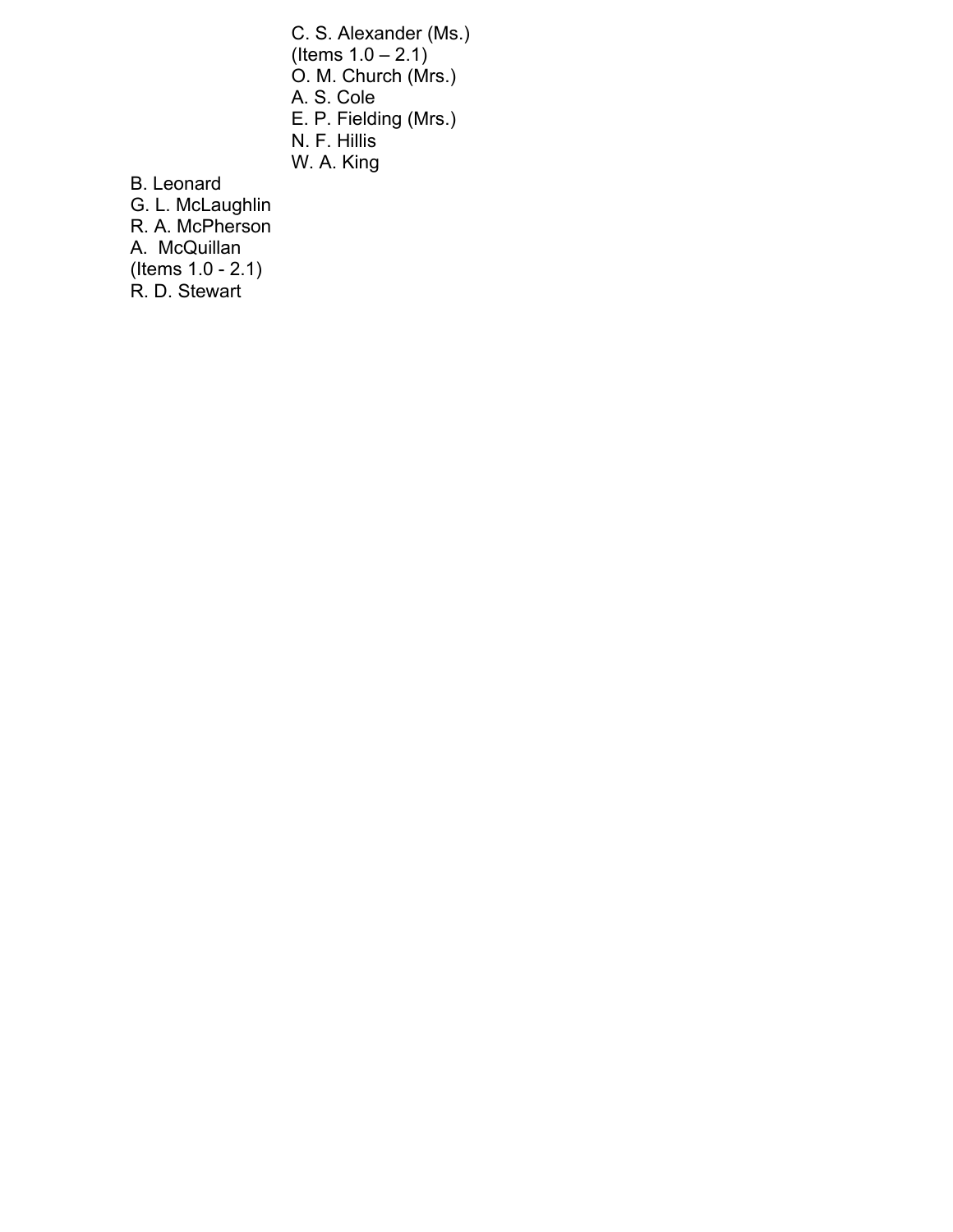# **Officers in**

Town Clerk and Chief Executive, Director of Corporate Services, Head of Development Services, Head of Administrative Services, Personnel Officer, Finance Officer, Technical and Waste Management Officer (Items 1.2 – 12.0) and Administrative Assistant

**Apology:** The Deputy Mayor

# **1.0 DEVELOPMENT SERVICES REPORT**

The Report of the Head of Development Services was considered (previously supplied).

Matters arising:

| 1.1 | <b>Coleraine Town Partnership</b>                                  | The Chairman welcomed Mr. Ian Donaghey,<br>Chairman, Coleraine Town Partnership Ltd., Mrs.<br>Sharon Scott, Town Centre Manager and Ms.<br>Julienne Elliott, Town Centre Manager, who were<br>in attendance to present a proposal for funding for<br>the two year period 2005/2007.                                                                                                       |
|-----|--------------------------------------------------------------------|-------------------------------------------------------------------------------------------------------------------------------------------------------------------------------------------------------------------------------------------------------------------------------------------------------------------------------------------------------------------------------------------|
|     |                                                                    | Following the ensuing discussion, during which the<br>representatives answered members' questions, it<br>was proposed by Alderman McClure, seconded by<br>Councillor Ms. Alexander and recommended:                                                                                                                                                                                       |
|     |                                                                    | That Council approve the two year funding<br>package, as detailed in the report, viz:                                                                                                                                                                                                                                                                                                     |
|     |                                                                    | October 2005/06<br>£70,000<br>October 2006/07<br>£75,000                                                                                                                                                                                                                                                                                                                                  |
| 1.2 | <b>Coleraine Rural Retail</b><br><b>Business Support Programme</b> | Five tenders had been received for this<br>programme. All tenders had been scored and the<br>highest scoring tender had been submitted by a<br>consortium of consultants/providers ie Lestas<br>Consulting; Wholesale & Retailers Training<br>Council; Causeway Enterprise Agency, supported<br>by Coleraine Town Partnership; and Coleraine<br>Borough Chamber of Commerce and Industry. |
|     |                                                                    | On a proposal by Councillor McQuillan, seconded<br>by Councillor King, it was recommended:                                                                                                                                                                                                                                                                                                |
|     |                                                                    | That Council approve the highest scoring<br>tender from the consortium of consultants/<br>providers.                                                                                                                                                                                                                                                                                      |
| 1.3 | <b>Short Breaks Campaign 05/06</b>                                 | Committee noted information on the short breaks<br>campaign for the autumn 2005 and spring 2006<br>period (as contained in the report).                                                                                                                                                                                                                                                   |
| 1.4 | <b>Clare Tourism Conference</b>                                    | The Clare Tourism Conference will take place on<br>24 <sup>th</sup> /26 <sup>th</sup> November, 2005 in Ennistymon, Co.<br>Clare.                                                                                                                                                                                                                                                         |
|     |                                                                    | Members interested in attending were asked to<br>contact the Head of Development Services.                                                                                                                                                                                                                                                                                                |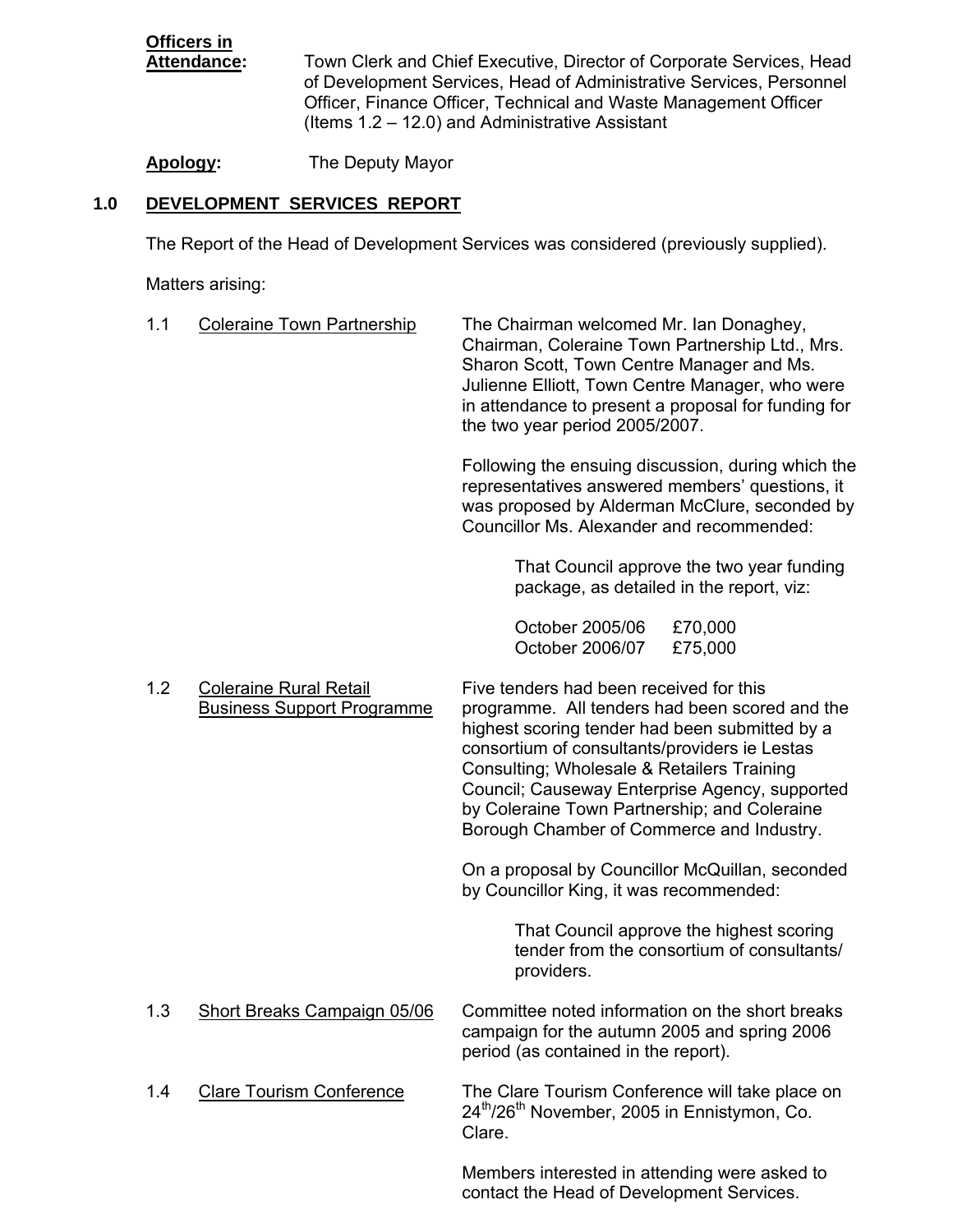# **2.0 CORPORATE SERVICES REPORT**

The Report of the Director of Corporate Services was considered (previously supplied).

Matters arising:

| 2.1 | Corporate Governance/Audit<br>and Scrutiny Committee                                         | Consideration was given to the comprehensive<br>report of the Director of Corporate Services and it<br>was proposed by Councillor Leonard and<br>seconded by Councillor McLaughlin:                                                                         |
|-----|----------------------------------------------------------------------------------------------|-------------------------------------------------------------------------------------------------------------------------------------------------------------------------------------------------------------------------------------------------------------|
|     |                                                                                              | That Council agree, in principle, to the<br>introduction of a Local Code of Corporate<br>Governance and establish an Audit/Scrutiny<br>Committee comprising one member from<br>each political party along with the<br>independent member.                   |
|     |                                                                                              | It was then proposed, as an amendment, by the<br>Mayor and seconded by Councillor McQuillan:                                                                                                                                                                |
|     |                                                                                              | That Council agree, in principle, to the<br>introduction of a Local Code of Corporate<br>Governance and establish an Audit/Scrutiny<br>Committee with membership in proportion<br>to party strength.                                                        |
|     |                                                                                              | Discussion ensued and, on being put to the vote,<br>the amendment was carried by nine votes to two.                                                                                                                                                         |
|     |                                                                                              | In response to a question by Councillor Ms.<br>Alexander, the Director of Corporate Services<br>advised that minutes from meetings of the Audit<br>Committee would be brought before the Policy and<br>Development Committee.                               |
| 2.2 | <b>Revised Members' Basic</b><br><b>Allowance</b>                                            | Consideration was given to a letter from<br>Mr. Declan Hall, Chairman of the newly<br>established DOE Working Group to review<br>Councillors' remuneration, and it was proposed by<br>Councillor Hillis, seconded by Councillor Stewart<br>and recommended: |
|     |                                                                                              | That the National Association of Councillors<br>be asked to represent Council's views on<br>this topic.                                                                                                                                                     |
| 2.3 | <b>Council's Discretionary Powers</b><br>under the Local Government<br><b>Pension Scheme</b> | The Personnel Officer presented a summary of<br>the following papers (previously supplied):                                                                                                                                                                 |
|     |                                                                                              | (i)<br>Policy Statement - Pension Scheme -<br>Amendments to Existing Discretions.<br>Draft Policy Statement on Council's<br>(ii)<br><b>Discretionary Powers.</b>                                                                                            |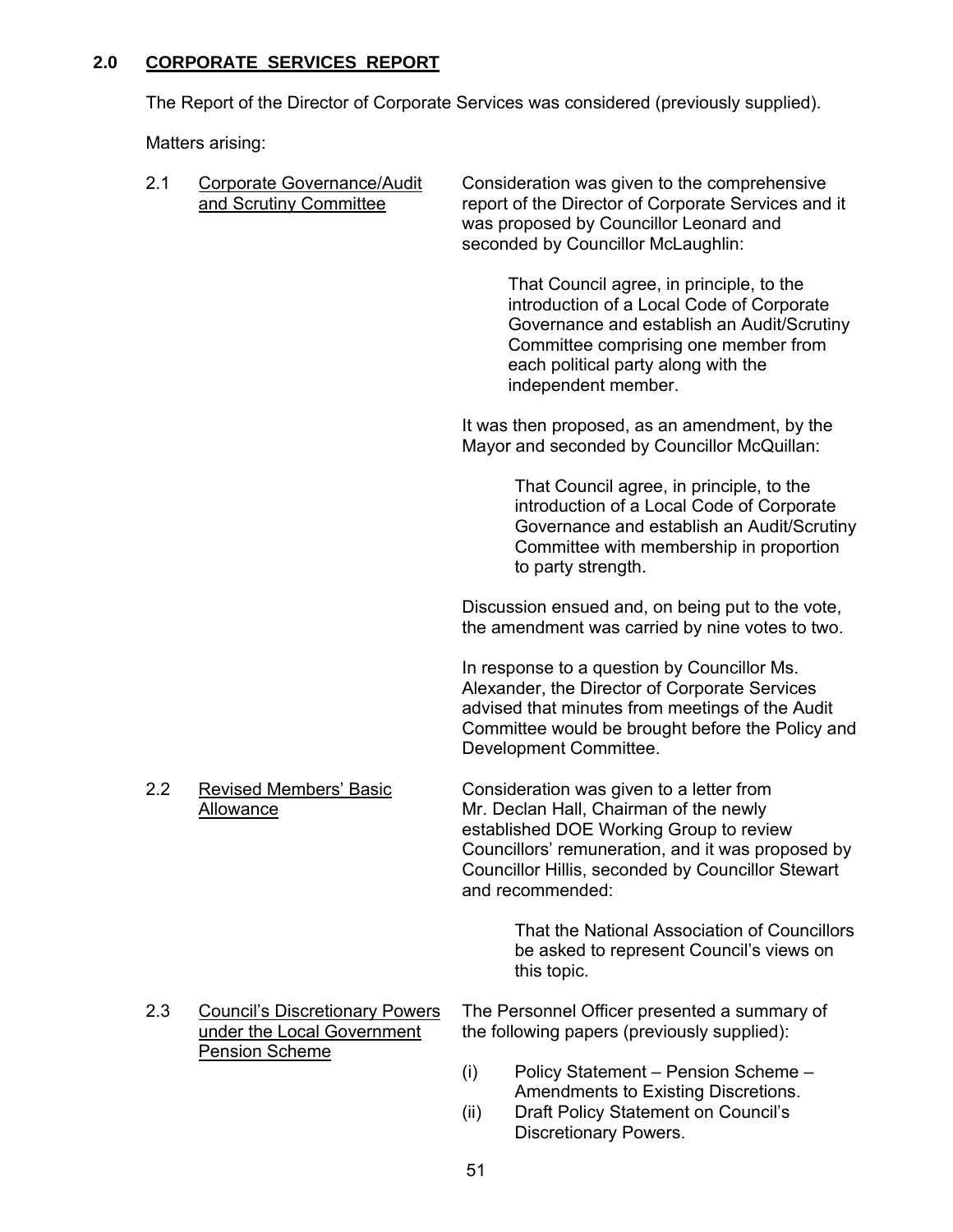Recommended:

 That the policies, outlined in the papers, be adopted by Council.

2.4 Loan Sanction Approvals Recommended:

That borrowing approval be sought in respect of the undernoted capital expenditure:

|    |                                                  | £       |
|----|--------------------------------------------------|---------|
| 1. | Coastal Erosion - Portballintrae groynes         | 150,000 |
| 2. | Resurfacing - Clyde Park, Garvagh                | 10,000  |
| 3. | <b>New Skip Service Vehicle</b>                  | 95,000  |
| 4. | Resurfacing - Car Parks                          | 15,000  |
| 5. | Footpath - Caldwell Lane, Portrush               | 20,000  |
| 6. | Facility upgrade - Coleraine Marina              | 350,000 |
| 7. | New Static Compacting System                     | 10,500  |
| 8. | New Compact Excavator and Trailer                | 25,000  |
| 9. | Environmental Scheme - Antrim Gardens, Portrush  | 190,000 |
|    | 10. Refurbishnment - Portrush Town Hall          | 500,000 |
|    | Purchase 2 No. Refuse Collection Vehicles<br>11. | 202,000 |
|    | 12. Purchase 3 No. Tipper Lorries                | 55,000  |
|    | 13. Purchase 3 No. Grass Cutting Machines        | 75,000  |
|    |                                                  |         |

# 2.5 Checking of Accounts It was agreed that Councillors King and Cole inspect the monthly payments to creditors for the next three months.

#### 2.6 Matters for Information

| 2.6.1 Report of Local     | Members noted information as contained in the               |
|---------------------------|-------------------------------------------------------------|
| Government Auditor for    | Report of the Local Government Auditor                      |
| Year Ended                | for the year ended 31 <sup>st</sup> March, 2005 (previously |
| $31^{\rm st}$ March, 2005 | supplied).                                                  |

2.6.2 Abstract of Accounts for Consideration was given to the Annual Report for<br>Year Ended 31<sup>st</sup> March, the year ended 31<sup>st</sup> March, 2005 (previously the year ended 31<sup>st</sup> March, 2005 (previously 2005 supplied) and members noted that Audit Day, as advised by the Local Government Auditor, would be 8<sup>th</sup> November, 2005.

> Members paid tribute to the standard of the report and congratulated the staff concerned.

2.6.3 Financial Statement - Members noted information on the financial Four Months to statement for the four month period to  $31<sup>st</sup>$  July,  $\overline{31}^{\rm st}$  July, 2005. 2005.

2.6.4 Accounts Committee noted that creditors' payments for August 2005, as per lists circulated, had been issued as follows:

Revenue A/C - £502,444.72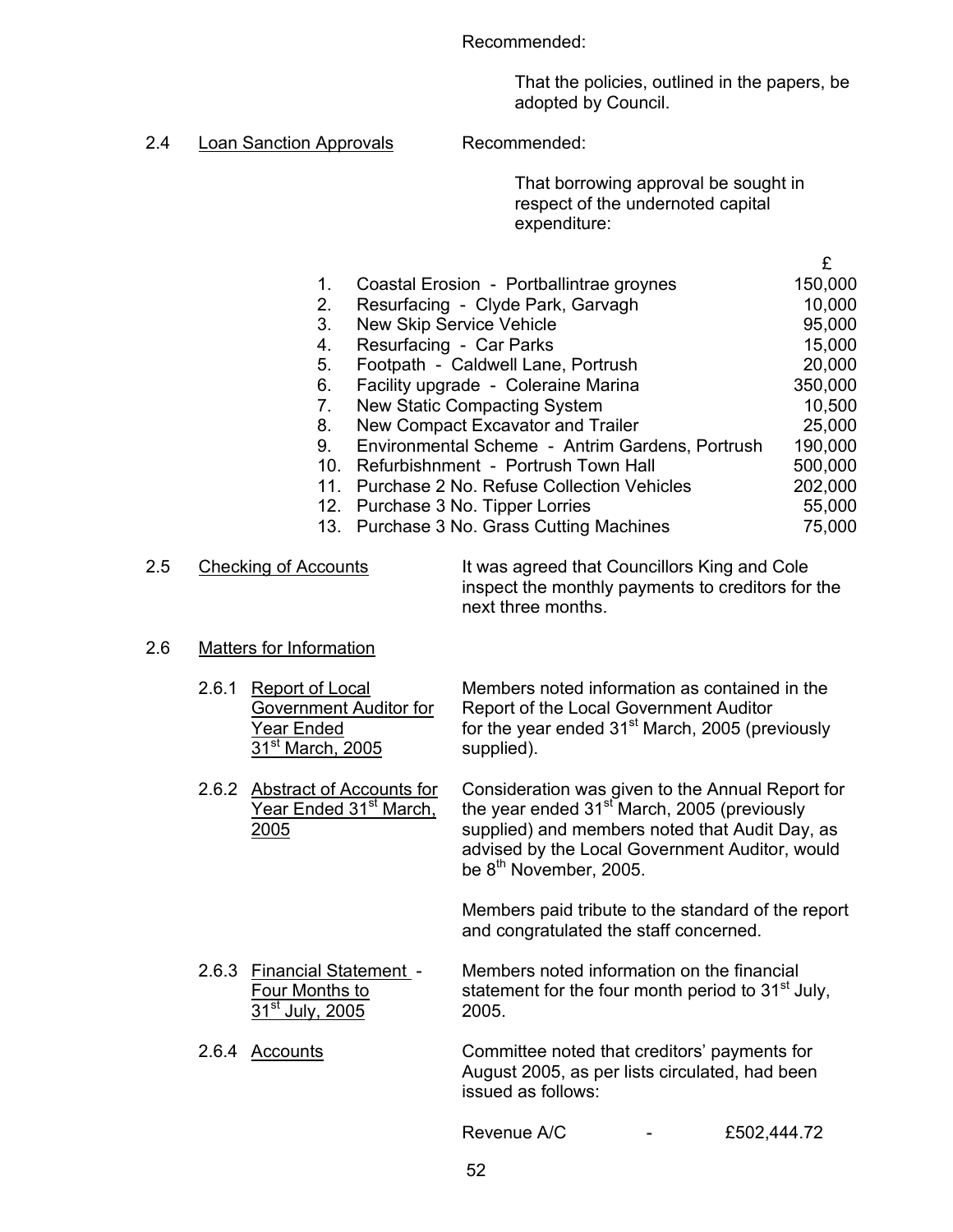| Capital A/C    | -                        | £475,365.65 |
|----------------|--------------------------|-------------|
| Petty Cash A/C | $\overline{\phantom{0}}$ | £348,742.59 |

2.6.5 New Appointments The following appointments had been made in accordance with the Local Government Staff Commission's Code of Procedures on Recruitment and Selection.

#### Leisure Services' Department

Admin Assistant Flowerfield (Job Share) (New Post): Mrs. S. Duggan

#### Technical Services Department

Toilet Attendant/Cleaner (Replacement Post): Mr. B. Moffett

LGV/HGV Driver – Streets (Replacement Post): Mr. J. E. Dinsmore

LGV Driver (Replacement Post): Mr. H. Grant

Committee' at the end of the meeting.

#### **3.0 LAND AND PROPERTY**

The report of the Head of Administrative Services was considered (previously supplied).

Matters arising:

| 3.1 | Ramore Wine Bar, Portrush                    | Council is recommended to approve a request<br>from the owners of the Ramore Wine Bar for<br>permission to establish a temporary site on<br>Council land, for a six month period, at a charge of<br>£100 per week as advised by the Valuation and<br>Lands Agency. All costs, including set up,<br>reinstatement and legal, would be the<br>responsibility of the Ramore Wine Bar. |
|-----|----------------------------------------------|------------------------------------------------------------------------------------------------------------------------------------------------------------------------------------------------------------------------------------------------------------------------------------------------------------------------------------------------------------------------------------|
| 3.2 | <b>Mullin's Ice Cream Factory,</b><br>Kilrea | Council is recommended to approve the sale of 0.5<br>acres of Council land to Mullin's Ice Cream at a<br>price of £72,000, as advised by the Valuation and<br>Lands Agency, to include a premium of £30,000<br>payable to DETI for the release of the restrictive<br>covenant on the land.                                                                                         |
| 3.3 | Juniper Hill Land                            | It was agreed that this item be considered 'In                                                                                                                                                                                                                                                                                                                                     |

#### **4.0 TENDERS - RE-SURFACING OF VIEWING POINTS AT BALLYREAGH ROAD, PORTSTEWART**

Eight tenders had been received for the above work, viz: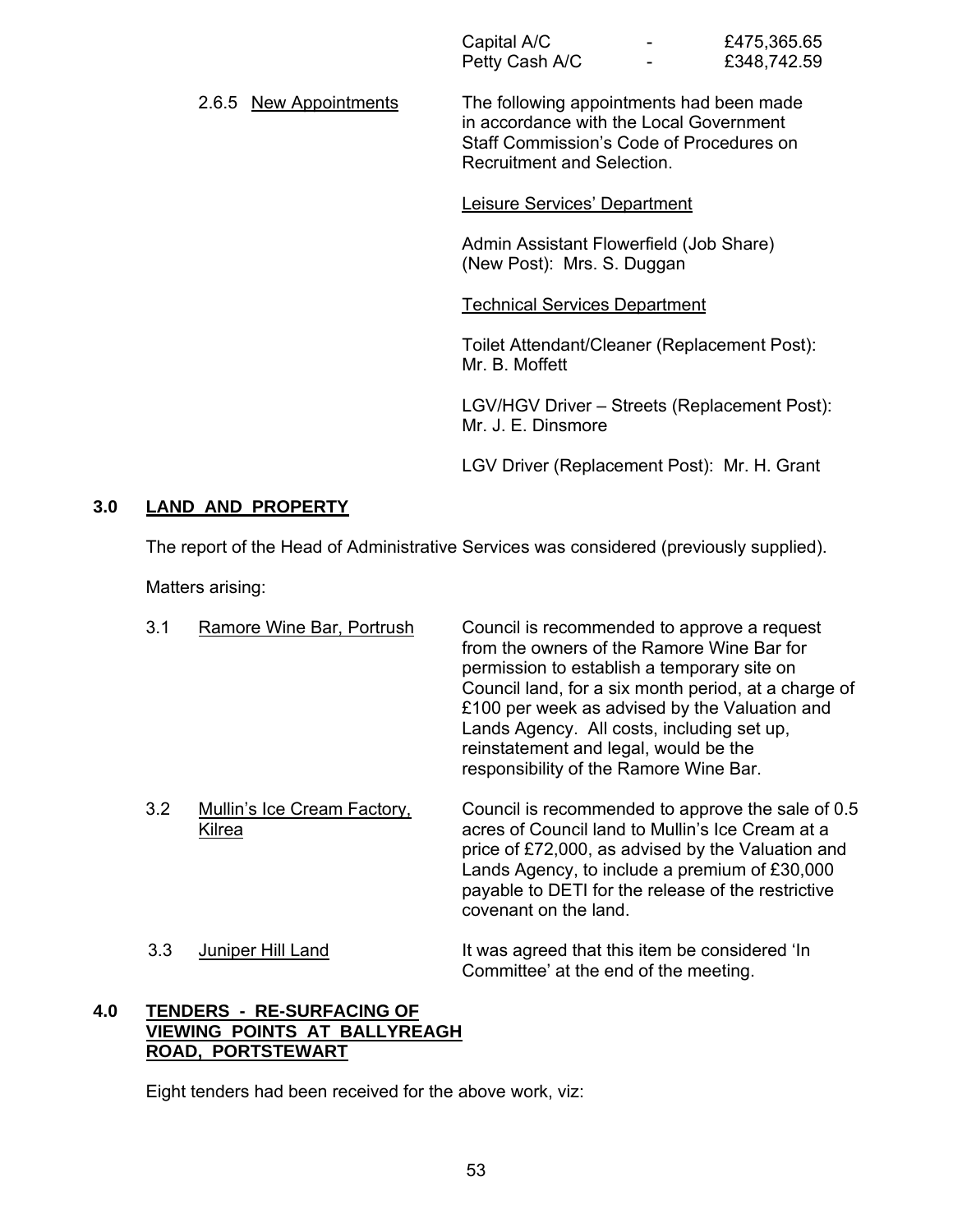| Company                          | Amount $(E)$ |
|----------------------------------|--------------|
| Patrick Bradley Ltd., Kilrea     | 59,644.75    |
| Northstone (NI) Ltd., Coleraine  | 62,159.20    |
| M. P. Coleman Ltd., Stewartstown | 62,604.55    |
| Kennedy Quarries Ltd., Macosquin | 64,230.40    |
| B. Mullan & Sons Ltd., Limavady  | 67,612.75    |
| R. Hogg & Sons Ltd., Magherafelt | 68,861.45    |
| R. T. Boyd & Co. Ltd., Swatragh  | 70,443.10    |
| F. P. McCann Ltd., Magherafelt   | 72,365.00    |

#### Recommended:

 That Council accept the lowest tender from Patrick Bradley Ltd., Kilrea in the sum of £59,644.75.

#### **5.0 CAPITAL PROGRAMME - WORKSHOP DATES**

On the advice of the Town Clerk and Chief Executive, it was recommended:

That two sessions be held to consider the capital programme viz:

- (i) Thursday  $20^{th}$  October, 2005 at 6.00pm to consider:
	- (a) provision of a regional museum;
	- (b) proposals for resort regeneration from Portrush Regeneration Group.
- (ii) Thursday  $27<sup>th</sup>$  October, 2005 at 6.00pm to consider the remainder of the capital programme.

#### **6.0 LETTER FROM MR. G. McCONNELL CHIEF OPERATING OFFICER - REVIEW OF PUBLIC ADMINISTRATION TEAM**

Consideration was given to a letter from Mr. G. McConnell, Chief Operating Officer, Review of Public Administration Team (previously supplied) advising of an exercise being carried out by Deloitte Consultants to provide information on costs of implementation and efficiency savings relating to the options in the RPA document.

Noted.

#### **7.0 PORTRUSH BRANCH THE ROYAL BRITISH LEGION**

Read letter from the Portrush Branch of the Royal British Legion inviting the Mayor and Councillors to attend the unveiling of a plaque to commemorate the time spent in Portrush by the 82<sup>nd</sup> Airborne Division of the US army. The ceremony would take place at the War Memorial Garden in Portrush on Sunday  $6<sup>th</sup>$  November, 2005 commencing at 10.15 am.

Members agreed to attend this event non-ceremonially.